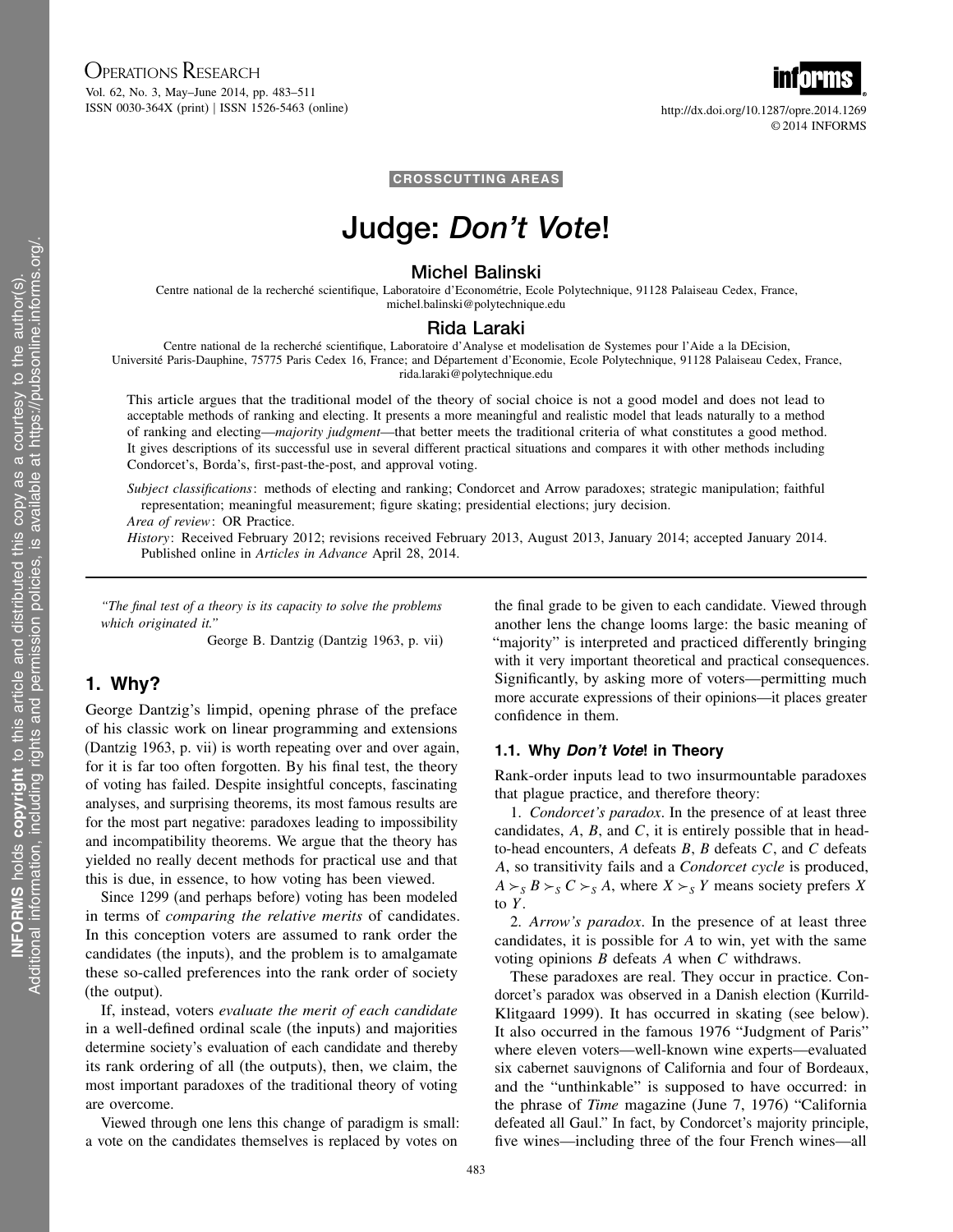preferred to the other five wines by a majority, were in a Condorcet cycle,  $A \approx_S B >_S C \approx_S D >_S E >_S A$ , where  $X \approx_S Y$  means society or the jury considers X and Y to be tied (Balinski and Laraki 2010, §7.8; Balinski and Laraki 2013a). Moreover, after having seen it happen in practice Charles Dodgson observed in 1876 that voting strategically rather than honestly to optimize the outcome is likely to provoke Condorcet cycles (Dodgson 1876) (confirmed by experiments, see Balinski and Laraki 2010, §19.2).

Arrow's paradox is seen frequently. Had Ralph Nader not been a candidate for the presidency in the 2000 election in Florida, it seems clear that most of his 97,488 votes would have gone to Albert Gore who had 537 votes less than George W. Bush, thus making Gore the winner in Florida and so the national winner with 291 electoral college votes to Bush's 246. Bill Clinton was the winner with 43% of the popular vote in 1992, George Bush and Ross Perot together polling 56%: the evidence suggests Bush would have won pitted against Clinton alone. And the same may be argued for the election of 1912: Woodrow Wilson would most likely have lost against either Theodore Roosevelt or Williams Taft alone (who together had over 50% of the votes).

Arrow's paradox is also seen in judging. According to the rules that were used for years in amalgamating judges' opinions of figure skating performances—where their inputs were rank orders of skaters—it often happened that the relative position of two skaters could invert, or "flip-flop," solely because of another skater's performance (see below for concrete evidence). And the same has occurred in ranking wines: the "winner" among the set of all 10 wines of a competition is not the winner among subsets of them (Balinski and Laraki 2013a).

Behind these paradoxes lurk a host of impossibilities inherent to the traditional model. A brief account is given of several of them. The model is this. Each voter's input is a rank order of the candidates. Their collective input is society's *preference profile*  $\Phi$ . The output, society's rank order of the candidates, is determined by a rule of voting  $F$ that depends on  $\Phi$ . It must satisfy certain basic demands. (1) Unlimited domain. Voters may input whatever rank orders they wish. (2) Unanimity. When every voter inputs the same rank order, then society's rank order must be that rank order. (3) Independence of irrelevant alternatives (IIA).<sup>1</sup> Suppose that society's rank order over all candidates  $\mathscr{C}$  is  $F(\Phi^{\mathscr{C}})$  and that over a subset of the candidates,  $\mathcal{C}' \subset \mathcal{C}$ , it is  $F(\Phi^{\mathcal{C}}')$ . Then the rank order obtained from  $F(\Phi^{\mathscr{C}})$  by dropping all candidates not in  $\mathcal{C}'$  must be  $F(\Phi^{\mathcal{C}})$ . (4) *Nondictatorial*. No one voter's input can always determine society's rank order whatever the rank orders of the others.

THEOREM 1 (IMPOSSIBILITY (ARROW 1951)). There is no rule of voting that satisfies the properties (1) to (4) (when there are at least three candidates).

Arrow's theorem explicitly ignores the possibility that voters have strategies. It assumes voters' "true" opinions may be expressed as rank orders and that they are their inputs, not some other inputs chosen strategically to maximize the

outcome they wish. A rule of voting is strategy proof or incentive compatible when every voter's best strategy is to announce his true preference order; otherwise, the rule is manipulable. Strategy-proof or incentive compatible rules are desirable, for then the true preferences of the voters are amalgamated into a decision of society rather than some other set of strategically chosen preferences. Regrettably they do not exist.

However, the very formulation of the theorem that proves they do not exist underlines a defect in the traditional model. In general, the output of a rule of voting is society's rank order. Voters usually "prefer" one rank order to another, viz., the rank order of the candidates is important to a voter, the rank order of figure skaters in Olympic competitions is important to skaters, judges, and the public at large. But voters and judges have no way of expressing their preferences over rank orders. In the spirit of the traditional approach they should be asked for their rank orders of the rank orders (for a more detailed discussion of this point see Balinski and Laraki 2010, §§4.6 and 9.4). Be that as it may, when strategic choices are introduced in the context of the traditional approach something must be assumed about the preferences of the voters to be able to analyze their behavior. It is standard to assume that voters only care about who wins, i.e., voters' utility functions depend only on who is elected. This is certainly not true for judges of competitions. This is also false for many voters: $^2$  why, otherwise, did so many U.S. voters opt for Ralph Nader in the presidential election of 2000 in the knowledge that he could never be the winner, or why do so many voters opt for minor candidates in all of France's presidential elections knowing they can never win? Voters vote because they wish to send messages that express their opinions.

Each voter's input is now a rank order that is chosen strategically, so it may or may not correspond to her true "preferences." A rule of voting is assumed to produce a winner only, and unanimous means that when all the voters place a candidate first on their lists then so does the rule.

THEOREM 2 (IMPOSSIBILITY (GIBBARD 1973, SATTERTHwaite 1975)). There is no rule of voting that is unanimous, nondictatorial, and strategy proof for all possible preference profiles (when there are at least three candidates).

In carefully analyzing a proposal of Condorcet, Young noticed that there was a conflict between, on one hand, a winner, and on the other hand, the first in an order-of-finish (Young 1988). A third result shows that this conflict is inescapable in the context of the traditional approach. To explain, it an additional concept must be invoked. When there are *n* candidates  $A_i$   $(i = 1, \ldots, n)$ , a set of kn voters with the preference profile

|  |  |  | k: $A_1 \succ A_2 \succ \cdots \succ A_{n-1} \succ A_n$ |  |
|--|--|--|---------------------------------------------------------|--|
|  |  |  | k: $A_2$ > $A_3$ > $\cdots$ > $A_n$ > $A_1$             |  |
|  |  |  |                                                         |  |
|  |  |  | k: $A_n > A_1 > \cdots > A_{n-2} > A_{n-1}$             |  |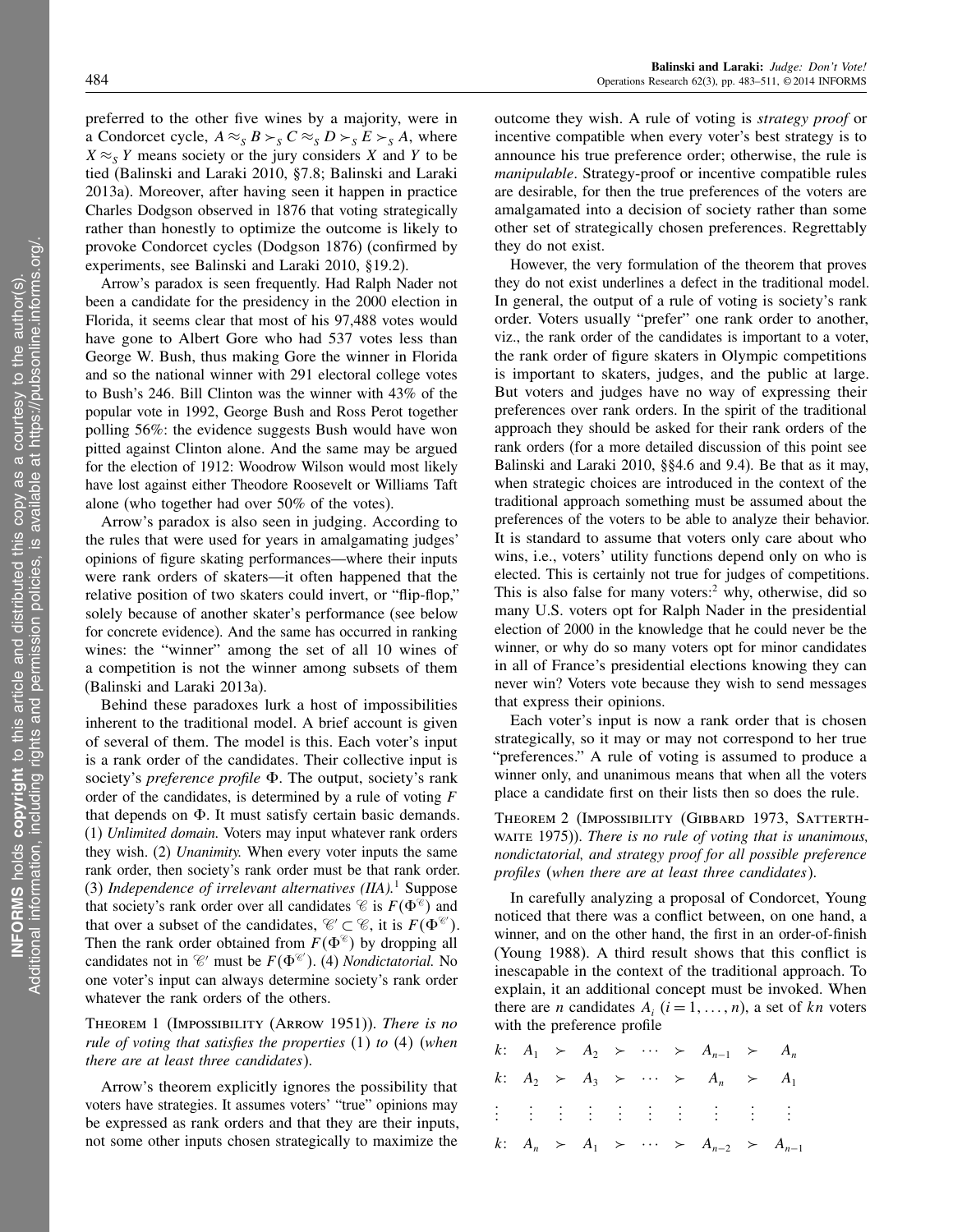(the first line meaning, for example, that  $k$  voters have the preference  $A_1 > A_2 > \cdots > A_{n-1} > A_n$ ) is called a *Condorcet* component. Each candidate appears in each place of the order k times. Given a preference profile that is a Condorcet component, every candidate has the same claim to the first, the last, or any other place in the order-of-finish: there is a vast tie among all candidates for every place.

The model is now this. Voters input rank orders, a rule amalgamates them into society's rank order. The first-place candidate is the winner, the last-place candidate is the loser. The rule must enjoy three properties: (1) Winnerloser unanimous. Whenever all voters rank a candidate first (respectively, last) he must be the winner (the loser). (2) Choice compatible. Whenever all voters rank a candidate first (respectively, last) and a Condorcet component is added to the profile, that candidate must be the winner (the loser). (3) Rank compatible. Whenever a loser is removed from the set of candidates, the new ranking of the remaining candidates must be the same as their original ranking (a weak IIA).

Theorem 3 (Winner/Ranking Incompatibility (Balinski AND LARAKI 2007, 2010)). There is no rule of voting that is winner-loser unanimous, choice and rank compatible (when there are at least three candidates).

Theorem 3 shows that there is an inherent incompatibility between winners or losers and orders-of-finish. Imagine the following situation: All but one figure skater, Miss LS, have performed, and Miss  $FS$  is in first-place among them. Then Miss LS performs. The result is that she finishes last but Miss  $FS$  is no longer in first place. Rank compatibility is violated, but a method that guarantees it is satisfied implies one of the other two properties may not be met, which is unthinkable.

There is still another fundamental difficulty with the traditional model. Clearly, if a voter has a change of opinion and decides to move some candidate up in her ranking that candidate should not as a consequence end up lower in the final ranking, that is, the method of voting should be "choice monotone." Monotonicity is essential to any practically acceptable method: how can one accept the idea that when a candidate rises in the inputs he falls in the output? But there are various ways of formulating the underlying idea. Another is "rank monotone": if one or several voters move the winner up in their inputs, not only should he remain the winner but the final ranking among the others should not change.

### Theorem 4 (Monotonic Incompatibility (Balinski ET AL. 2009)). There is no unanimous, impartial rule of voting that is both choice monotone and rank monotone.<sup>3</sup>

Moreover, when some nonwinner falls in the inputs of one or more voters, no method of the traditional model can guarantee that the winner remains the winner (none is "strongly monotone" (Muller and Satterthwaite 1977)). Why all of this happens is simple: moving some candidate up necessarily moves some candidate(s) down, though there may be no change of opinion regarding *them*.

In short, these four theorems show, we believe, that there can be no good method of voting. But operations research is not *only* theorems and algorithms, it is *also* formulating adequate models. To begin, a problem must be understood as best as can be. Next, a model must be formulated that attempts to capture the essentials of the real situation. It must then be challenged by the gritty details of the real problem. Only then is it worthwhile to develop and explore the mathematical properties of the model. But this, in turn, can—invariably, will—lead to new understandings of the problem, to refinements and reformulations of the model, and so eventually to new probing conclusions. Indeed, operations research that seeks to solve real problems consists of a sequence of repetitions of this process.

What is amazing about the theory of social choice is that the basic model has not changed over seven centuries. Comparing candidates has steadfastly remained the paradigm of voting. And yet, both common sense and practice show that voters and judges do not formulate their opinions as rank orders. Rank orders are grossly insufficient expressions of opinion, because a candidate who is second (or in any other place) of an input may be held in high esteem by one voter but in very low esteem by another.

Moreover, rank ordering competitors is difficult to do. There is ample evidence for this. With the old rules for judging figure skaters, the inputs of judges were rank orders of the performers, but the judges were not asked to submit rank orders, for that is much too difficult. Instead, they were asked to give number grades, and their number grades were used to deduce their rank orders. Indeed, this is the routine in schools and universities where students' grades are used to determine their standings. In the last three presidential elections held in France, there were, respectively, 16, 12, and 10 candidates. Voters certainly did not rank order the candidates. Instead, they rejected most and chose one among several whom they held in some degree of esteem (possibly high, often rather low, though it was impossible for them to express such sentiments). A voting experiment carried out in parallel with the 2007 presidential election showed that fully one-third of the voters did not have a single preferred candidate and that the merits of candidates ranked highest in a voter's input, or ranked second highest in his input, etc., were seen to be quite different (Balinski and Laraki 2010, 2011). Is it at all reasonable, then, to count the highest ranked (or the second highest ranked, etc.) candidate of two voters in the same way?

Thus the traditional approach to voting fails for two separate reasons:

• The model's inputs are inadequate.

• The model's implications exclude a satisfactory procedure.

The goal of this paper is to give a brief account of a new paradigm and model for a theory of social choice that (1) enables judges and voters to express their opinions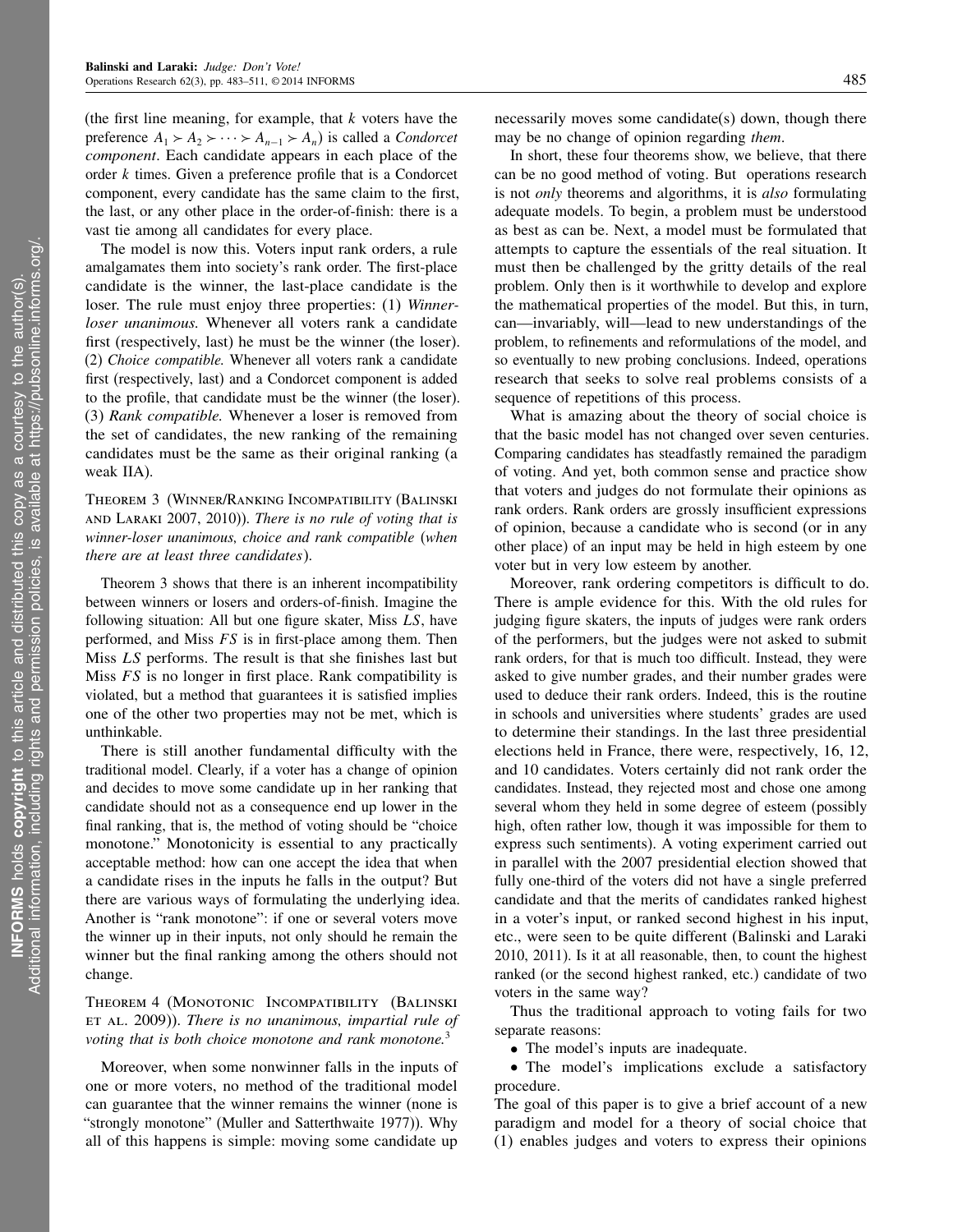| Name        |      | Jኅ         |      | JA         |      | J6         |      | Jo   | J <sub>0</sub> | Avg.  |
|-------------|------|------------|------|------------|------|------------|------|------|----------------|-------|
| T. Eldredge | 11.3 | 1.6        | 11.3 | 11.4       | 11.4 | 11.7       | 11.4 | 11.2 | 11.5           | 11.42 |
| C. Li       | 10.8 | $11.2^{+}$ | 11.0 | 10.9       | 10.6 | 11.0       | 10.8 | 10.9 | 11.2           | 10.93 |
| M. Savoie   | 11.1 | $10.8^{+}$ | 11.1 | $10.8^{+}$ | 10.5 | 10.8       | 10.6 | 10.5 | 11.1           | 10.81 |
| T. Honda    | 10.3 | 11.2       | 10.9 | 11.0       | 10.8 | $10.9^{+}$ | 10.4 | 10.3 | 10.7           | 10.72 |
| M. Weiss    | 10.6 | 11.1       | 10.6 | 10.8       | 10.4 | 10.9       | 10.9 | 10.4 | 10.9           | 10.73 |
| Y. Tamura   | 09.8 | 10.8       | 10.1 | 10.4       | 11.0 | 11.6       | 10.7 | 10.6 | 10.8           | 10.64 |

Table 1. Scores of competitors given by nine judges (performance plus technical marks).

Note.  $x^+$  is ranked above  $x$ .

naturally and much more accurately than rank orders; and (2) escapes the traditional impossibilities just discussed. For a complete presentation of the theory, a detailed justification of its basic paradigm, and descriptions of its uses to date and of experiments that have been conducted to test it, see Balinski and Laraki (2010).

### 1.2. Why Don't Vote! in Practice

Everything is ranked all of the time: architectural projects, beauty queens, cities, dogs, economists, figure skaters, graduates, hotels, investments, journals, kung fu fighters, light heavyweight boxers, musicians, novelists, operations research analysts,  $\dots$ , and zoologists, not only candidates for offices. How? Usually by evaluating them in a common language of grades. That it is natural to do so is evident since it is so often done—and shows the reason why a theory is needed to determine how the grades should be amalgamated. In most real competitions (other than elections) the order-of-finish of competitors is a function of number grades attributed by judges. Usually the functions used to amalgamate judges' grades are their sums, or equivalently, their averages. But this is not nor was always so—and it need not be so. The recent changes in the rules used in figure skating offer a particularly interesting case study.

1.2.1. Condorcet's and Arrow's Paradoxes. Although there already had been occurrences of Arrow's paradox in the past, including the 1995 woman's world championship, what happened in the 1997 men's figure skating European championships was the extra drop that caused a flood. Before A. Vlascenko's performance, the rule's top finishers were A. Urmanov first, V. Zagorodniuk second, and P. Candeloro third. Then Vlascenko performed. The final order-of-finish placed him sixth, confirmed Urmanov's first, but put Candeloro in second place and Zagorodniuk in third. The outcry over this flip-flop was so strident that the president of the International Skating Union (ISU) finally admitted something must be wrong with the rule in use and promised it would be fixed. Accordingly, the rules were changed. The ISU adopted the OBO rule ("one-by-one") in 1998. It is explained via a *real problem* that dramatically shows the many difficulties that may be encountered with the traditional approach (for us this example is as important as a theorem).

The Four Continents Figure Skating Championships are annual competitions with skaters from all the continents save

Europe (whence the "four"). In 2001 they were held in Salt Lake City, Utah. The example discussed comes from the men's "short program." There were 22 competitors and nine judges. The analysis is confined to the six leading finishers. It happens that doing so gives exactly the same order-of-finish among the six as is obtained with all competitors (it ain't necessarily so!). Every judge assigns to every competitor two grades, each ranging between 0 and 6, one "presentation mark" and one "technical mark." Their sums determine each judge's input. The data concerning the six skaters is given in Table 1.

Contrary to public belief the sum or the average of the scores given a skater did not determine a skater's standing. They were only used as a device to determine each judge's rank order of the competitors.

When two sums are the same but the presentation mark of one competitor is higher than the other's, then that competitor is taken to lead the other in the judge's input. This ISU rule breaks all ties in the example; when a tie occurs a " $+$ " is adjoined next to the number (in Table 1) that indicates a higher presentation mark, so indicates higher in the ranking. The judges' rank orders of the competitors—their inputs to the OBO rule—are given in Table 2. Thus, for example, judge  $J_1$  ranked Eldredge first, Savoie second, ..., and Tamura last.

Up to here, the new rule is identical to the old one (for details see Balinski and Laraki 2010). The innovation was in how the judges' inputs are amalgamated into a decision. The OBO system combines two of the oldest and best known voting rules, Llull's—a generalization of Condorcet's known by some as Copeland's (Copeland 1951)—and Cusanus's best known as Borda's method. To use what we will call Llull's and Borda's rules, Table 3 gives the numbers of judges that prefer one competitor to another for all pairs of

Table 2. Judges' inputs (indicating rank orders of the six competitors).

|             |   | $\frac{1}{2}$ |                |       |       |       |                       |             |         |
|-------------|---|---------------|----------------|-------|-------|-------|-----------------------|-------------|---------|
| Name        |   |               | J <sub>3</sub> | $J_4$ | $J_5$ | $J_6$ | $J_{7}$               | $J_{\rm R}$ | $J_{9}$ |
| T. Eldredge |   |               |                |       |       |       |                       |             |         |
| C. Li       |   | 2             | 3              | 3     | 4     | 3     | 3                     | 2           | 2.      |
| M. Savoie   |   | 5             | 2              | 4     | 5     | 6     | 5                     | 4           | 3       |
| T. Honda    |   | 3             | 4              | 2     | 3     | 4     | 6                     | 6           | 6       |
| M. Weiss    | 4 | 4             | 5              | 5     | 6     | 5.    | $\mathcal{D}_{\cdot}$ | 5           | 4       |
| Y. Tamura   | 6 | 6             | 6              | 6     | 2     |       | 4                     | 3           |         |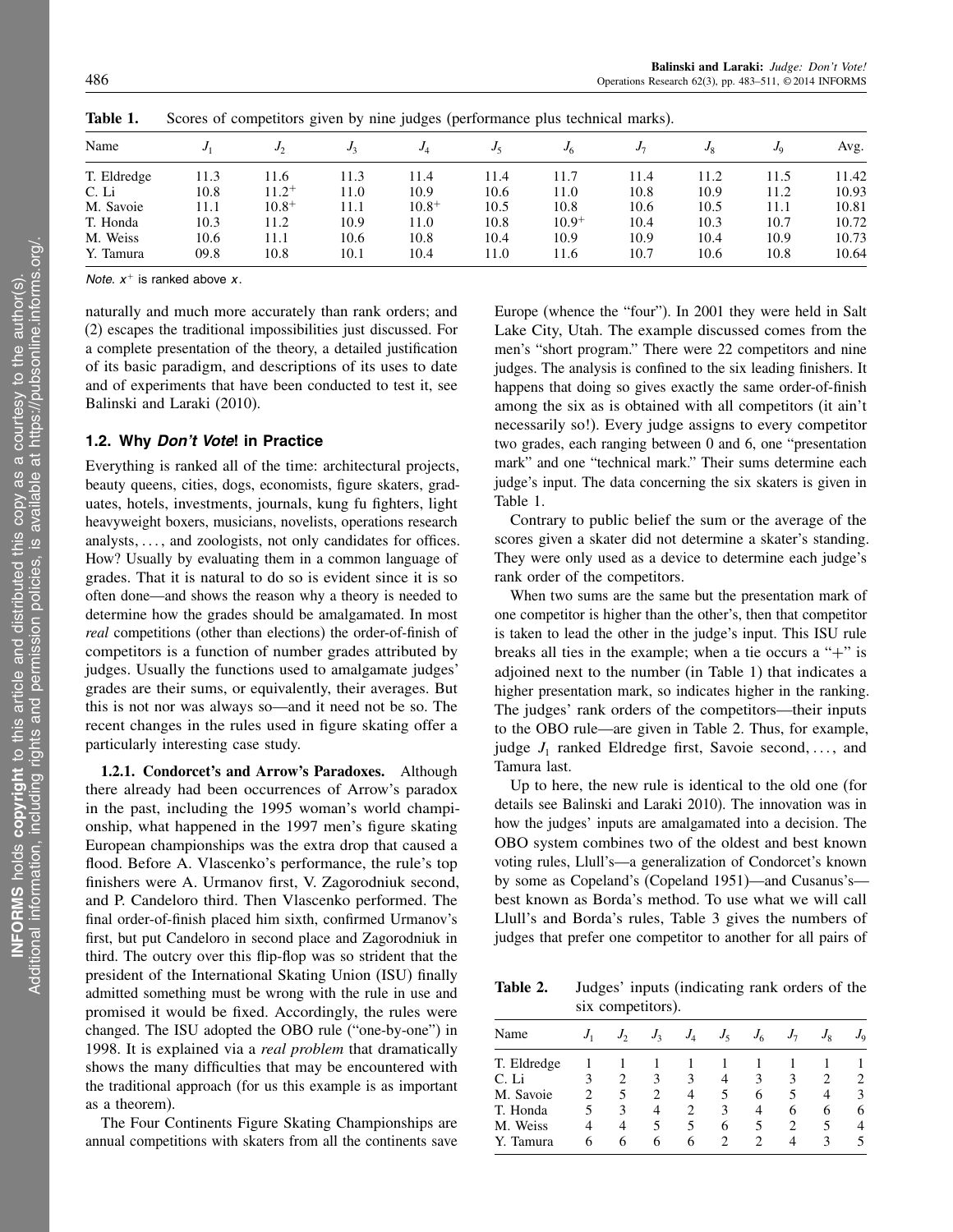|             | T. Eldredge | C. Li | M. Savoie | T. Honda | M. Weiss | Y. Tamura | Number of wins | Borda score |
|-------------|-------------|-------|-----------|----------|----------|-----------|----------------|-------------|
| T. Eldredge |             |       |           |          |          |           |                | 45          |
| C. Li       |             |       |           |          |          |           |                | 29          |
| M. Savoie   |             |       |           |          |          |           |                | 18          |
| T. Honda    |             |       |           |          |          |           |                |             |
| M. Weiss    |             |       |           |          |          |           |                |             |
| Y. Tamura   |             |       |           |          |          |           |                |             |

Table 3. Judges' majority votes in all head-to-head comparisons.

competitors. Thus, for example, Savoie is ranked higher than Weiss by six judges, so ranked lower by three.

Condorcet was for declaring one competitor ahead of another if a majority of judges preferred him to the other. But, of course, his paradox may arise. It does in this example,

Honda  $\geq_s$  Weiss  $\geq_s$  Tamura  $\geq_s$  Honda.

A more general rule than Condorcet's was proposed in 1299 by Ramon Llull (Hägele and Pukelsheim 2001): Llull's method. Rank the competitors according to their numbers of wins plus ties.<sup>4</sup> It is a more general rule because a Condorcet winner is necessarily a Llull winner. Eldredge is the Condorcet winner and Llull winner, and Llull's rule yields the ranking

Eldredge  $\succ_s$  Li  $\succ_s$  Savoie  $\succ_s$  Honda  $\approx_s$  Weiss  $\approx_s$  Tamura.

The first three places are clear, but there is a tie for the next three places. Eldredge is the Condorcet winner because he is ranked higher by a majority of judges in all pair-by-pair comparisons. There is no Condorcet loser because no skater is ranked lower by a majority in all pair-by-pair comparisons.

Cusanus in 1433 (Hägele and Pukelsheim 2008) and later Borda in 1770 (Borda 1784) had an entirely different idea. In Borda's method (it is so well known under this name that we use it too) a competitor  $C$  receives  $k$  Borda points if  $k$ competitors are below C in a judge's rank order; C's Borda score is the sum of his Borda points over all judges; and the Borda ranking is determined by the competitors' Borda scores. Alternatively, a competitor's Borda score is the sum of the votes he receives in all pair by pair votes. Thus the Borda scores in Table 3 are simply the sums of votes in the rows, and the Borda ranking of the six candidates is

Eldredge  $\succ_S$  Li  $\succ_S$  Savoie  $\succ_S$  Honda  $\succ_S$  Weiss  $\approx_S$  Tamura.

Borda's method, however, often denies first place to a Condorcet winner or last place to a Condorcet loser, and that has caused many to be bewitched, bothered, and bewildered (though Borda's method suffers from much worse defects as will soon become apparent).

There is an essential difference in the two approaches. Whereas Llull and Condorcet rely on each candidate's total number of wins against all other candidates in headto-head confrontations, Cusanus and Borda rely on each candidate's total number of votes against all other candidates in head-to-head confrontations.

The *OBO rule* used in skating is the following:

1. Rank the competitors by their number of wins (thereby giving precedence to the Llull and Condorcet idea).

2. Break any ties by using Borda's rule.

In this case Borda's rule yields a refinement of Llull's, so the OBO rule ranks the six skaters as does Borda,

Eldredge  $\succ_S L$ i  $\succ_S$  Savoie  $\succ_S$  Honda  $\succ_S$  Weiss  $\approx_S$  Tamura.

This was the official order-of-finish. The OBO rule is also known as Dasgupta-Maskin's method (Dasgupta and Maskin 2004, 2008). They proposed it with elaborate theoretical arguments, calling it "the fairest vote of all," though it had been tried and discarded in skating.

The OBO rule produces a linear order, so is not subject to Condorcet's paradox, but it is (unavoidably) subject to Arrow's paradox, viciously so in this example. For suppose that the order of the performances had been first Honda, then Weiss, Tamura, Savoie, Li, and Eldredge. After each performance, the results are announced. Among the first three, the judges' inputs are the ones shown in Table 4. This yields the majority votes, numbers of wins, and Borda-scores in Table 5, so the result is

Weiss  $>\s$  Honda  $>\s$  Tamura

(note that majority voting yields a Condorcet cycle, Honda  $\succ_S$ Weiss  $\succ_S$  Tamura  $\succ_S$  Honda).

Table 4. Judges' inputs, three competitors.

| Name      | J | $J_{2}$ | $J_3$         | $J_4$         | $J_5$   | $J_6$ | $J_7$    | $J_{8}$ | $J_{9}$ |
|-----------|---|---------|---------------|---------------|---------|-------|----------|---------|---------|
| T. Honda  |   |         |               |               |         |       | $\Delta$ |         |         |
| M. Weiss  |   |         |               |               | $\prec$ |       |          |         |         |
| Y. Tamura | к |         | $\mathcal{A}$ | $\rightarrow$ |         |       |          |         |         |

Table 5. Majority votes in head-to-head comparisons, three competitors.

|           |  | T. Honda M. Weiss Y. Tamura of wins | Number Borda | score |
|-----------|--|-------------------------------------|--------------|-------|
| T. Honda  |  |                                     |              |       |
| M. Weiss  |  | 6                                   |              | 10    |
| Y. Tamura |  |                                     |              |       |

Table 6. Judges' inputs, four competitors.

| Name      |   | $J_{2}$                                                                                                                                                         | $J_3$ | $J_A$ | $J_5$ | $J_6$ | $J_7$ | $J_{8}$ | $J_{\rm Q}$ |
|-----------|---|-----------------------------------------------------------------------------------------------------------------------------------------------------------------|-------|-------|-------|-------|-------|---------|-------------|
| M. Savoie |   | К                                                                                                                                                               |       |       | 3     |       |       |         |             |
| T. Honda  | 3 |                                                                                                                                                                 |       |       |       |       |       |         |             |
| M. Weiss  | 2 | $\mathcal{D}_{\mathcal{A}}^{\mathcal{A}}(\mathcal{A})=\mathcal{D}_{\mathcal{A}}^{\mathcal{A}}(\mathcal{A})\mathcal{D}_{\mathcal{A}}^{\mathcal{A}}(\mathcal{A})$ | 3     | З     |       |       |       |         |             |
| Y. Tamura |   |                                                                                                                                                                 |       |       |       |       |       |         |             |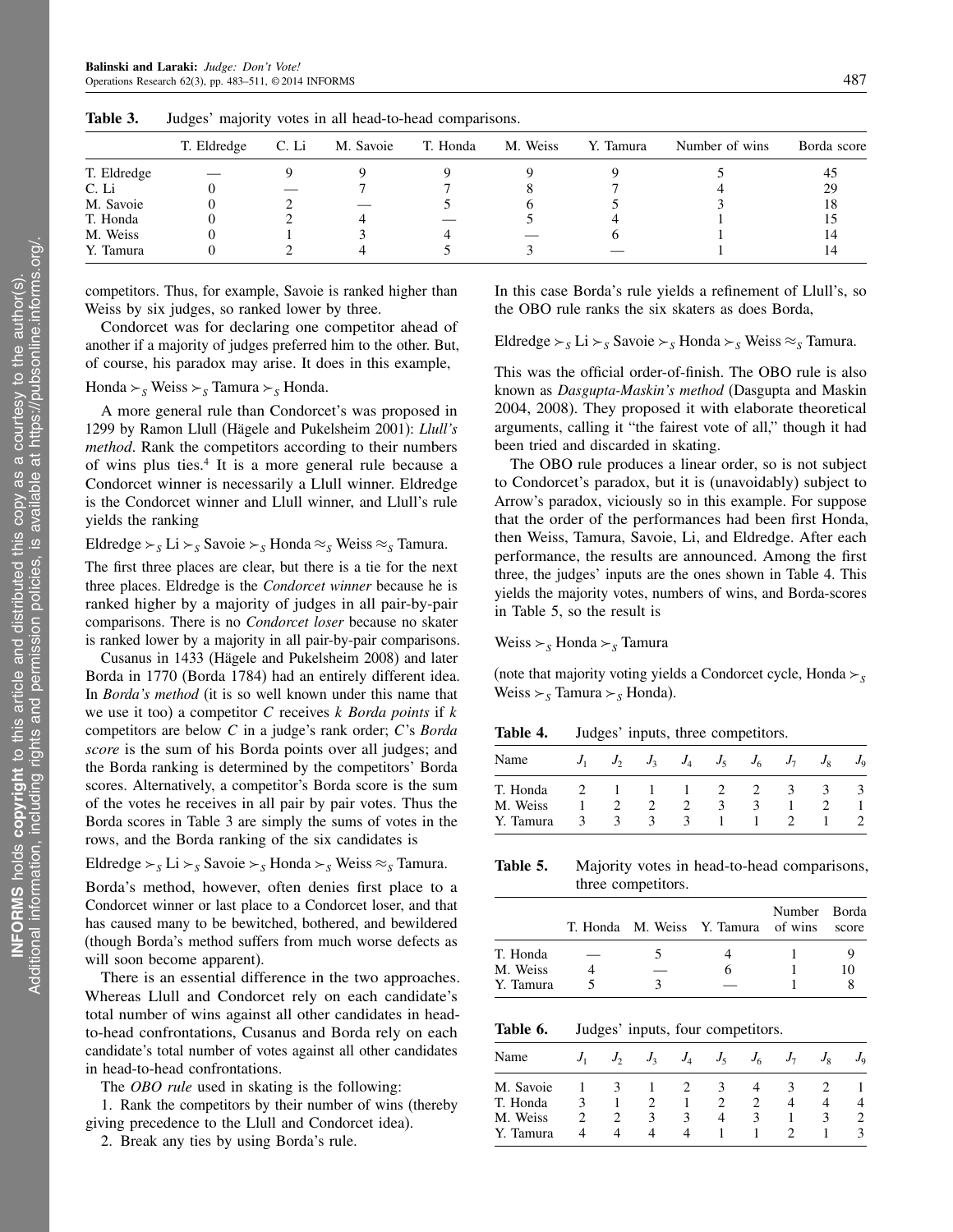|           | M. Savoie | T. Honda | M. Weiss | Y. Tamura | Number of wins | Borda score |
|-----------|-----------|----------|----------|-----------|----------------|-------------|
| M. Savoie |           |          |          |           |                | 16          |
| T. Honda  |           |          |          |           |                | 13          |
| M. Weiss  |           |          |          |           |                |             |
| Y. Tamura |           |          |          |           |                |             |

Table 7. Majority votes in head-to-head comparisons, four competitors.

For the first four skaters the judges' inputs are shown in Table 6, yielding the majority votes, numbers of wins and Borda scores in Table 7, so the result is

Savoie  $\succ_S$  Weiss  $\approx_S$  Honda  $\succ_S$  Tamura.

Before Savoie's performance Weiss led Honda; afterward they were tied.

Compare this with the final standings among all six skaters after the performances of Eldredge and Li (already computed):

Eldredge  $\succ_S L$ i  $\succ_S$  Savoie  $\succ_S$  Honda  $\succ_S$  Weiss  $\approx_S$  Tamura.

The last three did not perform, and yet Honda—who had once been tied with Weiss and once behind him—is now ahead of him, and Weiss—who had been ahead of Tamura—is now tied with him.

The ISU had discarded its old ordinal rule—used for many years—in 1998. It prescribed a competitor's median place in the standings as his final place in the standings (an idea first advanced by Galton (Galton 1907)), giving the result (where the median place is in parentheses following the names of each skater)

Eldredge(1)  $\succ_S$  Li(3)  $\succ_S$  Savoie(4)

 $\approx$ <sub>S</sub> Honda(4)  $\approx$ <sub>S</sub> Weiss(5)  $\approx$ <sub>S</sub> Tamura(5).

Recent social choice literature first proposed the median as a rule for the traditional model only after it had been discarded by the ISU (Bassett Jr and Persky 1999) (without, it seems, realizing that Galton had done so earlier). They advanced the median because of its statistical robustness. However, they made no provisions for ties, and no rule when the number of judges is even. The ISU resolved ties by the size of the majority in favor of at least the competitor's final place, which in this case puts Weiss (with seven) ahead of Tamura (with five) but leaves Savoie and Honda tied (at five). The ISU resolved further ties by summing up the numbers that corresponded to the candidates' final place or better,<sup>5</sup> which in this case puts Savoie (with 15) ahead of Weiss (with 16), and gives the result

Eldredge  $\succ_S L$ i  $\succ_S$  Savoie  $\succ_S$  Honda  $\succ_S$  Weiss  $\succ_S$  Tamura.

Note however that—as with the OBO rule—flip-flops can occur, and do: the ordinal rule gives the order Weiss  $\geq$  s Honda  $\geq$ <sub>S</sub> Tamura among the three alone. Indeed, in the women's world championships of 1995 the fourth place finisher performed after the three who finished ahead of her, but her performance changed the silver and bronze medals.

This chaotic behavior of repeated flip-flops is completely unacceptable to spectators, competitors, and of course common sense. It is no isolated phenomenon. Similar chaotic behavior occurs in the famous 1976 Paris wine tasting (Balinski and Laraki 2013a). It is inherent to the old ordinal rule, the OBO, Borda, and other methods as well.

1.2.2. Strategic Manipulation. The OBO rule was abandoned by the ISU following the big scandal of the 2002 Winter Olympics (also held in Salt Lake City). In the pairs figure skating competition the gold medal went to a Russian pair, the silver to a Canadian pair. The vast majority of the public, and many experts as well, were convinced that the gold should have gone to the Canadians, the silver to the Russians. A French judge confessed having favored the Russian over the Canadian pair, saying she had yielded to pressure from her hierarchy, only to deny it later. That judges manipulate their inputs—reporting grades not in keeping with their professional opinions—is known. A recent statistical analysis concluded "[Judges]...appear to engage in bloc judging or vote trading. A skater whose country is not represented on the judging panel is at a serious disadvantage. The data suggests that countries are divided into two blocs, with the United States, Canada, Germany, and Italy on one side and Russia, the Ukraine, France and Poland on the other" (Zitzewitz 2006). Once again the skating world entered into fierce fights over how to express and how to amalgamate the opinions of judges. Finally—thankfully—the idea that judges' inputs should be rank orders was abandoned. In so doing, the ISU joined the growing number of organizations whose rules direct judges to assign number grades to candidates, and the candidates' average grades determine the orders-of-finish (including diving, wine tasting, gymnastics, pianists, restaurants, and many others).

Such rules are usually known as *point-summing methods*; in the context of elections some call it range voting. The judges' scores in the 2001 Four Continents Figure Skating Championships provide an immediate example. Take the judges' inputs to be the scores themselves. They range from a low of 0 to a high of 12. The candidates' average scores are given in Table 1 and yield an order-of-finish that differs from that of the Borda and OBO rules:

Eldredge  $\succ_S$  Li  $\succ_S$  Savoie  $\succ_S$  Weiss  $\succ_S$  Honda  $\succ_S$  Tamura.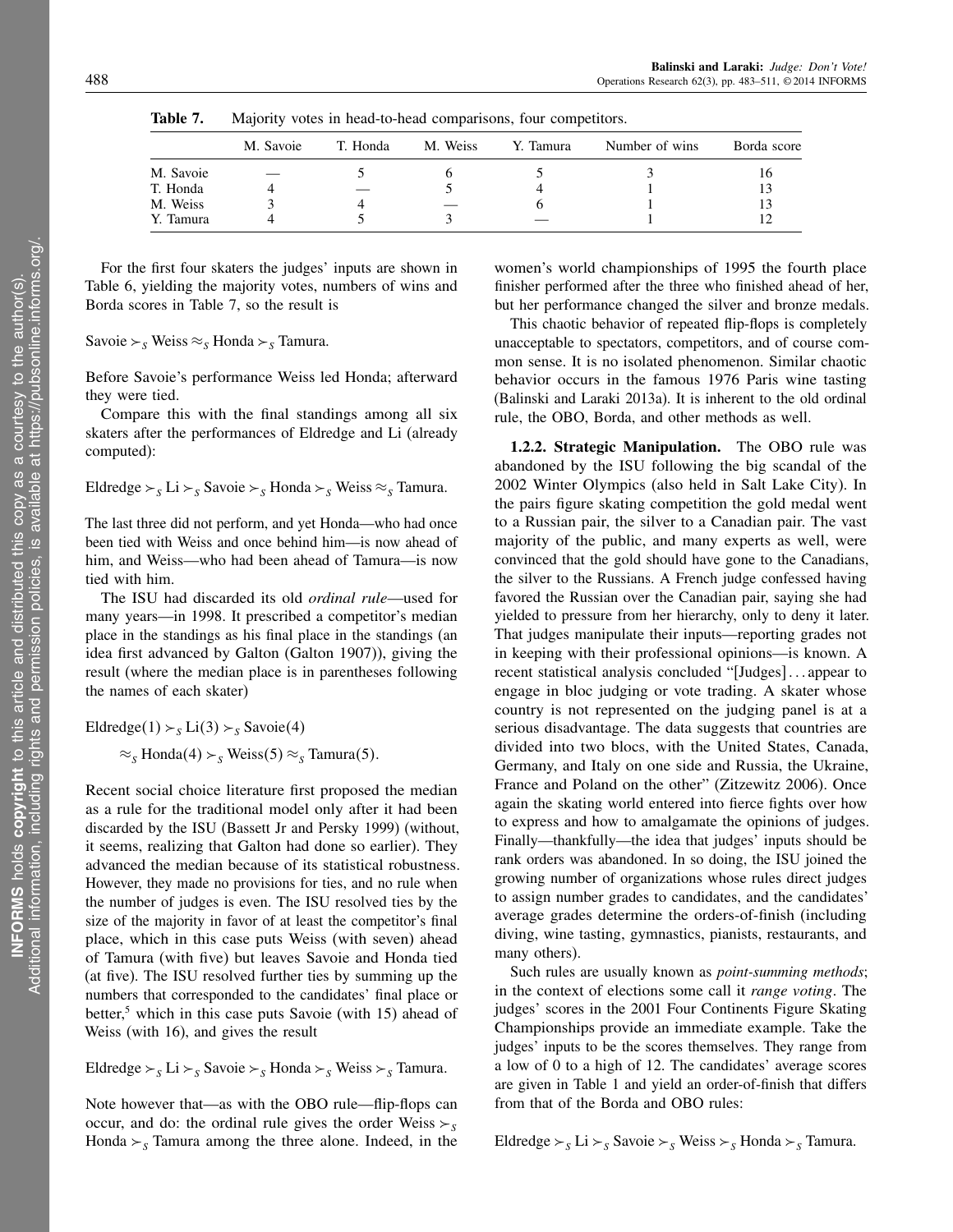|           | T. Eldredge | C. Li      | M. Savoie  | T. Honda | M. Weiss | Y. Tamura |
|-----------|-------------|------------|------------|----------|----------|-----------|
| $J_2$ :   | 1st         | 2nd        | 5th        | 3rd      | 4th      | 6th       |
|           | 11.6        | $11.2^{+}$ | $10.8^{+}$ | 11.2     | 11.1     | 10.8      |
|           |             |            |            |          |          |           |
|           | 12.0        | 11.9       | $10.2^{+}$ | 11.8     | 11.4     | 10.2      |
| Averages: | 11.42       | 10.93      | 10.81      | 10.72    | 10.73    | 10.64     |
|           |             |            |            |          |          |           |
|           | 11.47       | 11.01      | 10.74      | 10.79    | 10.77    | 10.58     |

**Table 8.** Judge  $J_2$ 's manipulations that change the order-of-finish to what she wishes (given in the first row).

Note. Note that her new grades define the same order.

It is at once evident that judges can easily manipulate the outcome by assigning their grades strategically. Every judge can both increase and decrease the final score of every competitor by increasing or decreasing the score given to that competitor.

In this case it is particularly tempting for judges to assign scores strategically. Suppose they reported the grades they believed were merited. Take, for example, judge  $J_2$ . She can change her scores (as indicated in the top part of Table 8, e.g., increasing that of Eldredge from 11.6 to 12.0 so that his average goes from 11.42 to 11.47) so that the final orderof-finish is exactly the one she believes is merited. Moreover, the new scores she gives agree with the order of merit she believes is correct. But judge  $J_2$  is not unique in being able to do this: every single judge can alone manipulate to achieve precisely the order-of-finish he prefers by changing his scores. And each can do it while maintaining the order in which they placed them initially (given in Table 2). Results are announced following every performance, so judges accumulate information as the competition progresses and may obtain insights as how to best manipulate.

This analysis shows how extremely sensitive pointsumming methods are to strategic manipulation; in fact, they are more open to manipulation than any other method of voting. This is important because the reason for voting is to arrive at the true collective decision of a society or jury.

1.2.3. Faithful Representation and Meaningfulness. How to construct a scale is a science—measurement theory that raises two key problems (Krantz et al. 1971). First, the faithful representation problem: What scale? "When measuring some attribute of a class of objects or events, we associate numbers... with the objects in such a way that the properties of the attribute are faithfully represented as numerical properties" (Krantz et al. 1971, p. 1). For example, if the scale is a finite set of numbers from 0 to 20, should they be spaced evenly or otherwise? Second, the meaningfulness problem: Given a faithful representation, what analyses of sets of measurements are valid? For example, if the scale consists of the integers  $0, 1, \ldots, 20$  when is it justified to sum and take averages of measurements?

Pain, for example, is measured on an 11-point ordinal scale going from 0 to 10, each number endowed with a careful verbal description: it is not meaningful to sum or average such measures since an increase from (say) 2 to 3 cannot be equated with an increase from 8 to 9. Temperature, Celsius or Fahrenheit, is an interval scale because equal intervals have the same significance: sums and averages are meaningful but multiplication is not, for there is no absolute 0. Ounces, inches, and the Kelvin temperature scale are *ratio* scales: they are interval scales where 0 has an absolute sense and multiplication is meaningful as well.

To appreciate the significance of what it means to add scores in competitions—that is, to construct an interval measure—consider two practical examples. The decathlon is an athletic competition consisting of 10 track and field events. For each event a competitor receives a number of points depending on his performance. The sum of the points across all events is the competitor's final score. How should the points be related to the performance? This is a nontrivial problem. In practice the formula for the 100-meter dash gives 651 points for 12 seconds, 861 for 11 seconds, 1,096 for 10 seconds, and 1,357 for nine seconds. Going from 12 seconds to 11 adds 210 additional points; from 10 seconds to nine garners an additional 285, although no human being has ever run that distance in nine seconds. The merit of reducing the time by one second should not be measured linearly: it should be related to the difficulty of the improvement if the points are to constitute a valid interval measure. That difficulty may be assessed by the frequency with which it is realized: the distribution of the performances across "all" competitors determines how the points are assigned. So, given a distribution for the 100-meter dash, ideally each time should be mapped into points so that the same percentage of performances belong to any two intervals of points  $[x, x + \epsilon]$ and [y,  $y + \epsilon$ ]. This gives to each interval of the same length the same meaning, and so transforms the performances into points that belong to an interval measure. Similarly, any distribution of performances may be mapped into a uniform distribution in an interval scale of points.

A second practical example confirms this interpretation— Denmark's new seven-grade number language adopted for the academic year 2006–2007. It has seven numerical grades: 12, 10, 7, 4, 2, 0, or −3. For sums and averages to make any sense at all, this scale must be an interval measure. The language of grades is described as follows:

12 (A)—outstanding, no or few inconsiderable flaws, 10% of passing students,

10  $(B)$ —excellent, few considerable flaws, 25% of passing students,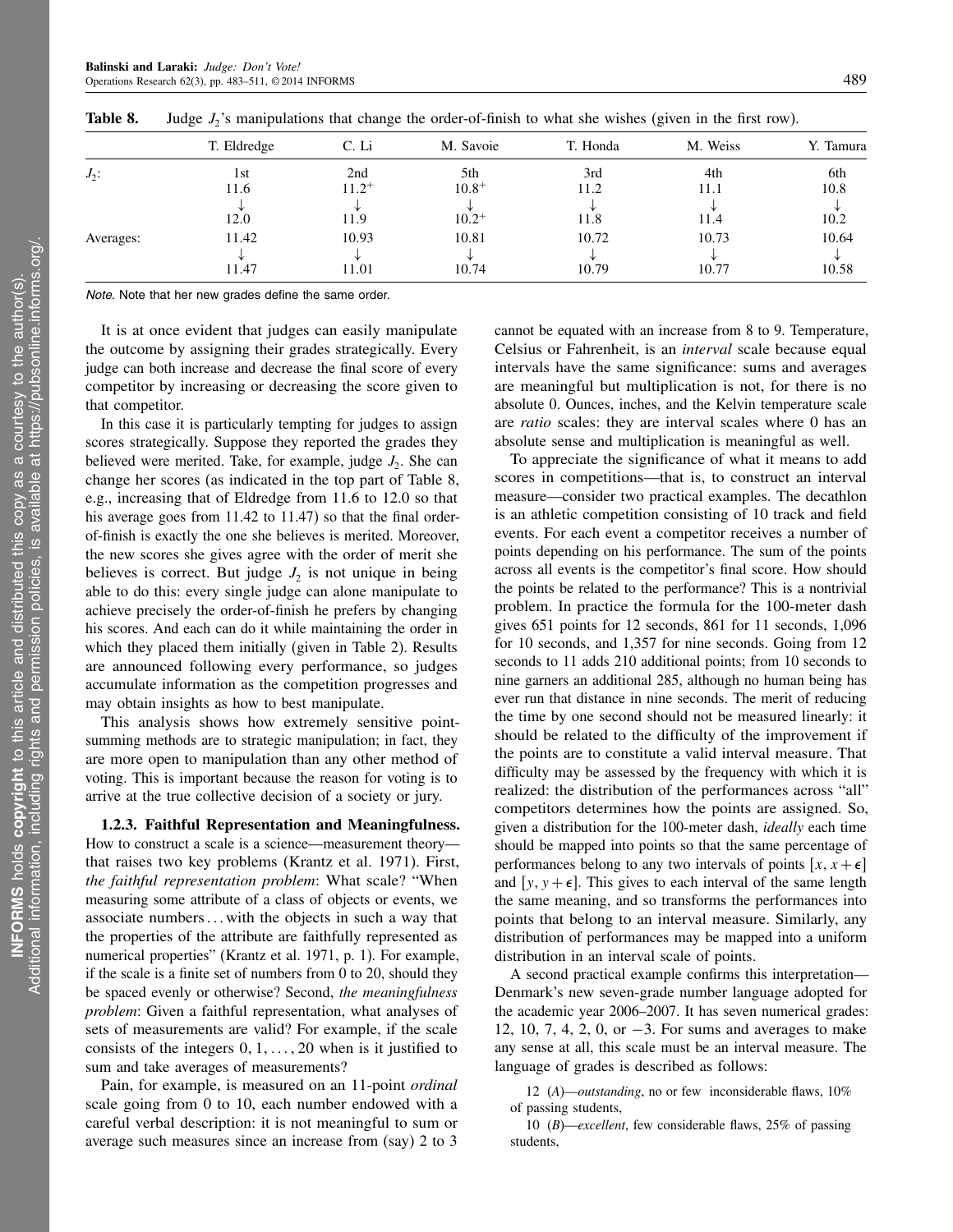7 (C)—good, numerous flaws, 30% of passing students, 4 (D)—fair, numerous considerable flaws, 25% of passing students,

2  $(E)$ —adequate, the minimum acceptable, 10% of passing students,

0  $(Fx)$ —inadequate,

−3 (F)—entirely inadequate.

Is there any relation between these seemingly peculiar scores and the prescribed distributions? Imagine that all the real numbers from two up to 12 are possible passing grades in an examination. Underlying the idea of an interval measure is that over the grades of many students in the closed interval  $[2, 12]$ , the percentages of students who obtain grades in intervals of the same length are the same. Which of the five passing grades should be assigned to a 5.7? The grade whose number is closest to 5.7, namely, 7 or good; or, more generally, any number from the interval  $[5.5, 8.5]$  should be mapped into a *good*. By the same token any grade from the interval  $[2, 3]$  is mapped into an *adequate*, from  $\left[3, 5.5\right]$  into a *fair*, from  $\left[8.5, 11\right]$  into an excellent, and from  $[11, 12]$  into an *outstanding*. The five numbers  $(2, 4, 7, 10, 12)$  seem to have been chosen so that the intervals occupy, respectively, the percentages of the whole equal to the percentages of passing grades specified in the definition:  $[2,3]$  occupies 10% of the interval,  $[3,5.5]$ occupies  $25\%$ , [5.5, 8.5] occupies  $30\%$ , [8.5, 11] occupies 25%, and  $[11, 12]$  occupies 10%. Thus equal intervals do have the same significance: on average, the same percentage of passing students belong to each interval and on average, 10% are outstanding, 25% are excellent, and so on down to 10% are *adequate*. Thus the Danish system attempts to construct an interval measure so that it is meaningful to add and compute averages of the numbers it assigns students.

More formally, suppose k number grades,  $x_1 < x_2$  $\cdots < x_k$ , are to be given, and their percentages are to be  $(p_1, p_2, \ldots, p_k)$ , so  $\sum p_j = 100$ . The grades constitute an interval measure when for all  $i$ ,  $x_i$  is in the interval  $[p_1 + \cdots + p_{i-1}, p_1 + \cdots + p_i]$  and  $\sum_{j=1}^{i} p_j$  is the midpoint of the interval  $[x_i, x_{i+1}]$ .

Let  $q_i = \sum_{i=1}^{i} (-1)^{j+1} p_j$  for  $i = 1, ..., k$ .

Theorem 5 (Balinski and Laraki 2010, p. 172). There exist number grades  $x = (x_1, \ldots, x_k)$  that constitute an interval measure for the percentage distribution  $(p_1, \ldots, p_k)$ if and only if there exists a  $\delta \geqslant 0$  that satisfies

 $\max_i q_{2i} \leq \delta \leq \min_j q_{2j+1}.$ 

When such  $\delta$  exist, x satisfying

$$
x_{2i} = -\delta + 2\sum_{j}^{i} p_{2j-1}
$$
 and  $x_{2i+1} = \delta + 2\sum_{j}^{i} p_{2j}$ 

defines a set of interval measure grades for each possible value of  $\delta$ .

The theorem is proven by taking  $x_1 = \delta$  and doing a bit of algebraic manipulation.

In the Danish case—namely,  $p = (10, 25, 30, 25, 10)$  there is a unique  $\delta = 0$  because  $q = (10, -15, 15, -10, 0)$ and max $\{-15, -10\} \leq \min\{10, 15, 0\}$ . Thus,  $\delta = 0$  and  $x =$  $(0, 20, 50, 80, 100)$ . Rescaling them by dividing by 10, then translating up by 2 yields the equivalent Danish grades. If instead the Danes had observed or stipulated the percentages  $p = (10, 19, 42, 19, 10)$ , then  $q = (10, -9, 33, 14, 24)$  so  $max{-9, 14} > min{10, 33, 24}$ : there would be no set of interval measure grades.

Sometimes the percentages stipulated or observed admit an interval measure, sometimes not. When several are possible they are not equivalent: one set cannot be obtained from the other by scaling and translating since a change in the value of  $\delta$  moves the grades with odd indices in the opposite direction of the grades with even indices. When the value of  $\delta$  is unique, the solution is unstable, for some small perturbation in the percentages always renders an interval measure impossible. For example, for an  $\epsilon > 0$  perturbation of the Dane's original percentages,  $p = (10, 25 + \epsilon, 30 - \epsilon, 25, 10)$ there is no set of interval measure grades. In conclusion, for any given set of percentages either there is no set of interval measure grades, or it is unique but unstable, or there are several sets that are not equivalent: these are troublesome facts that together suggest mechanisms that depend on adding or averaging should be shunned.

Nevertheless, point-summing methods are pervasive (and very old). Since they sum candidates' scores they must—to be meaningful—be drawn from a common interval scale, yet typically they are not. Although in many applications such as figure skating the numbers of the scale have commonly understood meanings, an increase of one base unit invariably becomes more difficult to obtain the higher the score, implying scores do not constitute an interval scale, and suggesting that their sums and averages are not *meaningful* in the sense of measurement theory. Another application to which the same remarks apply is the 1976 Paris wine tasting: a point-summing method was used, it did not rely on an interval scale, and the resulting ranking was highly questionable (Balinski and Laraki 2013a).

Recently point-summing methods have been proposed for political elections by bloggers in France and the United States. Range voting<sup>6</sup> uses the scale  $[0, 100]$ . The scores are not defined, they are given no common meaning, so one voter's 71 may mean something entirely different from another's 71: the scale is not a faithful representation. Vote de valeur<sup>7</sup> has five scores,  $0, \pm 1, \pm 2$ , but here, in response to our criticisms, they have been assigned meanings:  $+2$  is very favorable, +1 favorable, 0 neutral, −1 hostile, −2 very hostile: the scale is a faithful representation. But in either case nothing justifies the choice of the numbers, nor does anything justify summing them: they are not interval scales so sums and averages are not meaningful in the sense of measurement theory.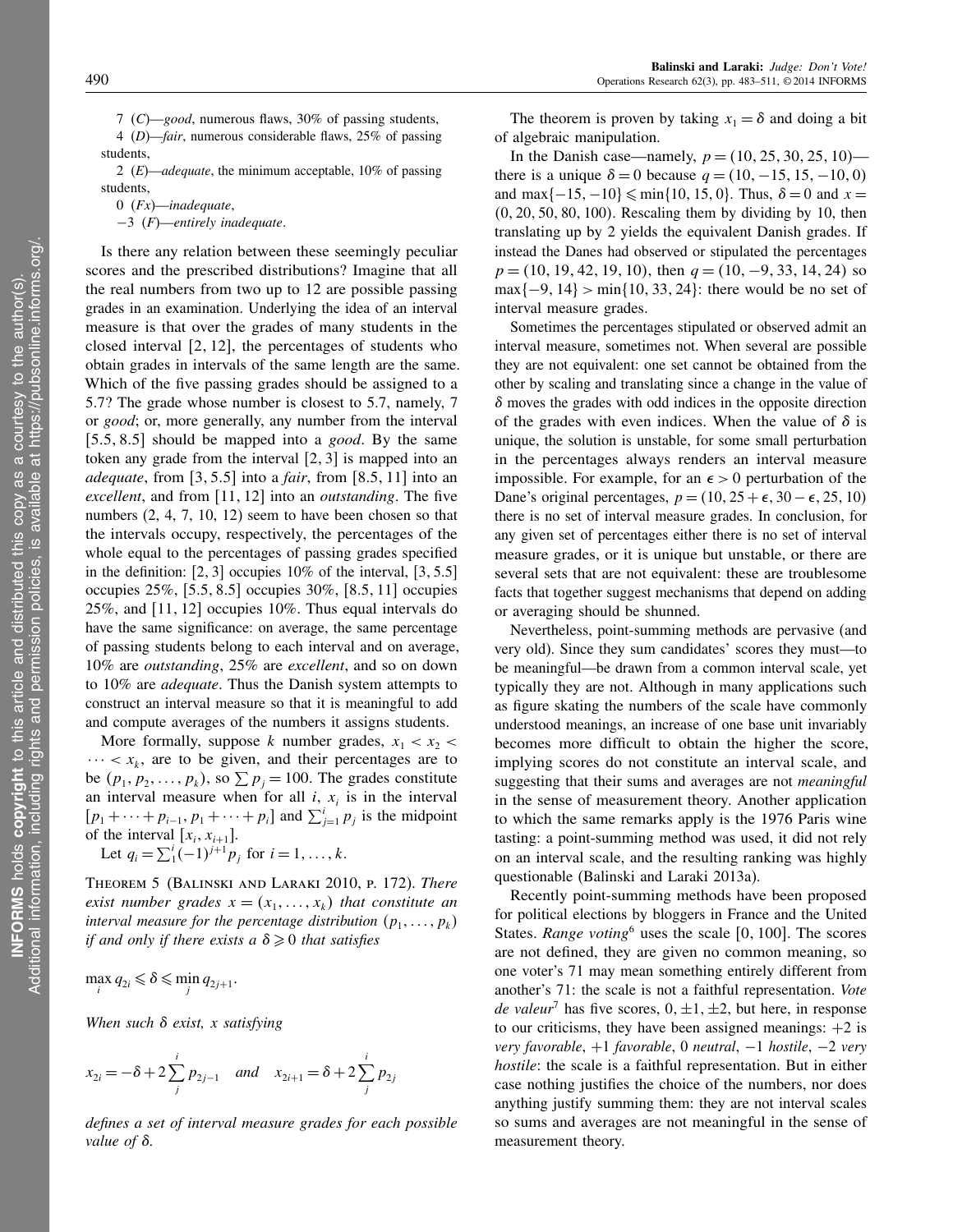|                   |                                                                                   | Would each of the following be a good President of France? |                      |            |                           |                                                                                      |                   |           |
|-------------------|-----------------------------------------------------------------------------------|------------------------------------------------------------|----------------------|------------|---------------------------|--------------------------------------------------------------------------------------|-------------------|-----------|
|                   | Yes, certainly $(\%)$                                                             |                                                            | Yes, probably $(\%)$ | Yes $(\%)$ | Not really $(\%)$         |                                                                                      | Not at all $(\%)$ | No $(\%)$ |
| Ségolène Royal    | 21                                                                                |                                                            | 28                   | 49         | 22                        |                                                                                      | 26                | 48        |
| François Bayrou   | 18                                                                                |                                                            | 42                   | 60         | 22                        |                                                                                      | 14                | 36        |
| Nicolas Sarkozy   | 59<br>28<br>31<br>18                                                              |                                                            |                      | 20         | 38                        |                                                                                      |                   |           |
| Jean-Marie Le Pen | 4                                                                                 |                                                            | 8                    |            | 13                        |                                                                                      | 71                | 84        |
|                   | Do you personally wish each of the<br>following to win the presidential election? |                                                            |                      |            |                           | Could you personally vote for each of<br>the following in the presidential election? |                   |           |
|                   | Yes.<br>certainly $(\%)$                                                          | Yes.<br>somewhat $(\%)$                                    | Yes $(\%)$           | No $(\%)$  | Yes.<br>certainly $(\% )$ | Yes,<br>probably $(\%)$                                                              | Yes $(\%)$        | No $(\%)$ |
| Ségolène Royal    | 14                                                                                | 22                                                         | 36                   | 48         | 27                        | 26                                                                                   | 53                | 42        |
| François Bayrou   | 6                                                                                 | 22                                                         | 28                   | 53         | 25                        | 44                                                                                   | 59                | 26        |
| Nicolas Sarkozy   | 13                                                                                | 17                                                         | 30                   | 53         | 28                        | 26                                                                                   | 54                | 41        |
| Jean-Marie Le Pen |                                                                                   |                                                            |                      |            | 8                         | 11                                                                                   | 19                | 76        |

Table 9. Results, Institut BVA polls, March 22, 2007 (a month before the first round of the French presidential election of 2007).

Notes. The answers were given for each candidate independently (the difference between 100% and total ves's plus no's in each row is the percentage of no responses, e.g., in the top table 3% gave no response on Royal). Figures for Le Pen were not given in the "personal wish" question.

Approval voting (Brams and Fishburn 1983)—a voter assigns a 1 ("approves") or a 0 to each candidate and the candidates are ranked according to their total numbers of 1's—suffers for similar reasons. It has been practiced as a point-summing method—e.g., in the words of the Social Choice and Welfare Society's 2007 ballot for electing its president, "You can vote for any number of candidates by ticking the appropriate boxes," the number of ticks determining the candidates' order of finish—though it has been *analyzed* via the traditional model. Both points of view invite comparisons, so strategic voting, and thus Arrow's paradox may occur (e.g., if some voter's favorite candidate withdraws she may change her vote and decide to give a tick to one or more other candidate(s), causing a change in the order-of-finish among the candidates that remain). But its most fundamental problem is that one person's tick may mean something altogether different than another's. So, ticks do not constitute a faithful representation of the quality of candidates and their sum—not meaningful in terms of measurement theory—are at best very rough approximations.

A French national poll proves the point. It posed seemingly close but different questions in several polls preceding the French presidential election of 2007 (see Table 9). Different questions elicit different responses: so, confronted by no question voters supply their own, respond accordingly, and the results are not interpretable. Indeed, asked to answer "yes" or "no" the same polls illustrate these can have very different gradations. Thus for voters or judges to express themselves adequately, the scale must contain more than two levels.

First-past-the-post or plurality voting—a voter is allowed to give one tick at most and a candidate's total ticks decides his place in the order of finish—is worse. A poll conducted by the BVA Institute on April 10, 2007 (12 days before the election) asked: "When voting in the first round of the [coming] presidential election, which of the following two attitudes correspond most closely to the way in which you will vote?

• I vote for the candidate on my side of the political spectrum who has the greatest chance of making the runoff.

• I vote for the candidate closest to my ideas even if he has little chance of making the runoff."

Thirty-two percent indicated the first attitude, 55% the second (13% indicated neither). Ticking exactly one candidate does not even provide a scale, so their sums have even less meaning. Note, moreover, that this shows some 55% of French voters do not care only about who wins, their utility functions depend also on factors other than who is elected.

To summarize, voting or judging is measuring. The scale used by approval voting and first-past-the-post is not a faithful representation of voters' opinions; moreover, the semantics are confusing, one tick lumping all kinds of different meanings into one. Taking their sum is tantamount to declaring one mile + one meter + one inch = three and is at best a very imprecise measure. The semantics of rank-order inputs are perfectly clear, but they are far too limited to permit a faithful expression of opinion, deny the existence of any common scale, and lead to unacceptable methods. Point-summing methods exaggerate in the other direction, assuming the existence of a perfect scale of measurement an interval scale—which is almost impossible to achieve and, in any case, leads to highly manipulable methods. There is, however, a middle ground that asks for more than rank orders but less than an interval scale: an ordinal scale of merit.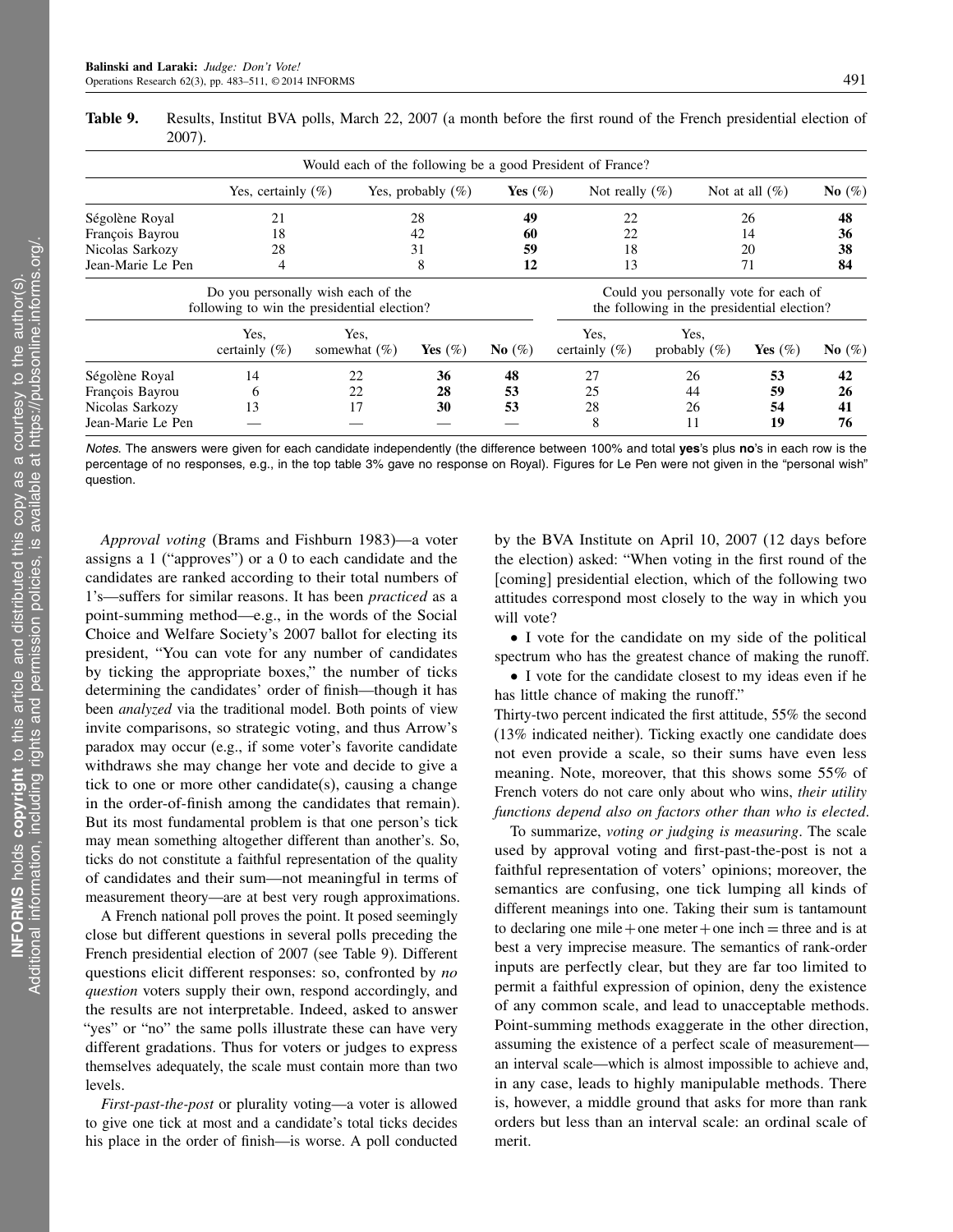### 1.3. A More Realistic Model

Postulate a finite number of *competitors* or *candidates*  $\mathscr{C} = \{C_1, \ldots, C_m\};$  a finite number of *judges* or *voters*  $\mathcal{J} = \{1, \ldots, n\}$ ; and a common language of grades  $\Lambda =$  $\{\alpha, \beta, \gamma, \ldots\}$  that is a totally ordered set.

In practice (e.g., piano competitions, figure skating, gymnastics, diving, wine competitions), common languages of grades are invented to suit the purpose and are carefully defined and explained. Their words are clearly understood, much as the words of an ordinary language, or the measurements of physics. But they almost surely do not constitute interval scales. The grades or words are "absolute" in the sense that every judge uses them to measure the merit of each competitor independently. They are "common" in the sense that judges assign them with respect to a set of benchmarks that constitute a shared scale of evaluation. They are ordinal scales and constitute faithful representations.

What scales are adequate? That depends on the particular application. In wines, a common language of seven words excellent, very good, good, passable, inadequate, mediocre, bad—is used by judges to evaluate each of 14 attributes (concerning aspect, aroma, taste, flavor, ...).<sup>8</sup> In judging diving, 21 numbers—multiples of one-half in the interval  $[0, 10]$ , carefully defined—are used by judges to evaluate a dive (which has a degree of difficulty).<sup>9</sup> In reaching their decision on the 2009 Louis Lyons Award for Conscience and Integrity in Journalism, the judges at the Nieman Foundation at Harvard University used majority judgment. They chose to use a common language of seven grades—absolutely outstanding, outstanding, excellent, very strong, strong, commendable, neutral—to rank five very highly considered nominees. Had each of the judges in these cases ranked the competitors, their inputs would have been merely relative, barring any scale of evaluation and ignoring any sense of shared benchmarks. In general, the more grades the better given that judges can naturally distinguish their meanings. Professional judges are typically able to distinguish more levels than a "general" public. In political elections some six or seven levels seems best (as seen below). There is more meaning in common when voters assign about seven grades than fewer or more (Miller 1956).

A problem is specified by its inputs, a profile

| $\alpha_{i1}$              | $\alpha_{i2}$ | $\alpha_{in-1}$ | $\alpha_{in}$ |
|----------------------------|---------------|-----------------|---------------|
| $\mathcal{L}^{\text{max}}$ |               |                 |               |
| $\alpha_{k1}$              | $\alpha_{k2}$ | $\alpha_{kn-1}$ | $\alpha_{kn}$ |
|                            |               |                 |               |

where  $\alpha_{ij} = \Phi(C_i, j) \in \Lambda$  is the grade assigned by judge  $j \in \mathcal{J}$  to competitor  $C_i \in \mathcal{C}$ . With this formulation of inputs voters specify rank orders determined by the grades (that

may be strict if the scale of grades is fine enough), so in this sense the inputs include those of the traditional model. Experience proves they are simple and cognitively natural.

Suppose competitor C is assigned the grades  $(\alpha_1, \dots, \alpha_n)$ and competitor C' the grades  $(\beta_1, \ldots, \beta_n)$ . A method of *ranking* is a nonsymmetric binary relation  $\geq$ <sub>S</sub> that compares any two competitors whose grades belong to some profile. By definition  $C \succeq_S C'$  and  $C' \succeq_S C$  means  $C \approx_S C'$ ; and  $C \succ_S C'$  if  $C \succeq_S C'$  and not  $C \approx_S C'$ . So  $\succeq_S$  is a complete binary relation.

What properties should any reasonable method of ranking  $\geq$ <sub>S</sub> possess?

1. *Neutrality*. When  $C \succeq_S C'$  for the profile  $\Phi$ ,  $C \succeq_S C'$ for the profile  $\sigma \Phi$  for any permutation  $\sigma$  of the competitors (or rows). That is, the competitors' ranks do not depend on where their grades are given in the inputs.

2. Anonymity. When  $C \succeq_S C'$  for the profile  $\Phi$ ,  $C \succeq_S C'$ for the profile  $\Phi \sigma$  for any permutation  $\sigma$  of the voters (or columns). That is, no judge has more weight than another judge in determining the ranks of competitors. When a rule satisfies these first two properties, it is called impartial.

3. Transitivity. If  $C \succeq_S C'$  and  $C' \succeq_S C''$  then  $C \succeq_S C''$ . That is, Condorcet's paradox cannot occur.

4. Independence of irrelevant alternatives in ranking (IIAR). When  $C \succeq_S C'$  for the profile  $\Phi$ ,  $C \succeq_S C'$  for any profile  $\Phi'$  obtained by eliminating or adjoining other competitors (or rows). That is, Arrow's paradox cannot occur.

These four are the rock-bottom necessities in the theory developed here. They are basic to Arrow's theory (Arrow 1951), the recent method of Dasgupta-Maskin (Dasgupta and Maskin 2004, 2008), and are central to all debates on voting. Together they severely restrict the choice of a method of ranking.

DEFINITION 1. A method of ranking *respects grades* if the rank order between them depends only on their sets of grades; in particular, when two competitors  $C$  and  $C'$  have the same set of grades, they are tied.

With such methods the rank orders induced by the voters' grades must be forgotten, only the sets of grades count, not which voter assigned which grade. Said differently, if two voters switch the grades they give a competitor, this has no effect on the electorate's ranking of the competitors.

Theorem 6 (Balinski and Laraki (2010), p. 182). A method of ranking is impartial, transitive, and independent of irrelevant alternatives in ranking if and only if it is transitive and respects grades.

This simple theorem is essential: it says that if Arrow's and Condorcet's paradoxes are to be avoided, then the traditional model and paradigm must be abandoned. Who gave what grade cannot be taken into account. Not only do rank-order inputs not permit voters to express themselves as they wish, but they are the culprits that lead to all of the impossibilities and incompatibilities.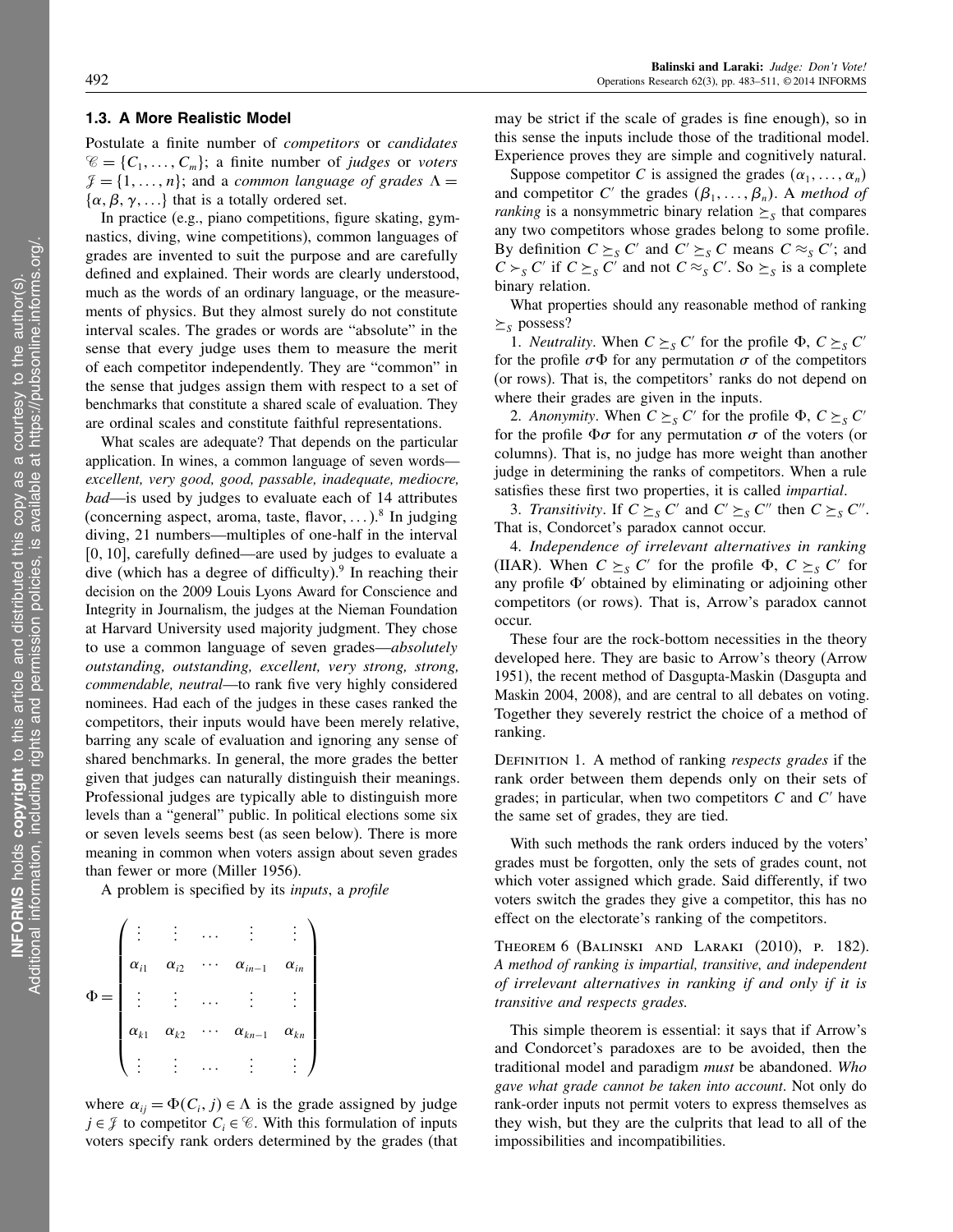| Table 10. | Electorate's evaluations. |             |            |  |  |  |  |
|-----------|---------------------------|-------------|------------|--|--|--|--|
|           | Good (%)                  | Pass $(\%)$ | $Bad (\%)$ |  |  |  |  |
| C:        | 40                        | 35          | 25         |  |  |  |  |
| C'        | 35                        | 30          | 35         |  |  |  |  |

DEFINITION 2. A *social-ranking function* is a method of ranking that is impartial, transitive, and IIAR.

By Theorem 6 such functions must respect grades and so depend only on the grades of each of the competitors. To see more clearly the implications of the theorem—or of using a social-ranking function—suppose there were three grades—good, pass, and bad—and that an electorate evaluated two candidates  $C$  and  $C'$  as shown in Table 10.

 $C$ 's percentages of good and pass are both above  $C$ 's, her percentage of *bad* below  $C$ 's, so there is no doubt that in the electorate's evaluation  $C$  leads  $C'$ . But what does a majority vote say? That all depends. If the electorate's preference profile is as shown in Table 11 (consistent with the distributions of grades) then  $C$  wins with 65% of the votes (assuming a voter gives her vote to the candidate with the higher grade). On the other hand, if the electorate's profile is as in Table 12 (also consistent with the distributions of grades), then  $C'$  wins with 60% of the votes. Thus more precise information about voters' evaluations of candidates shows that majority voting and the traditional model may fail even when comparing only two candidates.

The theorem suggests that what is needed is a function that transforms the grades given any competitor into a final grade, the order among the final grades determining the order-of-finish of the competitors. The usual practice, as was mentioned, is to use the average grade (a point-summing method), though sometimes the top and bottom grades, or top two and bottom two grades, are omitted.

Functions that assign a final grade to a competitor based only on the competitor's set of grades should enjoy at least two other properties. First, if the voters all assign the same grade to a competitor it should be his final grade. Second, in comparing two ordered sets of grades, when each in the first set is at least as high as the corresponding grade in the second set, the final grade given the first should be no lower than that given the second; moreover, when each in the first

Table 11. Electorate's possible preference profile.

|        | 30%  | 10%  | 10%  | 25%  | 25%  |
|--------|------|------|------|------|------|
| C:     | Good | Good | Pass | Pass | Bad  |
| $C'$ : | Pass | Bad  | Good | Bad  | Good |

Table 12. Electorate's possible preference profile.

|        | 5%   | 35%  | $35\%$ | 25%  |
|--------|------|------|--------|------|
| C:     | Good | Good | Pass   | Bad  |
| $C'$ : | Pass | Bad  | Good   | Pass |

set is strictly higher than the corresponding grade in the second set, the final grade given the first should be strictly higher than that given the second.

DEFINITION 3. A function  $f: \Lambda^n \to \Lambda$  that transforms grades given a competitor into a final grade is a social-grading function if it satisfies three properties:

- Anonymity:  $f(\ldots, \alpha, \ldots, \beta, \ldots) = f(\ldots, \beta, \ldots, \alpha, \ldots)$
- Unanimity:  $f(\alpha, \alpha, \ldots, \alpha) = \alpha$
- Monotonicity:

$$
\alpha_j \leq \beta_j
$$
 for all  $j \Rightarrow f(\alpha_1, ..., \alpha_n) \leq f(\beta_1, ..., \beta_n)$ 

and

$$
\alpha_j \prec \beta_j
$$
 for all  $j \Rightarrow f(\alpha_1, ..., \alpha_n) \prec f(\beta_1, ..., \beta_n)$ .

Social-grading functions serve two separate though related purposes: (1) they assign a final grade to each competitor, and (2) used as social-ranking functions, they determine the order-of-finish of all competitors. Obvious examples of social-grading functions are the arithmetic mean or average, any other mean such as the geometric or harmonic mean, and the kth order function  $f^k$  that is the kth highest grade (for  $k = 1, 2, ..., n$ ).

In practice grades are almost always numbers and, since final grades can be determined by functions such as means, a discrete scale of inputs (including word grades that have been assigned numbers) may well yield a richer set of outputs, and this in turn may naturally lead to defining a richer set of input grades. So it is reasonable—and permits a cleaner and more elegant theory—to assume from the outset that grades belong to an interval of the real line. It turns out not to matter whether this interval is open, half-open, bounded, or not: so the choice has been to take the closed interval  $[0, R]$  (in keeping with the often used  $[0, 100]$  in the United States and  $[0, 20]$  in France).

Small changes in the input grades should naturally imply small changes in the outputs, so it is natural to assume that a social-grading function is continuous. Some theorems require continuity (e.g., Theorem 12); some do not but require a sufficiently large finite set of grades (e.g., Theorem 9); some require neither (e.g., Theorem 7). When a voter or judge has no interest in deviating from a particular grade in a rich set of grades, he has no interest in deviating from that same grade in a subset of them. Although continuity or a sufficiently rich set of grades are necessary for some characterizations the properties of the functions that are characterized hold for finite sets of grades. In any case we believe that the same criteria should be used whatever the size of the language of grades.

The question that presents itself is, Which social-grading function(s) of the grades of competitors should be used to grade and which to rank?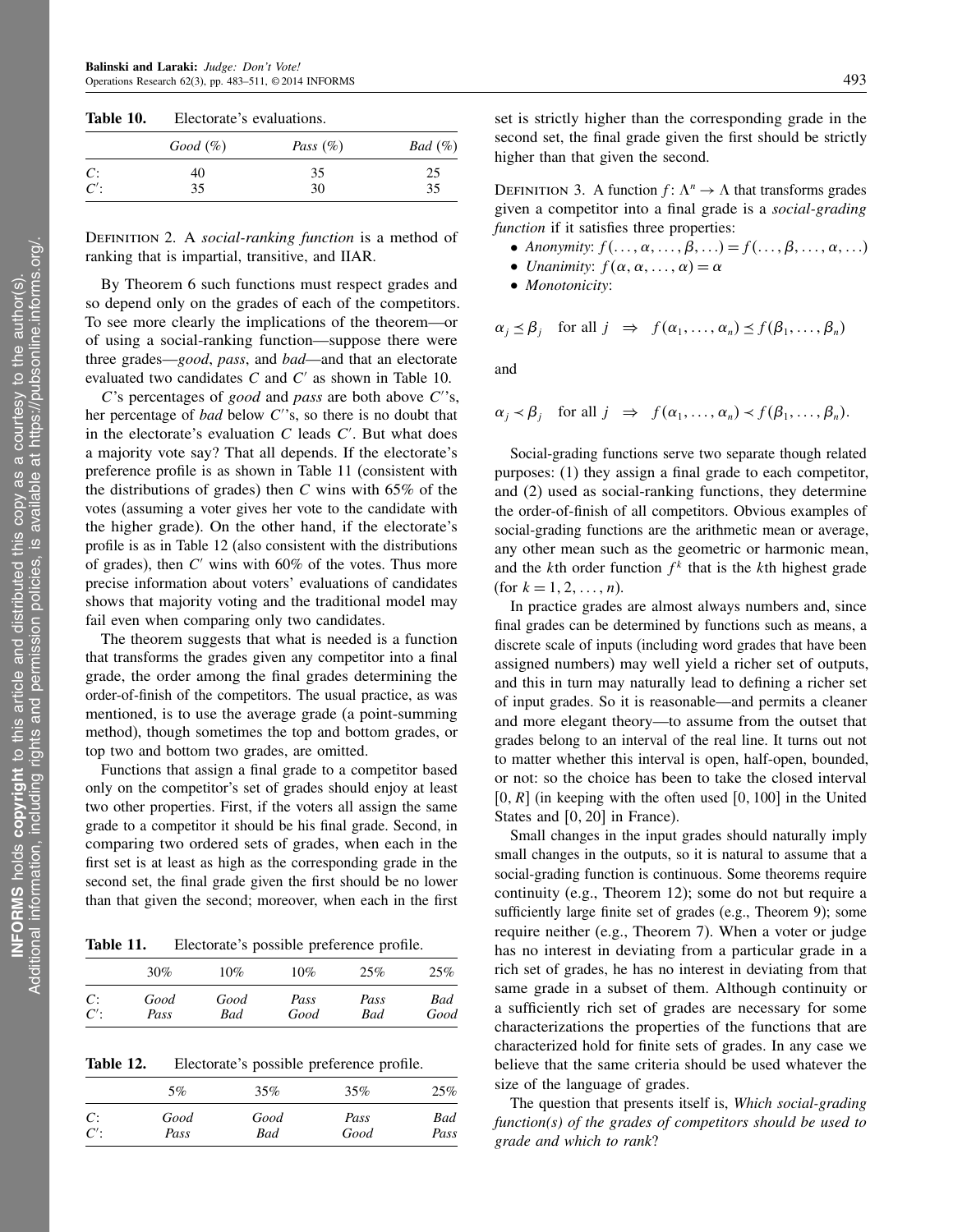# 2. Majority Judgment

In addition to treating voters and candidates impartially, nine desirable properties of a method of voting or judging emerge:

1. Determine (generically) a winner, i.e., a transitive orderof-finish (or avoid Condorcet's paradox).

2. Guarantee that the final order between two candidates does not depend on other candidacies, i.e., satisfy IIAR (or avoid Arrow's paradox).

3. Faithfully represent voters' opinions in practice.

4. Elicit honest voting (make an honest vote be good strategy).

5. Use measures meaningfully (add numbers whose sums make sense).

6. Resist manipulation (minimize the possibility of successful cheating).

7. Heed the majority's will (seek true consensus).

8. Elect the Condorcet winner when he exists (be Condorcet consistent).

9. Ensure that a voter always helps his favorite candidate (no "no-show paradox").

Although majority judgment satisfies some desirable properties, it fails to satisfy others: "Nothing is perfect. There are lumps in it." It is the one method that satisfies the first seven properties. It may be characterized mathematically in several ways, among them by 1, 2, and 6 and also by 1, 2, 5, and 7.

There exists no method that meets 1, 2, and 8 (Balinski and Laraki 2010). The question becomes, which lumps are important? We believe that the Condorcet and Arrow lumps (1 and 2) are very important. The Arrow paradox occurs frequently (with potentially dramatic effects, as was seen). The Condorcet paradox has not often been recorded in elections because it is rarely possible to do so—voters' inputs in real elections are rarely rank orders—but it is essential to determine a winner, and when judges' rank orders are known it occurs (e.g., skating and wines (Balinski and Laraki 2013a)).

One of the two critiques of majority judgment is its potential violation of Condorcet consistency (point 8): we argue below that it is of little importance. The second critique is that it violates 9, the no-show paradox (Felsenthal and Machover 2008). First, there exists no method that is Condorcet consistent and avoids the no-show paradox (Moulin 1988). Second, the only methods that satisfy 1, 2, and 9 violate 4, 5, 6, 7, and 8 (Balinski and Laraki 2010). Third, in practice majority judgment violates 9 less often than a tie in ordinary majority voting. These points are discussed more fully below.

### 2.1. Majority Judgment: Description

Suppose there are  $n$  judges or voters who assign competitors grades.

DEFINITION 4. The kth order function  $f^k$  is the socialgrading function whose value is the  $kth$  highest grade. When

Table 13. Competitors' scores ordered from highest to lowest (identities of judges forgotten).

|                                                                 |  |  | $f^1$ $f^2$ $f^3$ $f^4$ $f^{\text{maj}}$ $f^6$ $f^7$ $f^8$ $f^9$ |  |  |
|-----------------------------------------------------------------|--|--|------------------------------------------------------------------|--|--|
| T. Eldredge 11.7 11.6 11.5 11.4 <i>11.4</i> 11.4 11.3 11.3 11.2 |  |  |                                                                  |  |  |
| C. Li 11.2 11.2 11.0 11.0 10.9 10.9 10.8 10.8 10.6              |  |  |                                                                  |  |  |
| M. Savoie 11.1 11.1 11.1 10.8 10.8 10.8 10.6 10.5 10.5          |  |  |                                                                  |  |  |
| T. Honda 11.2 11.0 10.9 10.9 10.8 10.7 10.4 10.3 10.3           |  |  |                                                                  |  |  |
| M. Weiss 11.1 10.9 10.9 10.9 10.8 10.6 10.6 10.4 10.4           |  |  |                                                                  |  |  |
| Y. Tamura 11.6 11.0 10.8 10.8 10.7 10.6 10.4 10.1 09.8          |  |  |                                                                  |  |  |

Note. Majority grades are italicized.

the set of grades  $\bf{r}$  of a competitor is ordered from highest to lowest,

$$
\mathbf{r} = (r_1 \ge r_2 \ge \cdots \ge r_n) \Rightarrow f^k(\mathbf{r}) = r_k.
$$

DEFINITION 5. A competitor's *majority grade*  $f^{maj}$  is the grade that obtains an absolute majority of the voters against any lower grade and an absolute majority or a tie against any higher grade: it is his middlemost or median grade when  $n$  is odd, his lower middlemost when  $n$  is even:

$$
f^{\text{maj}} = \begin{cases} f^{(n+1)/2} & \text{if } n \text{ is odd,} \\ f^{(n+2)/2} & \text{if } n \text{ is even.} \end{cases}
$$

A majority grade is not a median because there is no median when  $n$  is even. A separate term is needed. The lower middlemost rather than the upper middlemost is taken for two reasons. First, it insists on an absolute majority for a high grade rather than for a low one. Second, it is the logical consequence of "respecting consensus" (developed below), which in essence comes down to this. If two competitors have two grades, A with 10.9 and 9.8, B with 10.5 and 10.2, that candidate whose grades are more consensual should lead, so B should lead A.

In the following the judges' scores from Table 1 are interpreted as the grades of a finite common language (going from 0 to 12 in tenths). Ordering each competitor's grades from highest to lowest gives Table 13. The order-of-finish of the competitors is determined by their majority grades. In this case there is a three-way tie for third place. So a finer distinction is needed. If two competitors such as Savoie and Honda have the same majority grade, then the order between them must depend on their sets of grades excluding that one common grade. So it is dropped, and the majority grades of the remaining eight grades are determined. In this case Savoie's is 10.8, Honda's is 10.7: Savoie's is higher, so he leads Honda by majority judgment.

In general, suppose a competitor's grades are

 $r_1 \succeq r_2 \succeq \cdots \succeq r_n.$ 

Her *majority value* is an ordered sequence of these grades. The first in the sequence is her majority grade; the second is the majority grade of her grades when her (first) majority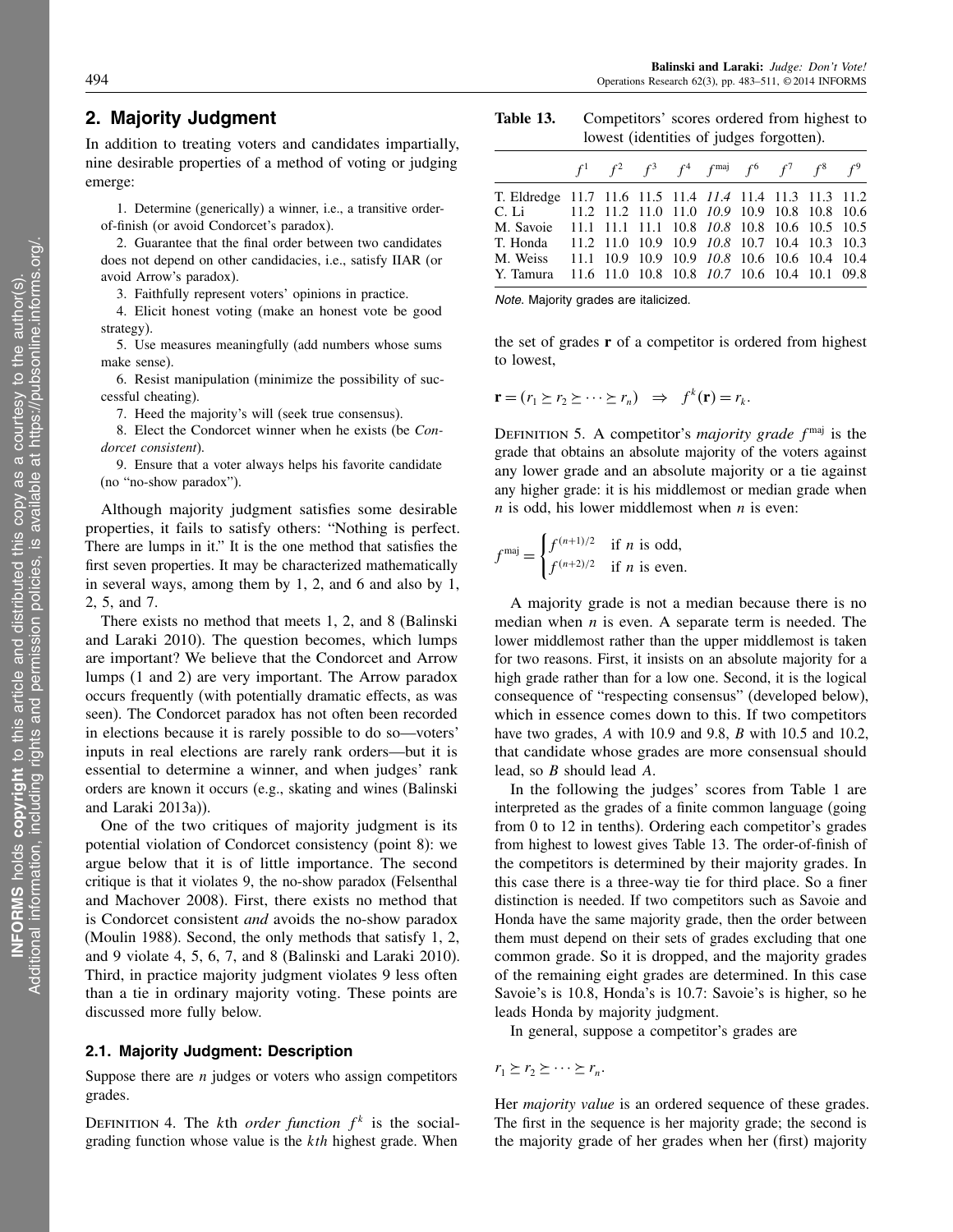|       |                     |      |                 |      |         | Martine Marine Nicolas Francois Jean-Louis Eva Jean-Luc Dominique Olivier Jean-Pierre | Nicolas<br>Aubry Le Pen Sarkozy Bayrou Borloo Joly Mélenchon de Villepin Besancenot Chevènement Dupoint-Aignan Arthaud | Nathalie |
|-------|---------------------|------|-----------------|------|---------|---------------------------------------------------------------------------------------|------------------------------------------------------------------------------------------------------------------------|----------|
| 21.7% | 20.6\% 19.1\% 8.5\% | 7.8% | $7.4\%$ $4.2\%$ | 3.7% | $2.9\%$ | $1.9\%$                                                                               | $1.4\%$                                                                                                                | $0.8\%$  |

Table 14. First-past-the-post, French 2012 presidential election, OpinionWay poll.

Note. Conducted April 6–7, 2011.

grade has been dropped (it is her "second majority grade"); the third is the majority grade of her grades when her first two majority grades have been dropped; and so on. Thus, when there is an odd number of voters  $n = 2t - 1$ , a competitor's majority value is the sequence that begins at the middle,  $r_t$ , and fans out alternately from the center starting from below:

$$
\vec{\mathbf{r}} = (r_t, r_{t+1}, r_{t-1}, r_{t+2}, r_{t-2}, \dots, r_{2t-1}, r_1).
$$

When there is an even number of voters  $n = 2t - 2$ , the majority-value begins at the lower middle and fans out alternatively from the center starting from above:

$$
\vec{\mathbf{r}} = (r_t, r_{t-1}, r_{t+1}, r_{t-2}, r_{t+2}, \dots, r_{2t-2}, r_1).
$$

If the majority values of two competitors  $A$  and  $B$  are, respectively,  $\vec{r}_A$  and  $\vec{r}_B$ , the *majority ranking*  $\succ_{\text{maj}}$  is defined by

$$
A \succ_{\text{maj}} B \text{ when } \vec{r}_A \succ_{\text{lexi}} \vec{r}_B,
$$

where  $\succ_{\text{lexi}}$  means lexicographically greater, i.e., the first grade where  $\vec{r}_A$  and  $\vec{r}_B$  differ A's is higher. The majority ranking in the skating competition is

Eldredge  $\succ_{\text{maj}}$  Li  $\succ_{\text{maj}}$  Savoie

 $\succ_{\text{maj}}$  Honda  $\succ_{\text{maj}}$  Weiss  $\succ_{\text{maj}}$  Tamura.

There can be a tie only if two competitors have precisely the same set of grades.

A key point should be noted. Consider any judge or set of judges who assigned a competitor a grade higher than his majority grade; e.g., Honda's majority grade is 10.8 and four judges— $J_2$ ,  $J_3$ ,  $J_4$ ,  $J_6$ —believed he merited a higher grade: neither one of them nor all of them acting together can raise his majority grade by changing the grades they assigned. Symmetrically, four judges— $J_1$ ,  $J_7$ ,  $J_8$ ,  $J_9$ —believed he merited a lower grade: neither one of them nor all of them acting together can do anything to lowering his majority grade. The best strategy of a judge who wishes that a competitor be awarded a particular majority grade is to assign him that grade: honesty is the best policy.

2.1.1. Majority Judgment with Large Electorates in Use. With many voters and few grades it is almost certain that a candidate's middlemost grade will be repeated many times. Thus, an absolute majority of voters assign a candidate at least her majority grade, and also an absolute majority

of voters assign the candidate at most her majority grade. Moreover, a simplified procedure is almost sure to determine the majority ranking.

Majority judgment has been tested in several political settings (Balinski and Laraki 2010, 2011; Terra Nova 2011; Rue89 2011; Slate.fr 2011, 2012). Terra Nova (a Paris-based think tank) sponsored a poll conducted by the national polling agency OpinionWay on April 6 and 7, 2011. Entitled "And if the presidential election of 2012 used Majority Judgment," a sample of 1,025 persons 18 years old or above and representative of the French population was questioned. The results concern 991 of them who were registered voters and responded to at least one question. French presidential elections use two-past-the-post: a voter names (or ticks) at most one candidate, the candidate most often named (or with the most ticks) wins if she obtains an absolute majority; otherwise, there is a run-off between the two candidates most often named. The central interest of this poll is that the identical set of people voted with the usual method and with majority judgment, permitting comparisons.

The poll's first question:<sup>10</sup> "If the first round of the 2012 presidential elections were to be held next Sunday, for which of the following candidates would you most likely vote?" The answers are given in Table 14.

The poll's second question: "If the second round of the 2012 presidential elections were to be held next Sunday, for which of the following candidates would you most likely vote for?" The answers in each of three possible run-offs are shown in Table 15.

Voting measures to determine winners and orders-offinish. The results show majority voting—in one round or two—measures badly. The incumbent president Sarkozy is eliminated, yet he would easily defeat Le Pen. Since the poll admits a 2 to 3% error, any one of the three leading finishers could be eliminated—including the candidate truly wished by the electorate (with first- or two-past-the-post). It seems that the electorate's choice is among the major candidate of the left Aubry, the extreme rightist Le Pen and the major candidate of the right Sarkozy, the remaining candidates being relegated to minor roles. It also seems clear

Table 15. Head-to-head votes, French presidential election, OpinionWay poll.

| Runoff 1 |        |       | Runoff 2 | Runoff 3 |        |
|----------|--------|-------|----------|----------|--------|
| Aubry    | Le Pen | Aubry | Sarkozy  | Sarkozy  | Le Pen |
| 63.2%    | 36.8%  | 56.0% | 44%      | 63.3%    | 36.7%  |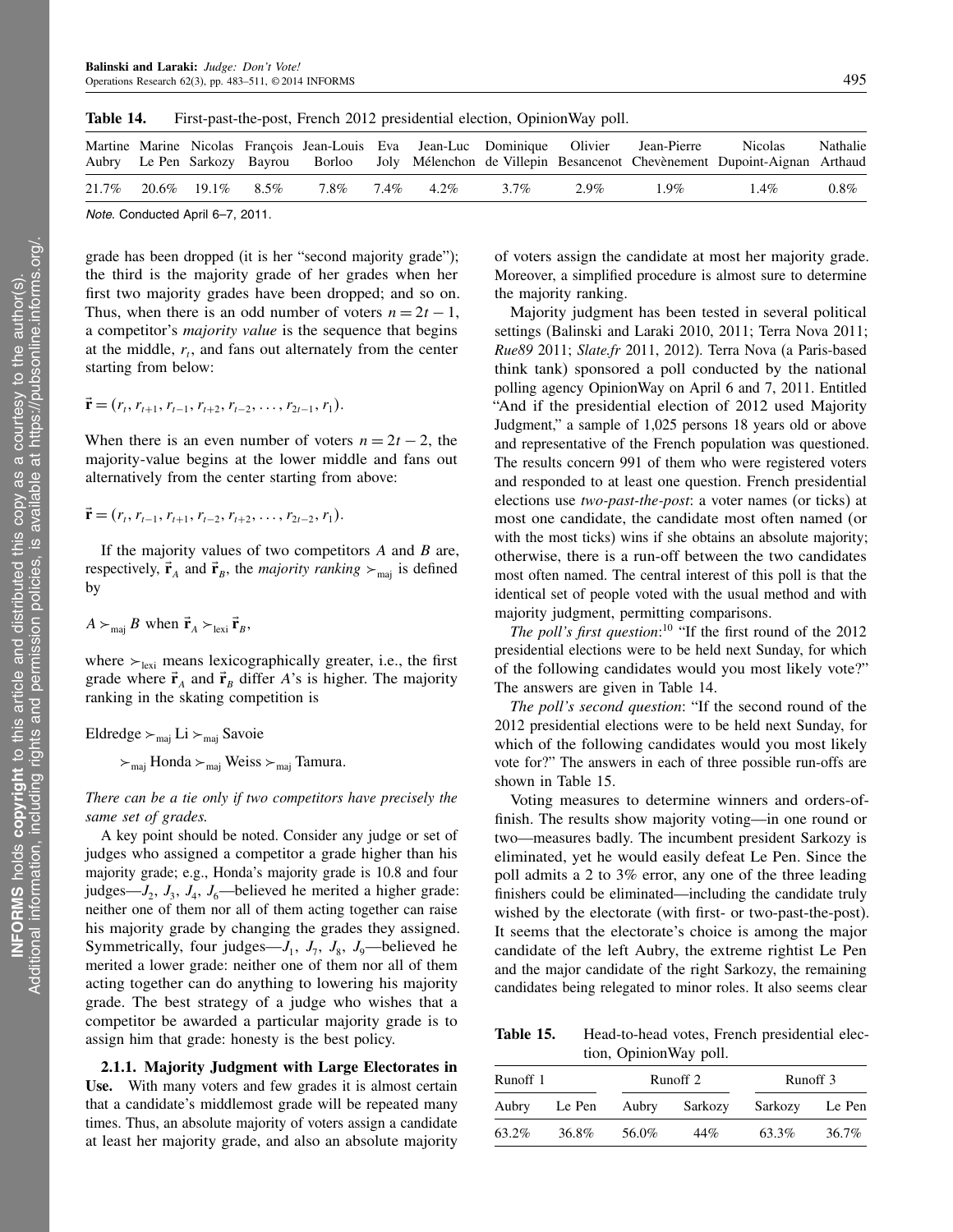| Table 16. | Majority judgment ballot, French 2012 presidential election, OpinionWay poll. |           |                                                                                                                                                                                              |      |            |      |           |
|-----------|-------------------------------------------------------------------------------|-----------|----------------------------------------------------------------------------------------------------------------------------------------------------------------------------------------------|------|------------|------|-----------|
|           |                                                                               |           | Election of the President of France 2012<br>Having taken into account all relevant considerations, I judge, in conscience,<br>that as President of France each of these candidates would be: |      |            |      |           |
|           | <i>Outstanding</i>                                                            | Excellent | Very Good                                                                                                                                                                                    | Good | Acceptable | Poor | To reject |
| Candidate |                                                                               |           |                                                                                                                                                                                              |      |            |      |           |

Note. You must check one single grade in the line of each candidate. Conducted April 6–7, 2011 (one line for each candidate).

that the strategy of the major candidates of left (Aubry) and right (Sarkozy) is to encourage multiple candidacies in the opposite camp to dilute their total vote in the hopes of a runoff against Le Pen.

The poll's third question asked participants to vote with majority judgment using the ballot given in Table 16. The results are given in Table 17. In this poll: (1) three of every four voters accord no outstanding; (2) half of the voters accord no outstanding and no excellent, (3) one of every five voters only assign acceptable or below, (4) one of every five voters give their highest grade to two candidates, and (5) one of every five voters give their highest grade to at least three candidates. This behavior is by and large consistent with that observed every time majority judgment is used in political elections. It shows the inadequacy of the traditional inputs, be they rankings or ticks.

A simpler procedure than finding the candidates' majority values determines the majority ranking. Suppose a candidate's majority grade is  $\alpha$ , and that  $p\%$  of his grades are higher than  $\alpha$  and  $q\%$  are lower. Then his *majority gauge* is  $(p, \alpha \pm, q)$ , where  $p > q$  implies  $\alpha$  is endowed with a "+," and otherwise it is endowed with a "−." Thus Aubry's majority gauge is (38.0%, Good−, 49.3%).

The majority gauges  $(p, \alpha \pm, q)$  determine the *majority* ranking of the candidates (see Table 18). If two candidates have the same majority grade  $\alpha$  (ignoring for the moment the signs), four sets of voters disagree. Their respective sizes are measured by the two candidates'  $p$ 's and  $q$ 's. The largest set decides if it is a  $p$  then that candidate leads the other, if it is a  $q$  then that candidate trails the other. For example, Sarkozy and Chèvenement both are poor, the largest set is the 46.9% for a higher grade for Sarkozy, so he leads; Mélenchon and Besancenot both are poor as well, the largest set is the 44.2% for a lower grade for Besancenot, so he trails. Notice that the rule implies a candidate with  $\alpha$ + leads a candidate with  $\alpha$  –. When the majority gauge distinguishes between two candidates, it necessarily agrees with the majority ranking. With some 20 voters or more and a common language of some six grades, the majority gauge (not the more precise majority value) has sufficed to distinguish candidates in all uses to date.

With simple majority voting Martine Aubry appears to be in the lead by a margin so small that it is statistically insignificant. Majority judgment shows that she leads comfortably in the esteem of the electorate: she has more outstandings and *excellents*, fewer to rejects. The extreme rightist Marine Le Pen is a very close second according to simple majority voting, but that only takes into account her supporters. Majority judgment shows that a large majority reject her out of hand, so that she has no chance of winning whatsoever (in the climate of opinion of early April 2011). This is, of course, verified by the face-to-face scores of the poll. Candidates Borloo and Villepin of the moderate right wing Union pour un Mouvement Populaire (UMP) (Sarkozy's party) and the centrist Bayrou—low in the majority voting ranking with a third of the votes of Sarkozy or less—are shown by majority judgment to be in fact favored to Sarkozy. Their majority grades are all *acceptable*+, placing them much higher than Sarkozy and Le Pen. Majority judgment takes all of a candidate's grades into account—the good ones

Table 17. Results, French 2012 presidential election, OpinionWay poll.

|               | Outstanding (%) | Excellent $(\%)$ | Very Good $(\%)$ | Good (%) | Acceptable $(\%)$ | Poor $(\%)$ | To reject $(\%)$ |
|---------------|-----------------|------------------|------------------|----------|-------------------|-------------|------------------|
| Arthaud       | 0.1             | 00.9             | 03.3             | 07.7     | 13.7              | 26.1        | 48.0             |
| Besancenot    | 0.8             | 01.7             | 06.9             | 09.9     | 16.1              | 20.4        | 44.2             |
| Mélenchon     | 1.3             | 02.7             | 05.0             | 11.2     | 16.5              | 21.4        | 41.8             |
| Joly          | 3.2             | 04.7             | 07.4             | 14.5     | 20.3              | 19.0        | 30.9             |
| Aubry         | 8.2             | 12.9             | 17.0             | 12.6     | 19.6              | 11.4        | 18.4             |
| Chevènement   | 0.5             | 01.1             | 05.8             | 12.9     | 22.8              | 24.7        | 32.2             |
| Bayrou        | 1.2             | 04.7             | 12.8             | 19.2     | 26.1              | 16.6        | 19.3             |
| Borloo        | 2.2             | 06.2             | 15.3             | 22.3     | 19.6              | 15.9        | 18.5             |
| Villepin      | 2.0             | 05.8             | 11.9             | 20.4     | 20.7              | 17.4        | 21.9             |
| Sarkozy       | 4.1             | 08.7             | 11.1             | 09.5     | 13.5              | 11.8        | 41.3             |
| Dupont-Aignan | 0.5             | 01.4             | 02.7             | 07.0     | 13.9              | 27.7        | 46.7             |
| Le Pen        | 6.8             | 06.5             | 07.0             | 07.2     | 07.8              | 09.3        | 55.6             |

Note. Conducted April 6–7, 2011.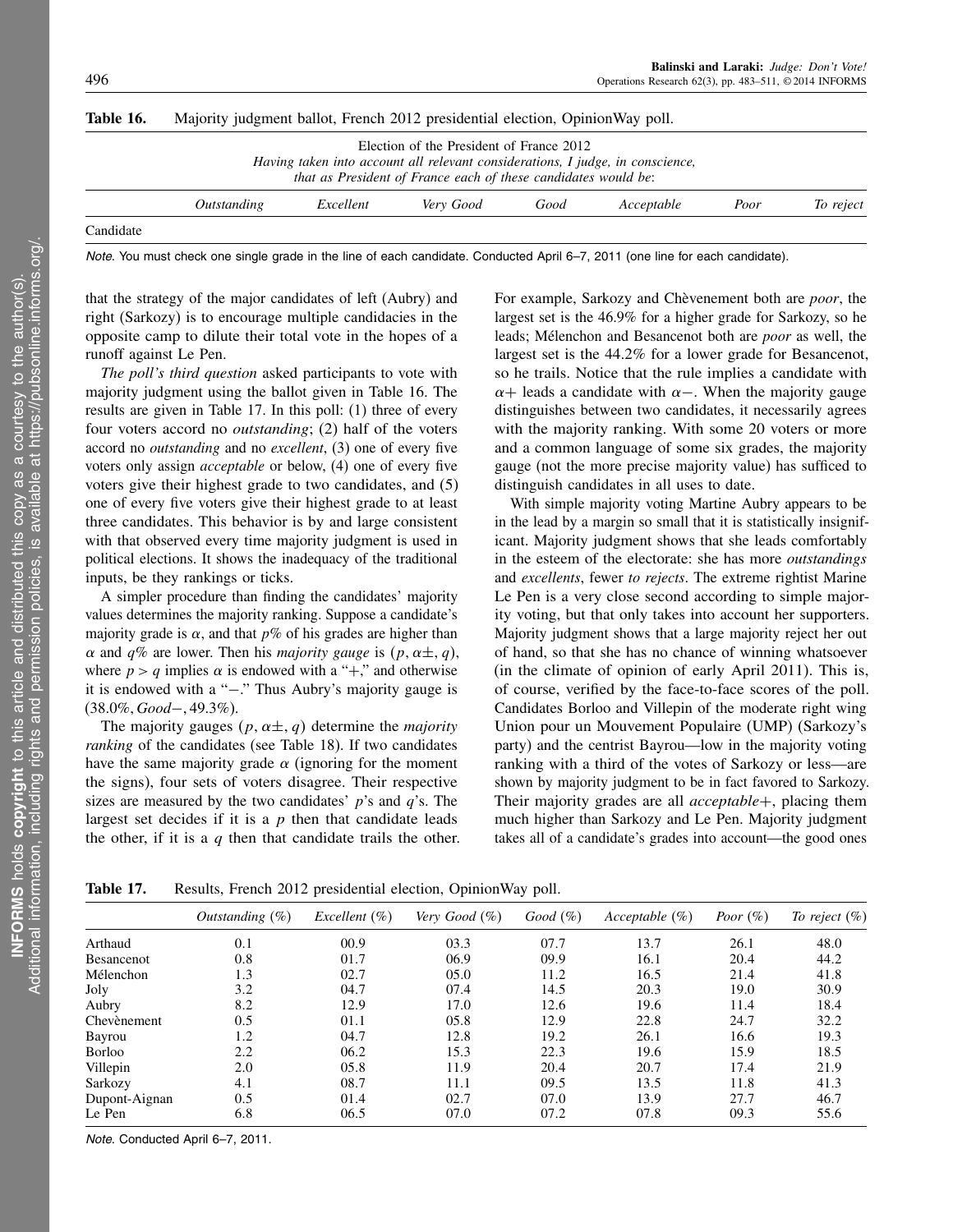Table 18. Majority gauges and majority ranking, French 2012 presidential election, OpinionWay poll.

|                              |         | Majority gauge |         |                 |  |  |  |
|------------------------------|---------|----------------|---------|-----------------|--|--|--|
| Majority judgment<br>ranking | $p(\%)$ | $\alpha$ $\pm$ | $q(\%)$ | vote<br>ranking |  |  |  |
| 1. Martine Aubry             | 38.0    | $Good-$        | 49.3    | 1               |  |  |  |
| 2. Jean-Louis Borloo         | 46.0    | $Acceptable+$  | 34.4    | 5               |  |  |  |
| 3. Dominique de Villepin     | 40.1    | $Acceptable+$  | 39.3    | 8               |  |  |  |
| 4. François Bayrou           | 37.9    | $Acceptable+$  | 35.9    | 4               |  |  |  |
| 5. Eva Joly                  | 29.9    | $Acceptable-$  | 49.8    | 6               |  |  |  |
| 6. Nicolas Sarkozy           | 46.9    | $Poor+$        | 41.3    | 3               |  |  |  |
| 7. Chèvenement               | 43.1    | $Poor+$        | 32.2    | 10              |  |  |  |
| 8. Mélenchon                 | 36.8    | $Poor-$        | 41.8    | 7               |  |  |  |
| 9. Besancenot                | 35.4    | $Poor-$        | 44.2    | 9               |  |  |  |
| 10. Dupont-Aignan            | 25.5    | $Poor-$        | 46.7    | 11              |  |  |  |
| 11. Nathalie Arthaud         | 25.8    | $Poor-$        | 48.0    | 12              |  |  |  |
| 12. Marine Le Pen            | 44.4    | to Reject      |         | 2               |  |  |  |

Note. Conducted April 6–7, 2011.

and the bad ones—to determine her place in the ranking. In contrast, simple majority voting takes into account only a mixture of supposedly favorable opinions.

One of the very interesting outcomes of this poll is the consistently low majority grades of all candidates. Seven candidates are judged to be poor or worse, including the incumbent president, Sarkozy; and only one candidate, Aubry, is judged good. This is an echo of the disregard for politicians regularly reported by opinion polls and also of the fact that the campaign had not yet begun.

Notice that voters who believed Borloo (for example) merited a higher majority grade than acceptable—and 46.0% were of that persuasion—could do nothing alone or in concert to raise his majority gauge. Symmetrically, those who believed he merited a lower majority grade—34.4% of them—could do nothing alone or in concert to lower his majority gauge. The best strategy of a voter who wishes that a candidate be awarded a particular majority grade is to assign him that grade.

### 2.2. Majority Judgment: Theory

When a social-grading function is used to amalgamate the grades voters or judges assign competitors, and the grades determine the order-of-finish of the competitors, the Condorcet and Arrow paradoxes cannot occur—transitivity is assured and there can be no flip-flops—as has been proven. Since the grades have only ordinal significance and are neither summed nor averaged, the method is meaningful. Thus three of the seven essential demands are necessarily met.

2.2.1. Elicits Honesty. Assigning grades to competitors is a game played by voters or judges. As early as 1907 Sir Francis Galton pointed out that when a jury is to decide on an amount of money—e.g., to allocate to a project, or in assessing damages in an insurance claim—"that conclusion is clearly not the average of all the estimates, which would give a voting power to 'cranks' in proportion to their crankiness.

...I wish to point out that the estimate to which least objection can be raised is the middlemost estimate, the number of votes that it is too high being exactly balanced by the number of votes that it is too low" (our emphasis), (Galton 1907). He realized that point-summing methods do not elicit honesty (equivalently, that one extreme assignment of points or one extreme money estimate can completely alter the collective outcome). The idea of using the median in voting is Galton's.

The strategy a voter adopts depends on her personal likes and dislikes. Some voters and judges may care most about assigning the grades they believe are truly merited. Some may care most about the final grades assigned each competitor—and are ready to adjust their assignments so as to attain that end. Others may not care at all about the final grades but only about the order-of-finish of the competitors. Still others may think that only the identity of the winner is of importance. Some few may be bought or bribed. Some other few may simply be completely incompetent judges who assign unwarranted grades. The final grade a voter wishes a competitor to be awarded, the final grade he believes the competitor merits, and the grade he gives may all be different. Some juries and electorates almost certainly include judges and voters who honestly wish grades to be assigned according to merit, and in certain cases it is perfectly reasonable to assume that all the players share this intent. Nevertheless, a very complex set of unknown wishes, opinions, expectations, and anticipations—the voters' or judges' utility functions—determines the grades they give.

How is a social-grading function to elicit honesty? By making it impossible or difficult for individual voters to change the outcome by using devious strategies.

DEFINITION 6. Suppose that a competitor's final grade is  $r^*$ . A social-grading function is strategy-proof-in-grading if, when a voter's input grade is higher than the final grade,  $r^+ > r^*$ , any change in his input can only lead to a lower final grade; and if, when a voter's input grade is lower than the final grade,  $r^- < r^*$ , any change in his input can only lead to a higher final grade.

It is easy to see that the majority judgment is not only strategy proof in grading but also group strategy proof in grading in that a group whose inputs are higher (or lower) than the final grade can only lower (raise) the final grade. Thus, one or all of those who gave Aubry a grade above her majority grade (good) cannot change her majority grade or gauge except to lower it (presumably not their intention). Similarly, one or all of those who gave her a grade below her majority grade cannot change her majority grade or gauge except to raise it (presumably not their intention).

Assume the more a final grade deviates from the grade a voter wishes it to be the less she likes it ("single-peaked preferences over grades"), so that the voter's utility function  $u_j(\mathbf{r}^*, \mathbf{r}, f, \mathcal{C}, \Lambda)$  could be a monotonic transformation of  $|\dot{r}_j^* - f(r_1, \ldots, r_n)|$ . Then—as is well known in the work on single-peaked preferences (e.g., Galton 1907, Black 1958,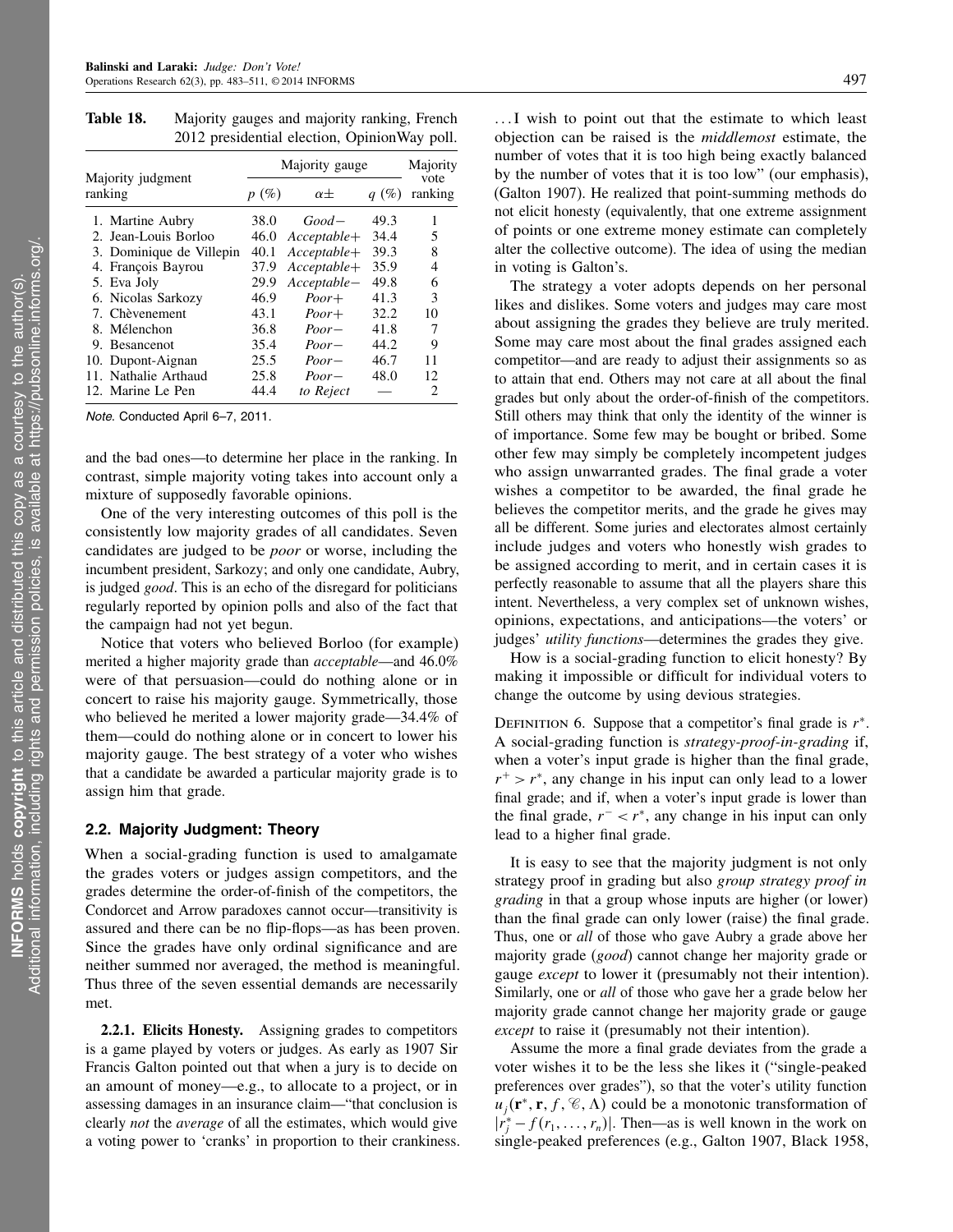Moulin 1980)—it is a *dominant strategy* for her to assign the grade she believes is merited: i.e., it is at least as good as any other strategy and strictly better in some cases.

Theorem 7 (Moulin 1980; Balinski and Laraki 2010, pp. 191–192). The unique strategy-proof-in-grading socialgrading functions are the order functions ( for a finite or an infinite number of grades, continuous or discontinuous functions). $^{11}$ 

A competitor who receives a higher majority grade than another is naturally ranked higher in the order of the candidates or alternatives than the other: grades imply orders. But when an important component of the voters' utilities are the orders of finish and not merely the final grades of competitors, their strategic behavior may well alter.

Given a profile of grades  $(r_j^C)$ ,  $C \in \mathcal{C}$ , and  $j \in \mathcal{J}$  with  $r_j^C \in [0, R]$ , let the vector of final grades be  $(r^C)$ . Suppose the final grades of some two competitors  $A, B \in \mathcal{C}$  are  $r^A < r^B$ , but that some voter j is of the opposite conviction,  $r_j^A > r_j^B$ . She would like either to increase A's final grade, or decrease B's final grade, or better yet do both.

DEFINITION 7. When the final grade of  $A$  is lower than that of B,  $r^A < r^B$ , and any voter j is of the opposite conviction,  $r_j^A > r_j^B$ , a social-ranking function is *strategy proof in ranking* if  $j$  can neither decrease  $B$ 's final grade nor increase  $A$ 's final grade.

Consider a voter j whose utility function  $u_i$  depends only on the ultimate ranking of the competitors, that is, only on the order of the final grades. Then if the social-ranking function is strategy proof in ranking, it is a dominant strategy for voter  $j$  to assign grades according to his convictions since it serves no earthly purpose to do otherwise.

Theorem 8 (Balinski and Laraki 2010, p. 220). There exists no social-ranking function that is strategy proof in ranking.

This is the analog of the Gibbard-Satterthwaite theorem. But the impossibility of perfection does not deny a search for a best possible.

DEFINITION 8. A social-ranking function is *partially strategy proof in ranking* when  $r^A < r^B$  and any voter *j* is of the opposite persuasion,  $r_j^A > r_j^B$ , then if j can decrease B's final grade he cannot increase A's final grade, and if he can increase A's final grade he cannot decrease B's final grade.

Theorem 9 (Balinski and Laraki 2010, p. 222). The unique social-ranking functions that are partially strategy proof in ranking are the order functions.

In elections with many voters (say in the hundreds and above) the majority-gauges  $(p, \alpha \pm, q)$  of the candidates almost always determine the majority-ranking since ties among them almost never occur. Observe that it too is partially strategy proof in ranking. To see this, consider the French presidential poll (Table 17). Aubry, with a majority gauge of  $(38.0\%, good-, 49.3\%)$ , leads Borloo, whose majority gauge is (46.0%, acceptable+, 34.4%). How could a voter who prefers Borloo to Aubry manipulate the outcome? Suppose she could increase Borloo's majority gauge. Then she gave to Borloo at most an *acceptable*, so to Aubry a lower grade, implying she can do nothing to decrease Aubry's majority gauge. If, on the other hand, she could decrease Aubry's majority gauge, then she gave Aubry at least a good, so to Borloo a higher grade, implying she can do nothing to increase Borloo's majority gauge. The same argument carries over to groups acting together.

2.2.2. Meaningfulness. In the spirit of measurement theory social-grading and social-ranking functions must be *meaningful*: the particular representation that is used should make no difference in the ultimate outcomes. By way of an analogy, distance in the absolute and in comparisons should not change the ultimate outcomes when the scale is meters rather than yards. The only meaningful scales of grades in the new model, as has been argued, are ordinal.

DEFINITION 9. A social-grading function  $f$  is *language* consistent if

$$
f(\phi(r_1),\ldots,\phi(r_n))=\phi(f(r_1,\ldots,r_n))
$$

for any increasing, continuous transformation  $\phi$  of the grades of each voter.

For example, when a Franco-American jury assigns grades to students, and each member is asked to give a grade in both of the languages—the French in the range  $[0, 20]$  and the American in the range  $[0, 100]$ —language consistency asks that the aggregate French grades rank the students in the same order as the aggregate American grades. A transformation that does this is not linear, because 50 is failing in the United States whereas 10 is passing in France.

Order functions are clearly language consistent: the kth highest grade remains the *k*th highest grade under increasing, continuous transformations. It is well known that the reverse is true as well:

Theorem 10 (Orlov 1981; Balinski and Laraki 2010, p. 201). The unique social-grading functions that are language consistent are the order functions.

To be meaningful as a social-ranking function, the analogous property must hold for rankings as well.

DEFINITION 10. A social-ranking function  $\geq_s$  is order consistent if the order between any two candidates for some profile  $\Phi$  implies the same order for any profile  $\Phi'$  obtained from  $\Phi$  by any increasing, continuous transformation  $\phi$  of the grades of all voters.

The order functions are clearly order consistent. To characterize them requires an additional, eminently acceptable property, namely, that an increase in a candidate's grade necessarily helps.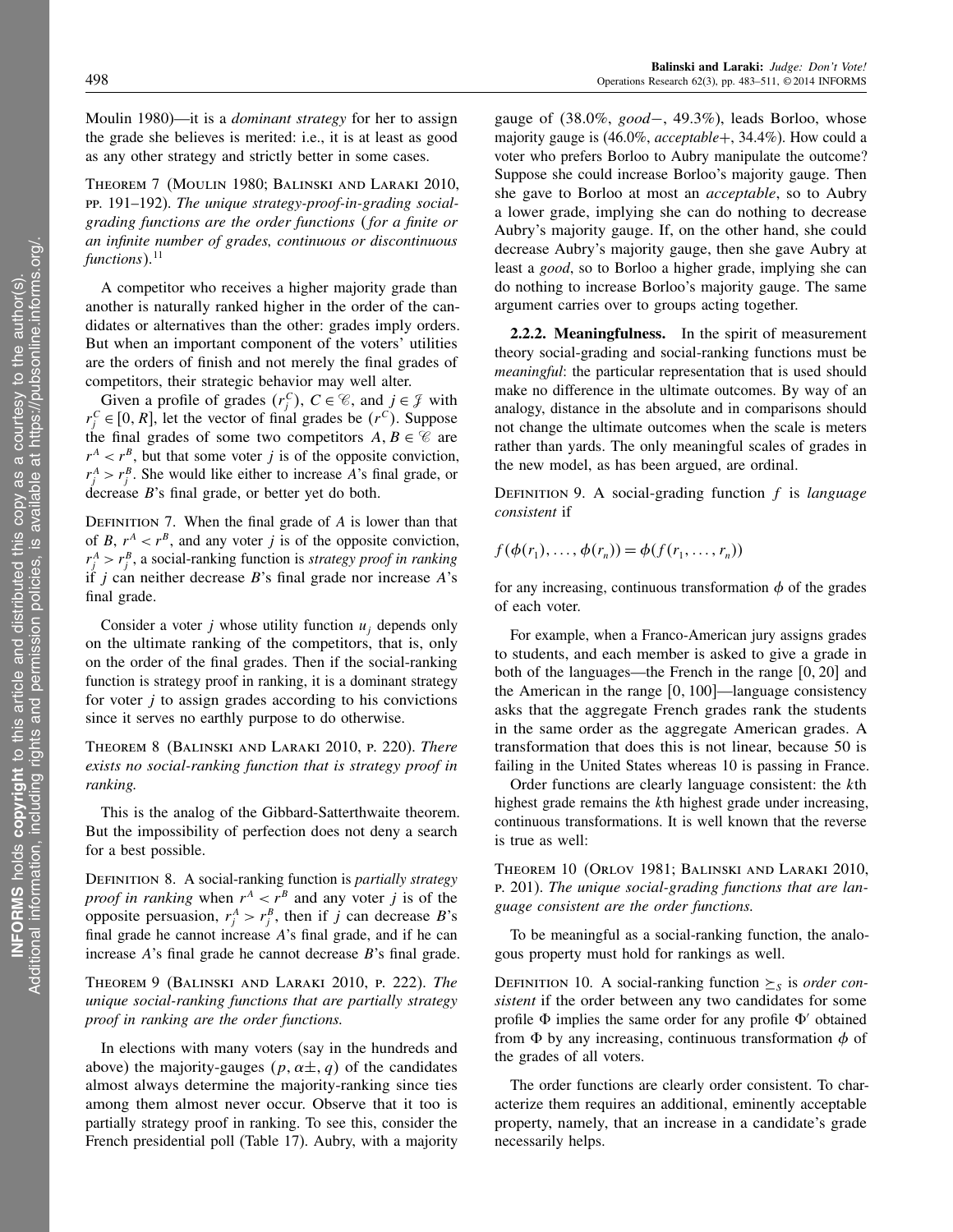DEFINITION 11. A social-ranking function  $\geq$ <sub>S</sub> is *choice monotone* if  $A \succeq_{S} B$  and a judge increases the grade of A implies  $A \succ_{S} B$ .

Note in passing that the traditional model's difficulties with monotonicity are completely eliminated. Majority judgment is at once choice monotone, rank monotone, and strongly monotone. The reason is simple: a change in heart concerning one candidate is expressed by the grade he is given, but that changes nothing in the inputs concerning the other candidates.

Theorem 11 (Hammond 1976; d'Aspremont and Gevers 1977; Balinski and Laraki 2010, pp. 204, 303). The unique choice-monotone and order-consistent social-ranking functions are the lexi-order functions.

A lexi-order social-ranking function is a permutation  $\sigma$  of the order functions  $f^{\sigma} = (f^{\sigma(1)}, \dots, f^{\sigma(n)})$ , that ranks the candidates by

$$
A \succ_{S} B \quad \text{if } (f^{\sigma(1)}(A), \ldots, f^{\sigma(n)}(A))
$$

$$
\succ_{\text{lex}} (f^{\sigma(1)}(B), \ldots, f^{\sigma(n)}(B)).
$$

Here  $\succ_{\text{lex}}$  means the lexicographic order: the first term where the corresponding grades differ  $A$ 's is higher. There are  $n!$ lexi-order social-ranking functions. The idea is simple: some order function decides; if it does not because there is a tie, a second order function is invoked; if there is a tie in the second order function, a third is called upon; and so on. The importance of Arrow's impossibility becomes crystal clear in this context.

DEFINITION 12. A social-ranking function is *preference* consistent if the order between any two candidates for some profile  $\Phi$  implies the same order for any profile  $\Phi'$  obtained from  $\Phi$  by increasing, continuous transformations  $\phi_i$  of the grades of each voter j.

For voters' rank orders to be meaningfully amalgamated, there must exist a preference-consistent social-ranking function. But Arrow's theorem tells us that there exists no monotonic preference-consistent social-ranking function. It says that there is no meaningful way of amalgamating the voters' inputs when they have no common language. This—in our opinion—is the deep enduring significance of Arrow's theorem (rather than the supposed impossibility of surmounting Arrow's paradox). That should come as no surprise: how can agreement be found among persons who cannot communicate!

Once again, only the order functions will do: they alone are meaningful. But why the majority grade and why the majority value?

2.2.3. Resists Manipulation. To manipulate successfully, a voter (or judge) must be able to raise or to lower a candidate's (or competitor's) final grade by changing the grade he assigns. In some situations voters can only change a final grade by increasing his grade, in others only by

decreasing it. Voters who can both lower and raise the final grade have a much greater possibility of manipulating: an outsider seeking to bribe or otherwise influence the outcome would surely wish to deal with such voters.

Theorem 12 (Balinski and Laraki 2010, p. 195). Order functions are the unique social-grading functions for which at most one voter may both increase and decrease a final grade.

Given a social-grading function  $f$  and a profile of a candidate's grades  $\mathbf{r} = (r_1, \dots, r_n)$ , let  $\mu^{-}(f(\mathbf{r}))$  be the number of voters who can decrease the final grade,  $\mu^+(f(\mathbf{r}))$ be the number of voters who can increase the final grade, and  $\mu(f(\mathbf{r})) = \mu^-(f(\mathbf{r})) + \mu^+(f(\mathbf{r}))$ . Take the measure of manipulability  $\mu$  of a social-grading function f to be the worst that can happen,  $\mu(f) = \max_{\mathbf{r}} \mu(f(\mathbf{r}))$ , so  $\mu(f) \leq 2n$ . It is easily verified that  $\mu(f^k) = n + 1$  for any order function  $f^k$ . By way of contrast, for f a point-summing method  $\mu(f) = 2n$ .

In fact, the only social-grading functions  $f$  for which  $\mu(f) \leq n+1$  are the order functions. For assume  $\mu(f) \leq n+1$ and take any r. By monotonicity and anonymity, if some voter can decrease (respectively, increase) the final grade then any voter giving at least (at most) that grade can also decrease (increase) the final grade. So, if more than one voter can both increase and decrease the final grade,  $\mu(f) \geq n + 2$ , a contradiction. Therefore, at most one voter can both increase and decrease the final grade, implying  $f$ must be an order function.

Take  $\lambda$  to be the probability a briber wishes to increase the grade and  $1 - \lambda$  that he wishes to decrease the grade. Assume that judges have an equal probability to cheat. A socialgrading function is sought that minimizes the probability that a voter may be found who can effectively raise or lower the grade in the worst case.

DEFINITION 13. The *probability of cheating Ch(f)* with f is defined to be

$$
Ch(f) = \max_{\mathbf{r}=(r_1,\ldots,r_n)} \max_{0\leq \lambda \leq 1} \frac{\lambda \mu^+(f(\mathbf{r})) + (1-\lambda)\mu^-(f(\mathbf{r}))}{n}.
$$

What social-grading functions minimize the probability of cheating?

DEFINITION 14. A social-grading function  $f$  is *middlemost* if for  $r_1 \geqslant \cdots \geqslant r_n$ ,

$$
f(r_1, \ldots, r_n) = r_{(n+1)/2}
$$
 when *n* is odd, and  

$$
r_{n/2} \ge f(r_1, \ldots, r_n) \ge r_{(n+2)/2}
$$
 when *n* is even.

When *n* is odd, there is exactly one such function,  $f^{(n+1)/2}$ . When *n* is even, there are infinitely many; in particular,  $f^{n/2}$ is the *upper middlemost* and  $f^{(n+2)/2}$  is the *lower middlemost*.

To say a social-grading function  $f$  depends only on the middlemost interval means that  $f(r_1, \ldots, r_n) = f(s_1, \ldots, s_n)$ whenever the middlemost interval of the grades  $\mathbf{r} =$  $(r_1, \ldots, r_n)$  and the grades  $\mathbf{s} = (s_1, \ldots, s_n)$  is the same.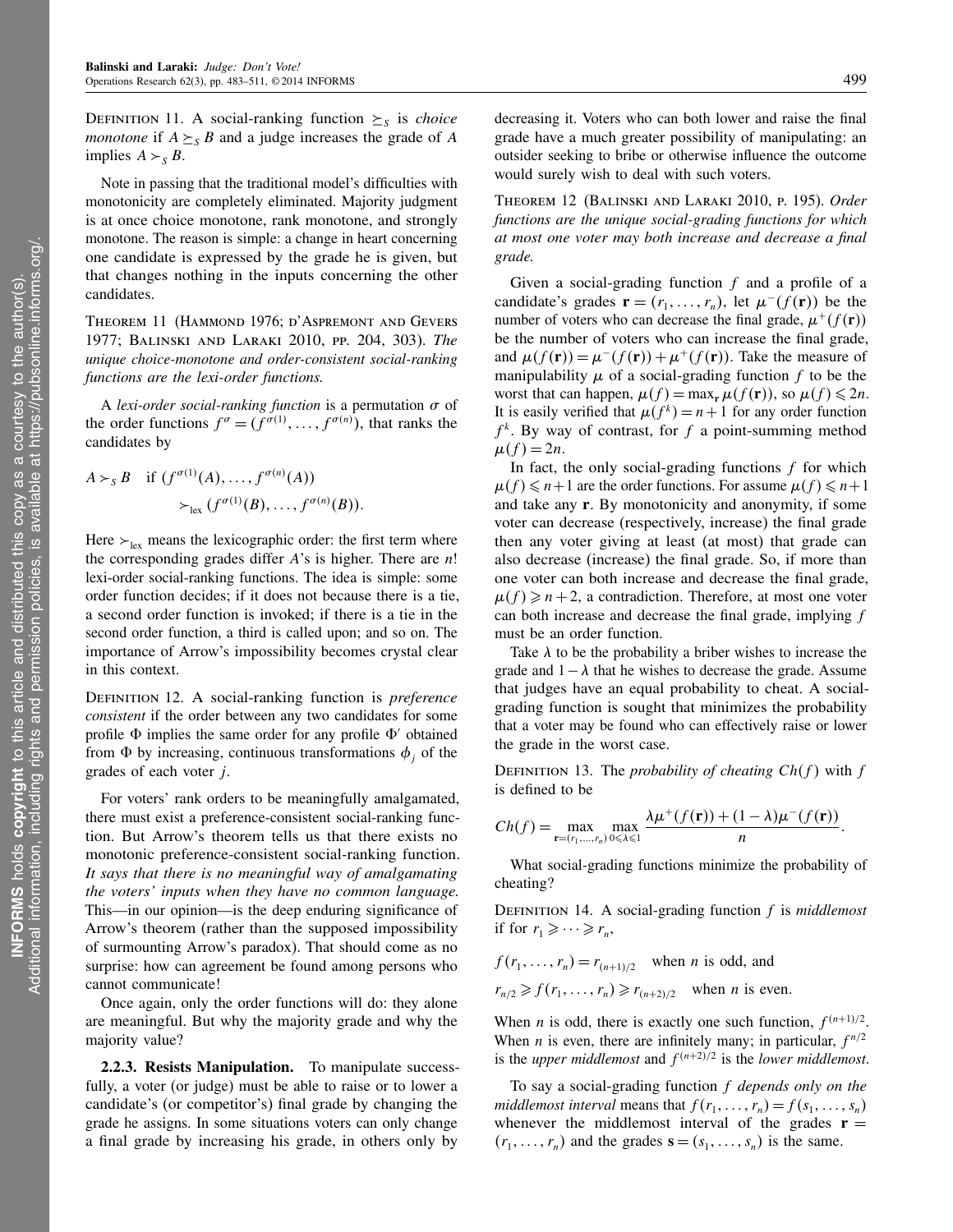Theorem 13 (Balinski and Laraki 2010, p. 229). The unique social-grading functions f that minimize the probability of cheating  $Ch(f)$  are the middlemost that depend only on the middlemost interval.

When  $f$  is the max or the min order function, or the average function, the probability of cheating is maximized:  $Ch(f) = 1$ . When f is a middlemost order function,  $Ch(f) \approx \frac{1}{2}$ . In this sense, the middlemost cut cheating by half.

The unique meaningful social-ranking functions are the lexi-order functions, each a sequence of all  $n$  order functions that determines the final ranking of the candidates. Which among the  $n!$  of them minimize cheating?

To determine the ranking between any two candidates, the first order function decides, unless there is a tie; in which case the second order function decides, unless there is a tie; in which case the third decides, unless there is another tie; and so on. The need to use each succeeding order function becomes increasingly rarer. Accordingly, it is of the first importance to minimize the probability of cheating in the first order function: by Theorem 11 this is accomplished by choosing an order function that is in the (first) middlemost interval: it is unique if  $n$  is odd and one of two if  $n$  is even, namely,  $f^{(n+1)/2}$  when *n* is odd and either the upper middlemost  $f^{n/2}$  or the lower middlemost  $f^{(n+2)/2}$  when *n* is even. Given that choice, there are now  $n - 1$  order functions to choose from and the first importance to minimize the probability of cheating is once again to take a middlemost of those that remain: it is either unique or one of two. Given the first two choices, there are  $n - 2$  to choose from, a middlemost must again be taken, and so on iteratively. To see this more clearly, consider a finite language of number grades going from a high of 10 to a low of 0 and a candidate who receives the seven grades  $\{10, 9, 7, 6, 4, 3, 2\}$ . The first order function of a lexi-order function that minimizes the chance of cheating is the middlemost; in this case its value is 6. The second that minimizes the chance of cheating is either the upper middlemost or the lower middlemost; in this case its value is 7 or 4. If it is the upper middlemost (its value 7) the next middlemost is unique (with value 4); if it is the lower middlemost (its value 4) the next middlemost is unique (with value 7).

One may consider, by way of a practical illustration, how the judges might try to manipulate the outcome to obtain what they believe is a better order-of-finish by falsifying their grades in the skating competition (see Tables 1, 2, and 13). It is assumed that the grades they gave are honest, and their utility functions on the order-of-finish is lexicographic: what matters most to each judge is the winner, next the second place skater, and so on.

What effective manipulations can judges pursue?  $J_1$ , for example, would like Savoie in second place, Li in third. He gave Savoie (with majority-grade 10.8) an 11.1: raising Savoie's grade accomplishes nothing. He gave Li (with majority-grade 10.9) a 10.8: lowering Li's grade accomplishes nothing.  $J_1$  would like Weiss in fourth place, Honda in fifth. He cannot lower Honda below anyone. He can place Weiss in fourth place by increasing his grade to 10.7; but if he increased it to 10.8, Weiss would leap ahead of Savoie, not at all his intention.

Similar detailed analyses of the possible actions of each judge may be summarized as follows. All judges are contented with the first place of Eldredge. None can change Li's second place; the only effective manipulations concern skaters in third place or below. Two judges can do nothing  $(J_3, J_7)$ ; one can realize his preferred order-of-finish by moving his candidate for fifth place from third place to fifth place  $(J_2)$ ; four can invert the order of two consecutive skaters in the order-of-finish  $(J_1, J_4, J_5, J_9)$ ; one can move his candidate for second place from sixth place to fourth place  $(J_6)$ ; and one can move his candidate for third place from sixth place to third place  $(J_8)$ . This comparison with point summing assumes that judges only care about the order-of-finish, which is almost certainly false, for they are likely to give importance to the absolute final scores of the skates if not other considerations as well. Proven in theory, practice confirms that majority judgment is much better at resisting manipulation than point summing and so also in eliciting honesty.

There are some  $2^{n/2}$  lexi-order functions that minimize the chance of cheating. Which among them should be chosen?

2.2.4. Heeds the Majority's Will. The basic idea—a candidate's majority-grade—is firmly based on the majority's will: it is the highest grade  $\alpha$  that commands an absolute majority in answer to the question: "Does this candidate merit at least an  $\alpha$ ?" Moreover, the unique social-grading functions that assign a candidate the final grade  $\alpha$  if a majority of voters assign her  $\alpha$  are the middlemost functions. But when there are many voters and a language of relatively few grades the two middlemost order functions will (almost always) have one value, the majority grade.

Another basic collective decision idea—a kind of "unanimity"—also singles out the majority-grade  $f<sup>maj</sup>$  among the social-grading functions.

DEFINITION 15. A social-grading function respects consensus when all of A's grades strictly belong to the middlemost interval of  $B$ 's grades implies that  $A$ 's final grade is above B's final grade.<sup>12</sup>

The rationale for this definition is that when a jury is more united on the grade of one alternative than on that of another, the stronger consensus should be respected by the award of a higher final grade. Or, taking Galton's perspective, respecting consensus means denying crankiness by heeding the middle grades rather than the extreme grades. Recall that the majority-grade  $f^{\text{maj}}$  is the lower-middlemost order function.

Theorem 14 (Balinski and Laraki 2010, p. 216). The majority-grade f<sup>maj</sup> is the unique middlemost social-grading function that respects consensus.<sup>13</sup>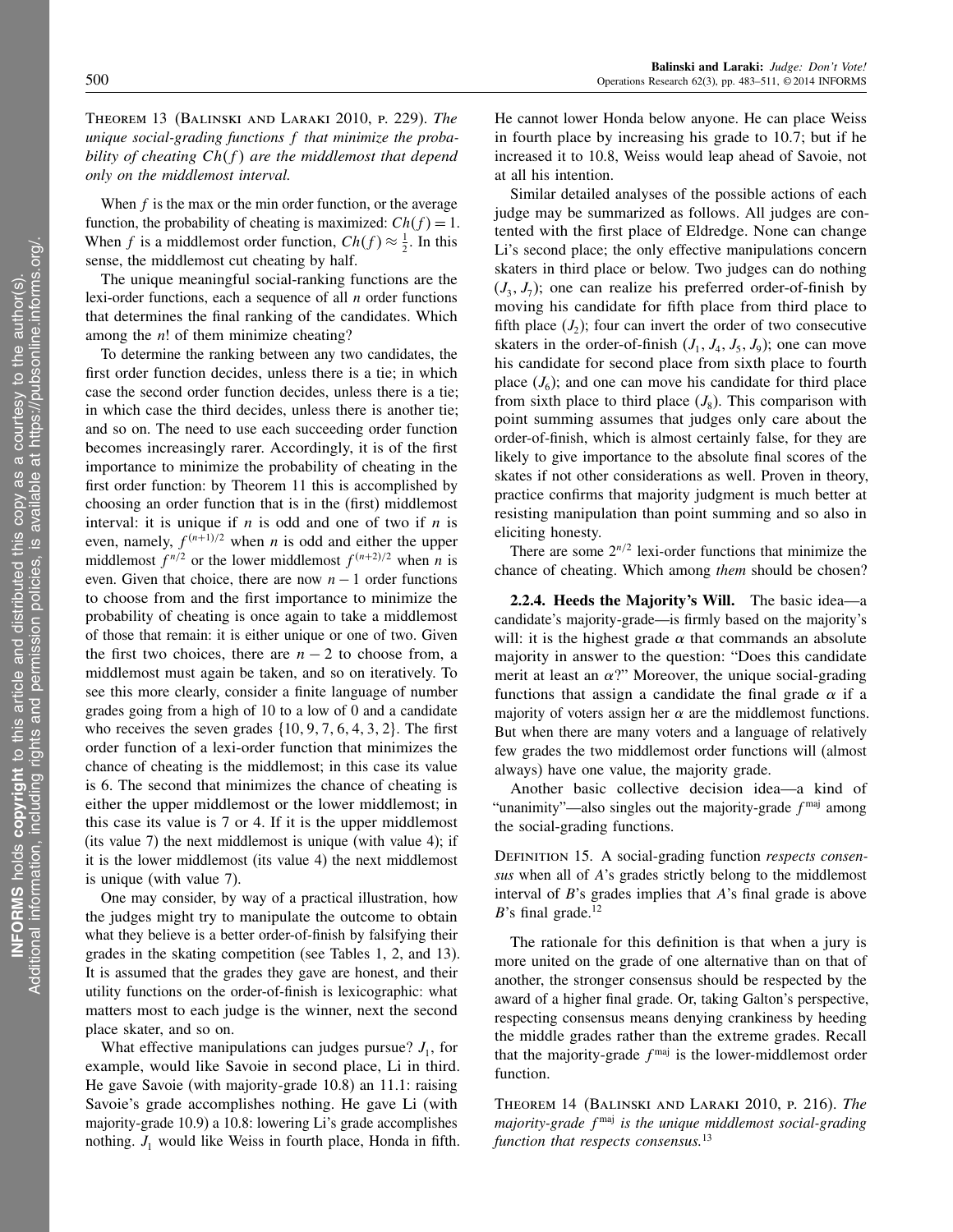A similar concept singles out the majority-ranking  $\succ_{\text{mai}}$ among the social-ranking functions. Consider the input grades  $r_1 \geqslant \cdots \geqslant r_n$ . The first-*middlemost interval* is the middlemost interval previously defined. The second-middlemost interval is the middlemost interval when the defining grades of the firstmiddlemost interval are ignored. The kth-middlemost interval is the middlemost interval when the defining grades of the previous middlemost intervals are ignored. For example, with the set of grades  $\{10, 9, 7, 6, 4, 3, 2\}$  the first-middlemost interval is  $[6, 6]$ , the second is  $[7, 4]$ , the third is  $[9, 3]$ , and the fourth is  $[10, 2]$ .

Suppose the grades of A and B are  $\mathbf{r}^A = (r_1^A, \dots, r_n^A), \mathbf{r}^B =$  $(r_1^B, \ldots, r_n^B).$ 

DEFINITION 16. A social-ranking function is a *middlemost* if  $A \succ_{S} B$  depends only on the set of grades that belong to the first of the kth-middlemost intervals where they differ.

For example, if A's grades are those of the example just given and B's are  $\{10, 10, 7, 6, 4, 2, 1\}$ , then the first interval where they differ is the third: A's is  $[9, 3]$  and B's is  $[10, 2]$ . This is a natural extension of the idea of a middlemost social-grading function that depends only on the middlemost interval.

DEFINITION 17. Suppose the first of the *j*th-middlemost intervals where  $A$ 's and  $B$ 's grades differ is the  $k$ th. A social-ranking function rewards consensus when all of A's grades strictly belong to the  $k$ th-middlemost interval of  $B$ 's grades implies that A is ranked above B,  $A \succ_{S} B$ .

Thus,  $A$  is ranked above  $B$  for the example just given by a social ranking function (SRF) that rewards consensus. This is a natural extension of the idea of respecting consensus for a social-grading function.

Theorem 15 (Balinski and Laraki 2010, p. 228). The majority-ranking  $\succ_{\text{maj}}$  is the unique middlemost, choicemonotone social-ranking function that rewards consensus.

The choice of the lower middlemost order function for ranking and electing is the consequence of seeking consensus, and completes the characterization of majority judgment.<sup>14</sup>

But majority judgment fails to satisfy some other properties.

2.2.5. Condorcet Consistency and the Pure Game of Voting. Majority judgment is not Condorcet consistent. Consider  $2k + 1$  judges who are asked to evaluate two competitors, A and B, in a scale of grades  $[0, 20]$ :

| $k$ judges 1 judge $k$ judges                           |                |                 |
|---------------------------------------------------------|----------------|-----------------|
| $A: \quad 12, \ldots, 12 \qquad 12 \qquad 4, \ldots, 4$ |                |                 |
| $B: 16, \ldots, 16$                                     | 8 <sup>8</sup> | $8, \ldots, 8.$ |

A first glance suggests  $B$  should be the winner. But  $A$ 's majority grade is 12, B's is 8: A—"preferred" by only one voter according to the traditional paradigm—is the majority judgment winner, whereas  $B$  is the overwhelming majority winner with  $2k$  votes to  $A$ 's 1.

But why should the majority's will be counted in *compar*isons rather than in grades? The majority says A deserves at least 12 and B at most 8 (in admittedly close votes). How and why is this less compelling than that a majority prefers B to A? This is an extremely artificial example: under the impartial culture assumption (uniform distribution) the probability that half the voters give to both candidates more than their majority grade is of the order  $1/2^k$ ; moreover, one judge is supremely decisive: she *alone* can determine A's majority grade to be any grade from 4 to 12 and  $B$ 's any grade from 8 to 16.

The same type of extreme example can be invented to cast doubts about all of the methods of the traditional model including a majority winner:

|                     |               | $k$ judges 1 judge $k$ judges |
|---------------------|---------------|-------------------------------|
| $A: 20, \ldots, 20$ | <sup>10</sup> | $0,\ldots,0$                  |
| $B: 19, \ldots, 19$ | 9             | $19, \ldots, 19.$             |

A first glance suggests  $B$  should be the winner. Yet  $A$  is the majority winner and Condorcet winner (in an admittedly close  $k + 1$  to k vote), whereas B is the clear majority judgment winner with a majority grade of 19 to A's 10.

But the most used or advocated methods all fail to elect a majority winner or Condorcet winner when she exists:

• Approval voting. Suppose all voters give ticks to candidates whose grade is 10 or better. A wins though  $B$  is the majority winner in the first example,  $B$  wins though  $A$  is the majority winner in the second example.

• Point summing. In the second example  $B$  wins though A is the majority winner.

• Borda's method, first- and two-past-the-post, the alternative vote (or IRV). It is well known that they all can fail to elect a Condorcet winner.

In any case, every Condorcet consistent method necessarily admits the Arrow or the Condorcet paradox. When both paradoxes are sure to be avoided, Theorem 6 shows permuting the grades of candidates cannot change the winner. But consider the first example: when the first  $k$  judges' 12's for A are exchanged with the last  $k$  judges' 4's for A, the candidates' sets of grades are the same, yet A becomes the majority winner instead of B.

Thus no method currently advocated is Condorcet consistent when the inputs of voters are *honest*. However, when voters are viewed as *purely rational agents* who seek to maximize their expected utilities and the utilities depend only on the identity of the winner, the situation is close to the exact opposite. To describe it, several concepts must be introduced.

A candidate C is a strong-equilibrium winner if no coalition of voters can deviate from their strategies and thereby elect a candidate they prefer to  $C$  (Aumann 1959). This definition of equilibrium is particularly apt for elections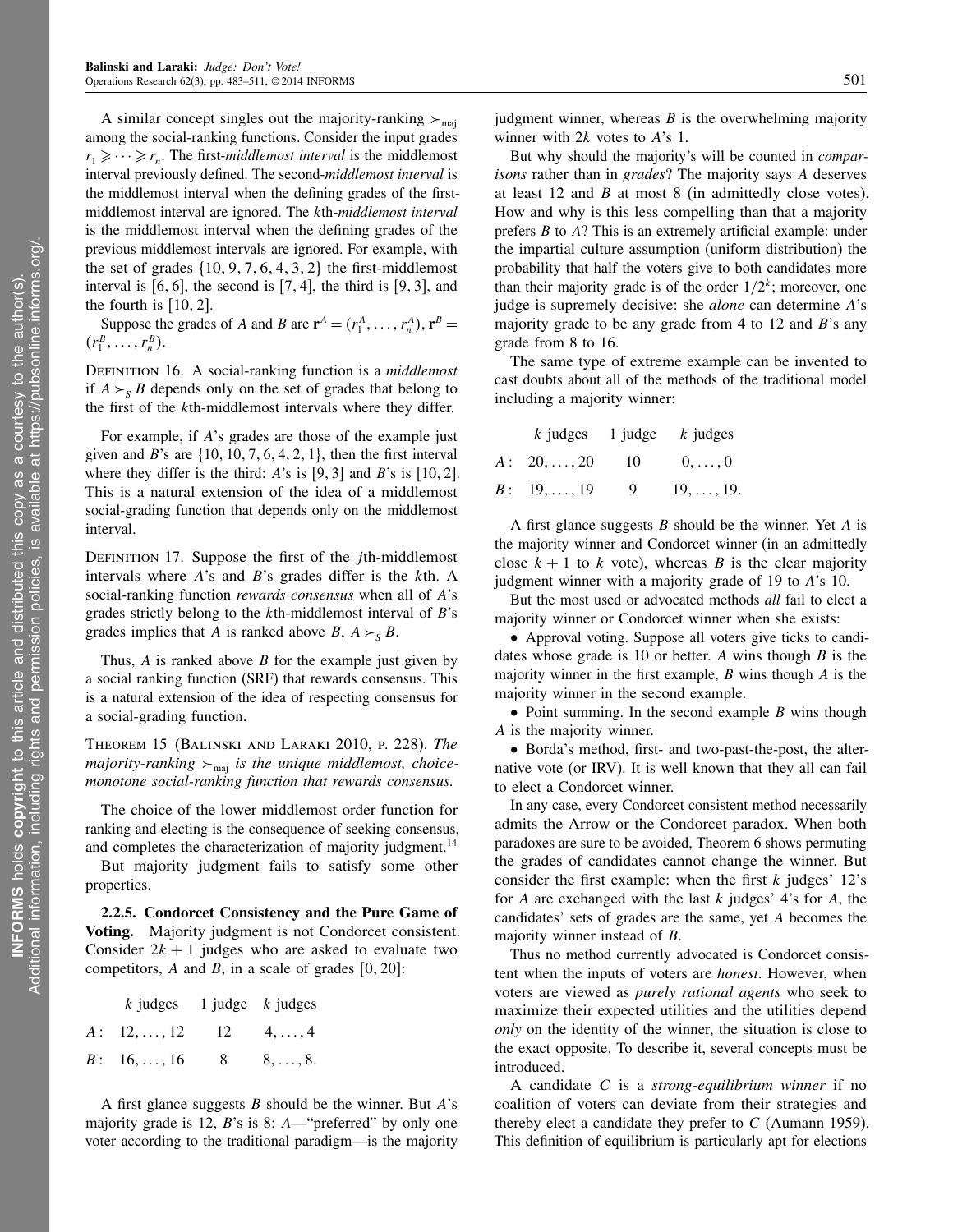since groups of voters act in concert. A method of election is *majoritarian* if for any candidate  $C$ , any absolute majority of voters have a strategy that elects  $C$  whatever the strategies of the other voters.

Theorem 16 (Balinski and Laraki 2010, pp. 353–355). A candidate C is a strong-equilibrium winner with a majoritarian method if and only if  $C$  is a Condorcet winner; moreover, only a majoritarian method can implement the Condorcet winner as a strong-equilibrium winner.

The methods of Condorcet, first- and two-past-the-post, approval voting, the single transferable vote, majority judgment, and point-summing methods are all majoritarian methods, but Borda's is not. Somewhat more may be claimed for majority judgment: there is a strong equilibrium that elects the Condorcet winner C with her true (honest) majority grade and every candidate is assigned a majority of honest grades (Balinski and Laraki 2010, p. 357). But the upshot is that any "reasonable" method elects the Condorcet winner when she exists, showing Condorcet consistency is not a property that convincingly separates the wheat from the chaff, good methods from bad (except for Borda's method).

2.2.6. The No-Show Paradox. Majority judgment admits the no-show paradox: candidate A wins, a late voter arrives who prefers  $A$  to  $B$ , his vote makes  $B$  the winner (alternatively, he leaves). The following example shows it can occur with majority judgment:

| A's grades: 20 17 15 15 12 11 7          |  |  |  |  |
|------------------------------------------|--|--|--|--|
| <i>B</i> 's grades: 18 17 16 14 13 10 5. |  |  |  |  |

A's majority grade is 15, B's 14. If a late voter arrives and assigns 6 to  $A$  and 4 to  $B$  then  $A$ 's majority grade becomes 12, B's 13, so B wins though the late voter rated A above B. The one substantive argument against majority judgment that reviews of the book Balinski and Laraki (2010) have raised is that it admits this paradox (Edelman 2012, Bogomolny 2011, Brams 2011). Is this important? We believe not for many reasons.

First, the no-show paradox is unimportant in a large electorate because it is less likely to occur than a tie in first-past-the-post. And in a small jury the problem does not arise because all judges must participate.

Second, there is an implicit assumption in accepting the very idea of the paradox, namely, that only the winner counts. Note that the voter who assigned 6 to  $A$  and 4 to  $B$  in the above example exerted an influence: she decreased the final grades of both  $A$  and  $B$  bringing them closer to her evaluations. Perhaps—since in any case she did not believe either merited high grades—that was more important to her than which of the two wins.

Third, the paradox can occur only when the late voter sees relatively little difference between the two and assigns both low or both high grades:

Theorem 17 (Balinski and Laraki 2010, p. 287). Suppose A's majority grade is  $\alpha$ , B's is  $\beta$ , and A is the winner. If a new voter gives  $\alpha$  or a higher grade to A and a lower grade than  $\alpha$  to B—or if she gives  $\beta$  or a lower grade to B and a higher grade than  $\beta$  to A—then A remains the winner and the no-show paradox does not occur.

Fourth, the no-show paradox is but a particular instance of the violation of a more general property. A method is participant consistent if it avoids the no-show paradox. More generally, it is join consistent when A is ranked above B in each of two separate parts of an electorate implies A is ranked above  $B$  in the combined electorate. Majority judgment is not join consistent (as already shown). But in the context of the traditional model all Condorcet-consistent methods violate join consistency (see Balinski and Laraki 2010, pp. 76–79 and Moulin 1988, pp. 237–239). In the new model the only join-consistent methods are point-summing methods (Balinski and Laraki 2010, pp. 294–301) but they must also be rejected since they are meaningless as well as highly manipulable.

Fifth, join consistency is not an overwhelmingly convincing property because when it is violated by majority judgment the two parts of the electorate—that agree on the ranking of two candidates—give the candidates very different distributions of the grades.

DEFINITION 18. A social-grading function  $f$  is grade join consistent if  $f(\alpha_1, ..., \alpha_n) \geq \gamma$  and  $f(\beta_1, ..., \beta_k) \geq \gamma$ implies  $f(\alpha_1, ..., \alpha_n, \beta_1, ..., \beta_k) \ge \gamma$ .

Theorem 18 (Balinski and Laraki 2010, p. 289). The candidates' majority grades  $(\alpha)$  and signed majority-grades  $(\alpha \pm)$  are grade join consistent.

So in particular, when A wins with a majority grade of at least  $\alpha$  and the other candidates have lower majority grades, A wins in the combined electorate; and when A defeats  $B$  in two electorates—each of them having the same signed majority grade in both electorates—A defeats B in the combined electorate. There is consistency in combined evaluations and most often also a consistency in orders.

Sixth, approval voting advocates have repeatedly based their objection to majority judgment on the no-show paradox (e.g., Brams 2011), claiming AV is free of such drawbacks. But it is not. Why does the paradox shock? Because more support hurts. Generalize the idea and call it the *no-show* syndrome: more support hurts or more support that could help does not help. Approval voting is obviously subject to the no-show syndrome. For suppose  $A$  and  $B$  are tied in ticks and that a late voter arrives who believes A has higher merit than *B* but both are worth a tick or both are not worth a tick. Then he could be decisive but is not. In essence this is the same example as that showing MJ admits the no-show paradox; and, as with MJ, if the late voter sees a real difference between  $A$  and  $B$ , in the AV case giving one of them a tick and not the other, then the no-show syndrome does not occur. The counter argument is that a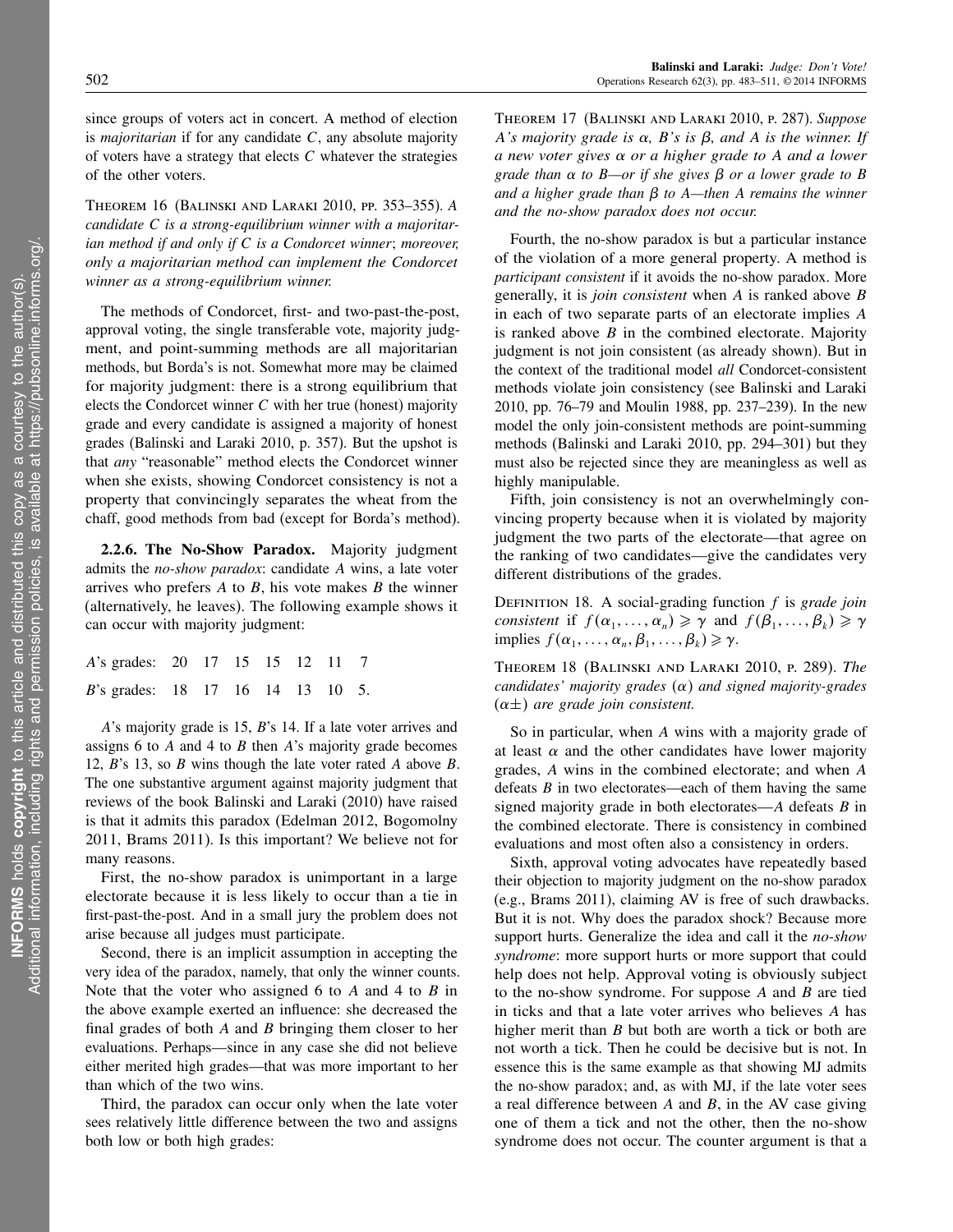late AV voter is hardly ever in the position of being decisive. That is obviously true, but a MJ voter is even more rarely in the position of being able to provoke the no-show syndrome (as confirmed in several practical examples below).

2.2.7. Faithful Representation. The idea that words, phrases, or numbers can be found that faithfully represent judges' or voters' evaluations of competitors is essential to the successful use of majority judgment. Regrettably there is no direct, practical experiment to test the proposition that voters have common understandings of the scale of grades. Along with others, an AV advocate has expressed the opinion that it is a "tall order" to believe voters will have common understandings of grades in elections (though he accepts judges can and do in other competitions); and moreover that "[In] many political elections, I'm afraid, voters would ... [give] their favorites the maximum grade and their most serious competitors the minimum grade ..."<sup>15</sup> (Brams 2011, p. 427). We disagree for many reasons.

A scale of six or seven ordinal grades expressed in words whose meanings to voters in an election are about the same elicits, we believe, much more accurate expressions of their opinions than either single votes, several votes, or rank orders. Of course, no yardstick is perfect: in measuring the length of a table, a doubt may well remain, is it 31.6 or 31.7 inches? Every measure is approximate, as are the words of any language: "blue" is understood by all; yet to one its evocation may elicit the deep blue of the sea on a winter's day, to another the hazy baby blue of the sky on a hot, humid summer day. Whereas a voter might at times hesitate between very good and good, a confusion between *excellent* and *good* or *very good* and *acceptable* is doubtful. Hesitations between neighboring grades are more likely due to the approximations of the scale than to a lack of understanding of their meanings.

There is ample empirical evidence showing such common scales of evaluation exist in virtually all competitions other than elections: piano, wine, figure skating, gymnastic, film, student,  $\ldots$  Usually they use number scales carefully defined in words (and invariably they err by treating ordinal measures as though they were interval measures). Why accept that judges have the ability to assign grades but not voters?

Experiments carried out in parallel with the 2007 and 2012 French presidential elections (Balinski and Laraki 2011, 2010; Favreau et al. 2012), in parallel with the French Socialist Party's presidential primaries (Balinski and Laraki 2013b, Favreau et al. 2012), in French national polls (Balinski and Laraki 2013b, Terra Nova 2011) and on French websites (Rue89 2011; Slate.fr 2011, 2012) (some of which are described in this paper), have shown voters are perfectly at ease in evaluating candidates in a scale of six or seven grades. Their voting "behavior" is much the same in all of the experiments. Voters very rarely give only high and low grades; they rarely use all the grades so as to distinguish (and rank order) all the candidates; between a quarter and a third of them give their highest grade to at least two candidates; in multiparty elections they are very parsimonious with high grades, indeed the lower the grade the more it is used; in party elections the grades used are well above those of multiparty elections; "gaps" in the grades of a candidate have never appeared. All of this supports the claim that for voters grades have absolute meanings. Critics may ascribe this behavior to the fact that these were experiments, not real elections, so voters expressed their true opinions and not strategically chosen grades. But in the real uses of MJ for which we have relevant data (e.g., the Louis Lyons Award described in detail below), the behavior was essentially the same.

There are good reasons for this behavior. Voters do not care *only* about the winner: they also care about a lot more, such as the candidates' final grades and the order of finish among all. With at least three candidates many voters will surely use more than only the highest and lowest grades not only because of their honest opinions but also for strategic reasons (e.g., if they value  $A$  well above  $B$  and  $B$  well above C, giving the highest grade to A and B may harm A and giving the lowest grade to  $B$  and  $C$  may harm  $B$  should  $A$ not be elected). This is true even with only two candidates: a voter may not care for either candidate (or care for both) but prefer one over the other, yet there is no reason to believe she would systematically give the highest grade to one, the lowest to the other for she may wish that both candidates realize they are not (or are) held in high esteem.

Wittgenstein's precept (Wittgenstein 1953), "the meaning of a word is its use in the language," clearly verified in the use of scales of evaluation in all other competitions, can be expected to hold in elections as well. Moreover, there is circumstantial evidence supporting the hypothesis that the meanings of grades are shared. First, the results in all of the experiments have made sense and were consistent with themselves and the known facts. Second, the actual usage of the grades has been consistent with the hypothesis of common meanings in that each of the various grades from *excellent* down to *to reject*—are used with very close to the same frequencies (see Balinski and Laraki 2010, chap. 15 and Balinski and Laraki 2011). Third, in primaries where partisan voters evaluated their leaders—the grades assigned were markedly above those used in elections with candidates spanning the electoral spectrum (as may be seen below). Quoting Heisenberg (faced with a similar difficulty in arguing for the uncertainty principle), "We believe we have gained *anschaulich* [intuitively intelligible, visualizable] understanding of a [theory] if...we can grasp the experimental consequences qualitatively and see that the theory does not lead to contradictions (Heisenberg 1927, p. 127)."

The importance of a scale of several grades to faithfully represent voters' opinions is supported by another experiment (Favreau et al. 2012). Conducted in parallel with the first round of the French presidential election April 22, 2012, voters were asked to vote with AV in Fresnes's bureau #12—"tick the candidates you *approve*"—and with DisAV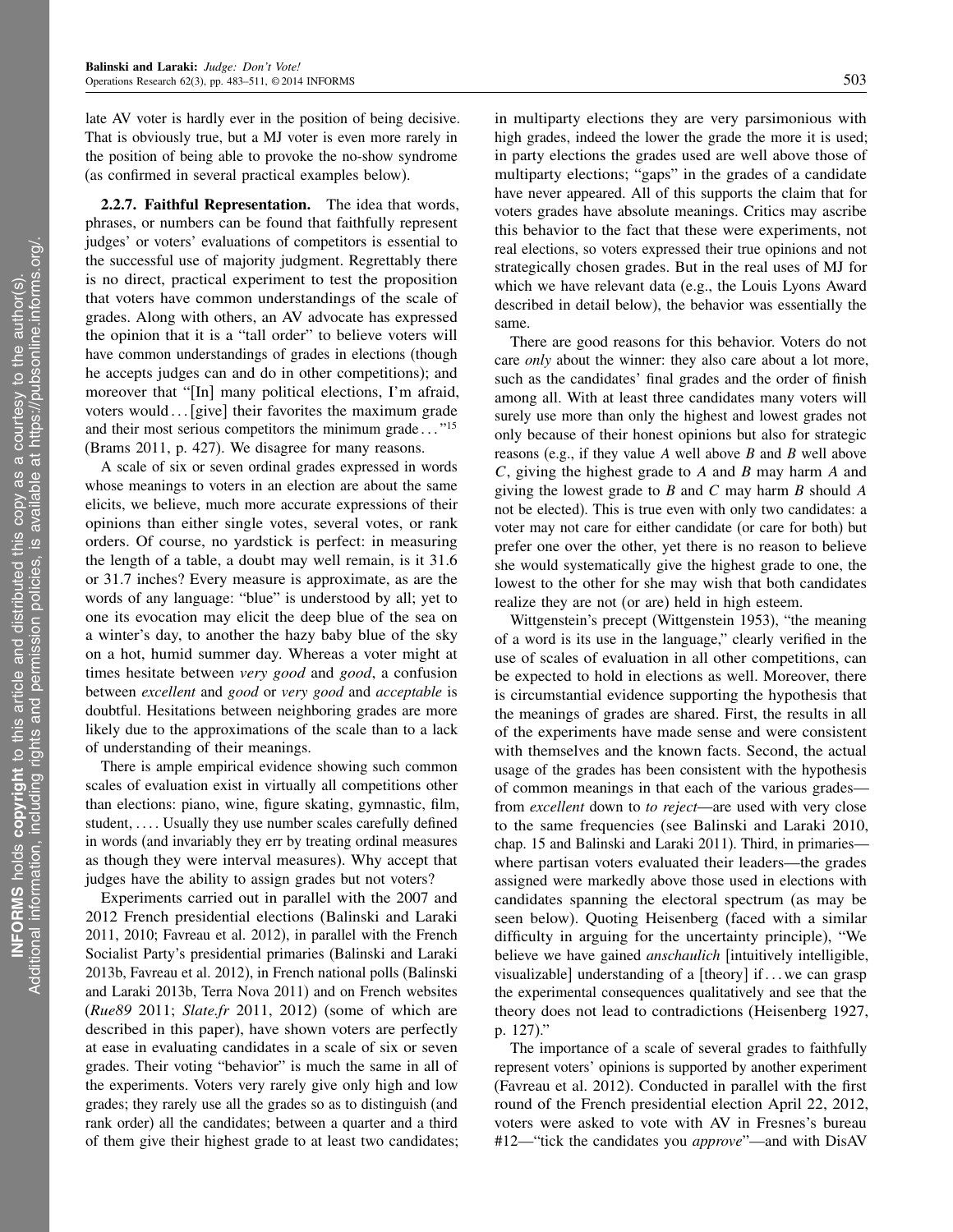| Table 19. | Results, <sup>a</sup> first-past-the-post, AV and DisAV |
|-----------|---------------------------------------------------------|
|           | (order of finish in parentheses), French 2012           |
|           | presidential election, Fresnes, April 22, 2012.         |

|                                                                     | First-past-the-post                 |                                      |                                |                                      |                                                |                                      |
|---------------------------------------------------------------------|-------------------------------------|--------------------------------------|--------------------------------|--------------------------------------|------------------------------------------------|--------------------------------------|
|                                                                     | $(\%)$                              | Bur. #12 Bur. #14<br>$(\%)$          |                                | AV<br>Bur. #12 $(\%)$                |                                                | DisAV<br>Bur. #14 $(\%)$             |
| 1. Hollande<br>2. Sarkozy<br>3. Mélenchon<br>4. Le Pen<br>5. Bayrou | 39.8<br>21.3<br>13.7<br>10.6<br>7.8 | 37.9<br>19.0<br>15.6<br>12.2<br>10.0 | (1)<br>(4)<br>2)<br>(6)<br>(3) | 58.3<br>25.9<br>42.6<br>12.9<br>33.7 | (1)<br>(4)<br>(3)<br>(10)<br>$\left( 2\right)$ | 24.3<br>50.4<br>36.5<br>75.9<br>28.7 |

<sup>a</sup>460 voters participated in bureau #12 (60% of those who voted officially); 422 participated in bureau #14 (64% of those who voted officially).

in its bureau #14—"tick those candidates you disapprove" (see Table 19).

The first-past-the-post results in the two bureaus give substantially similar results and the same orders of finish (among all 10 candidates, except that in one bureau two minor candidates are tied). However, AV and DisAV give different orders. Approval and *disapproval* do not carry opposite meanings: their sum for a candidate should be 100% (about) but is consistently well below. Why? Voters, it seems, have intermediate evaluations that are neither *approve* nor disapprove but are unable to express them. Two grades are not faithful, they do not resolve the representation problem: at least three grades are necessary.

Majority judgment as hereto described forces a voter to express an opinion since no expression is counted as to reject. It is possible to permit *no opinion* but for most applications including political elections—we believe voters should be forced to express opinions. This at once encourages voters to make the effort to evaluate all candidates and incites candidates to address all voters. There are, however, situations where *no opinion* is a perfectly acceptable opinion (or when there are juries of different sizes judging one competition, e.g., wines). In such cases the option should be made explicitly, a "grade" of no opinion appearing on the ballot. The issue then becomes how such grades are to be counted. One procedure that could be used for a small jury or a large electorate is to replace each of a candidate's no opinion by the majority grade of the opinions that are expressed (see Balinski and Laraki 2010, pp. 230–233). This means that the candidate's majority gauge in numbers (not percentages) is exactly that of the expressed opinions. Another procedure for a large electorate is to use the majority gauges of the expressed opinions in percentages (Balinski and Laraki 2010, pp. 248–249). This amounts to interpreting the expressed opinions as a sample of the electorate's opinion. What is best to do in practice depends on the application. Note then when no opinion is counted as to reject, a completely blank ballot can affect an election—which may be a good thing since it encourages participation—whereas it cannot for the other two procedures.

Table 20. Approval voting experiment, French 2002 presidential election.

|                            | Percent of<br>ballots with<br>ticks $(\% )$ | Percent of<br>all ticks $(\%)$ | Official vote<br>first-round $(\%)$ |
|----------------------------|---------------------------------------------|--------------------------------|-------------------------------------|
| Lionel Jospin              | 40.5                                        | 12.9                           | 19.5                                |
| Jacques Chirac             | 36.5                                        | 11.6                           | 18.9                                |
| François Bayrou            | 33.5                                        | 10.7                           | 9.9                                 |
| Jean-Pierre<br>Chevènement | 30.3                                        | 9.6                            | 8.1                                 |
| Jean-Marie Le Pen          | 14.6                                        | 4.6                            | 10.0                                |

Article 11 of the Déclaration des droits (1789) states: "The free communication of thoughts and opinions is one of the most precious rights of man." A faithful representation of opinions requires giving voters the opportunity to express their opinions as accurately as possible. This is limited only by the necessity of a language of grades that is common to all voters. Research in cognition suggests seven grades plus or minus two is the optimal number for most situations where ordinary mortals are involved (Miller 1956). In contrast, practical experience where a small number of expert judges evaluate skating, diving, gymnastics, piano performances, or wines, for instance, suggests that as many as 25 or even 40 grades can be distinguished by them. The evidence to date suggests six is the optimal number in political elections (Balinski and Laraki 2010, 2011; Terra Nova 2011).

# 3. Majority Judgment vs. Other Methods in Use

Approval voting (AV) was predicted in 1980 to become "the election reform of the twentieth century" (a prediction recently changed to the twenty-first century (Brams 2010, p. vii)). The three main claims for AV were (1) "while AV often will do no more than confirm plurality winners, in doing so it will confer legitimacy on their victories to the extent that it shows their support to be widespread in the electorate"; (2) "it would help elect the strongest candidate,  $\dots$ ," having "a strong propensity to elect...Condorcet[-winners]"; and (3) "AV $\dots$  provides the voter with more flexible options and thereby encourages a truer expression of preferences than does plurality voting" (Brams and Fishburn 1983, pp. 8, 10, 4). None of these promises, in our opinion, has stood the test of time.

AV winners are often not shown widespread legitimacy; in particular, they often do not obtain ticks from a majority of the electorate. One example is an experiment conducted in parallel with the French presidential election of 2002 (that we organized with other colleagues at a time when the arguments in favor of AV seemed persuasive; see Balinski and Laraki 2010, §18.4). There were 16 candidates and over 2,500 persons participated (78% of those who voted officially in six voting precincts of two towns, having no pretense of being representative of all of France). In the official first-round plurality vote, five candidates each obtained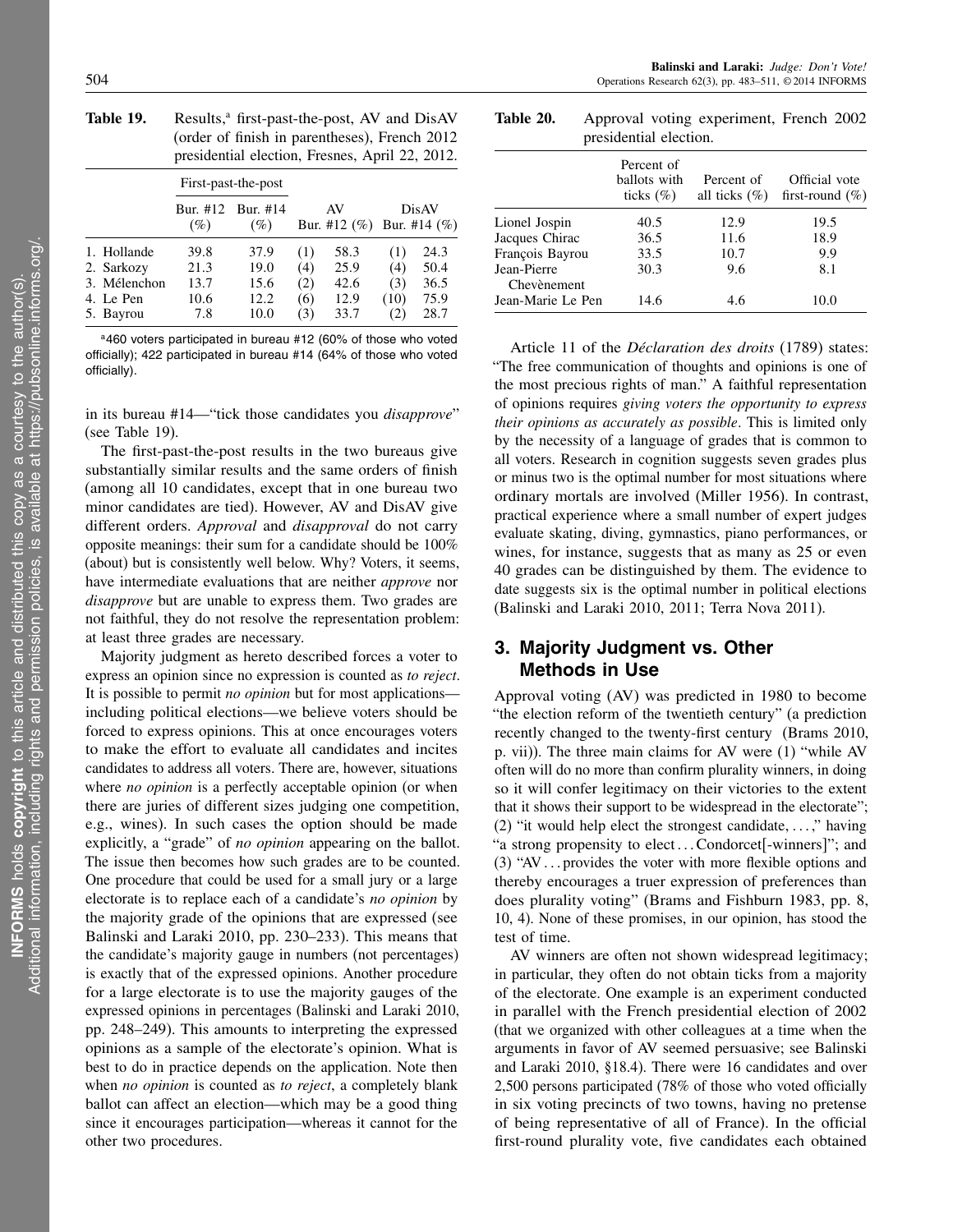| Table 21. | Ballot for the Louis Lyons Award, 2009 (one line for each nominee).                                                                     |             |           |                    |               |             |         |
|-----------|-----------------------------------------------------------------------------------------------------------------------------------------|-------------|-----------|--------------------|---------------|-------------|---------|
|           | Having taken into account all relevant considerations, I believe, in conscience, that this nominee, as Louis Lyons Award designate, is: |             |           |                    |               |             |         |
|           | <i>Absolutely Outstanding</i>                                                                                                           | Outstanding | Excellent | <i>Very Strong</i> | <i>Strong</i> | Commendable | Neutral |
| Nominee   |                                                                                                                                         |             |           |                    |               |             |         |

Notes. Check one grade in the line of each nominee. No check is interpreted to mean neutral.

at least 8% of the votes (see Table 20); 11 had smaller percentages. The three candidates having at least 10% all decreased in their shares of total ticks, whereas the 13 others all increased in their shares of total ticks. No candidate came near to obtaining ticks from a majority of the electorate, and it is doubtful that Jospin's margin of 40.5% to Chirac's 36.5% conferred him any more legitimacy than the margin of 19.5% to 18.9%; indeed, it may be argued that his much narrower margins over Bayrou and Chevènement conferred less.

A second example is an election of the president of the Social Choice and Welfare Society (the professional society of the specialists of voting theory). Members were instructed "You can vote for any number of candidates by ticking the appropriate boxes" in an election with three candidates. 71 members voted: the candidates' scores were 32 ticks for A, 30 for C, and 14 for B, no AV majority. Members were also asked to indicate their preference orders to permit the results to be analyzed. Fifty-two complied, showing the profile of preferences to be

13:  $A > B > C$  11:  $A > C > B$  9:  $B > C > A$ 11:  $C > A > B$  8:  $C > B > A$ .

There were 22 ticks for  $A$ , 20 for  $C$ , and nine for  $B$ —no AV majority, no resounding legitimacy—also electing A, and denying the Condorcet winner  $C$ .<sup>16</sup>

A third example concerns French Socialist Party presidential primaries (described in more detail below). Voters favorable to the left used AV in an election with five candidates. Their AV ticks were 87%, 85%, 64%, 53%, 53%, and 26% (the last the only nonsocialist among them). Whereas the previous examples suggested a lack of legitimacy, here all socialist candidates were supported by clear majorities,

Table 22. The ballots, Louis Lyons Award, 2009.

| Judge                      |   | $C_{2}$ | $C_3$          | $C_4$ | $C_5$ | Judge    | $C_1$ | $C_{2}$ | $C_3$ | $C_4$          | $C_5$ |
|----------------------------|---|---------|----------------|-------|-------|----------|-------|---------|-------|----------------|-------|
| $J_{\scriptscriptstyle 1}$ | 4 | 5       | 5              | 3     | 3     | $J_2$    | 5     | 5       | 6     | 3              | 4     |
| $J_{3}$                    | 6 | 5       | 5              | 5     | 5     | $J_4$    | 6     | 6       | 6     | 6              | 5     |
| $J_5$                      | 6 | 5       | 4              | 4     | 5     | $J_6$    | 2     | 5       | 6     | 1              | 3     |
| $J_{\tau}$                 | 6 | 5       | 6              | 5     | 2     | $J_8$    | 6     | 5       | 5     | 6              | 5     |
| $J_{9}$                    | 5 | 0       | $\Omega$       | 0     | 0     | $J_{10}$ | 5     | 1       | 5     | 6              |       |
| $J_{11}$                   | 5 | 3       | 4              | 3     | 6     | $J_{12}$ | 6     | 6       | 6     | 5              | 5     |
| $J_{13}$                   | 3 | 0       | $\overline{0}$ | 4     | 0     | $J_{14}$ | 6     | 4       | 3     | 0              | 0     |
| $J_{15}$                   | 6 | 5       | $\Omega$       | 0     | 0     | $J_{16}$ | 3     | 5       | 6     | $\overline{2}$ | 2     |
| $J_{17}$                   | 6 | 2       | 2              | 2     | 2     | $J_{18}$ | 6     | 5       | 5     | 5              | 5     |
| $J_{19}$                   | 6 | 5       | 4              | 4     | 2     |          |       |         |       |                |       |

the top two with overwhelming majorities that hardly distinguished between them. Does 87% versus 85% confer an unassailable legitimacy? We believe not. Together these examples show claims (1) and (2) for AV are doubtful.

AV has always been presented as an extension of plurality voting and in terms of the traditional paradigm: voters are asked to "tick" candidates, the one with the most ticks wins—as practiced by the Social Choice and Welfare Society or INFORMS whose bylaws state, "each voter may vote for any number of candidates for an office and the individual elected shall be the one receiving the largest number of votes" (INFORMS 2014)—and the analysis is given in terms of comparing candidates. There is no hint that ticks have an absolute meaning; indeed, there is a deliberate intent to give no meaning to a tick at all other than it will be counted, emphasizing thereby its strategic, comparative nature. Had the proponents of AV thought *approve* has absolute meaning they would certainly have claimed that Arrow's paradox is avoided.

When a tick is given absolute meaning we have renamed the method approval judgment (Balinski and Laraki 2010) because AV becomes MJ with only two grades, and so inherits all of the desirable properties of MJ. There is a very fundamental difference in conception—in the model, the analysis and the conclusions— when inputs have absolute meanings as all of the preceding discussion shows. In the preface of a 2010 book, AV advocates seem to have accepted this view: "the idea of judging each and every candidate as acceptable or not is fundamentally different from either" plurality voting or "allowing voters to rank candidates" (Brams 2010). But why limit the judgment to accept/not accept or pass/fail? This could not be considered reasonable for judging wines or skaters, so why does it make sense for judging candidates to political offices? Because there are many more voters in an electorate than judges in a jury, and by some magical "law of large numbers" a scale of two levels is sufficient? Experiments described below belie this hope.

MJ provides the voter with more flexible options and thereby encourages, we believe, a much truer expression of evaluations than does AV: in any case, claim (3) for AV pales in comparison.

The 2009 Louis Lyons Award for Conscience and Integrity in Journalism. A real use of MJ further clarifies the contrast between the two methods. The nominees for the Lyons prize were ranked, as was mentioned before, using MJ. The Nieman Fellows at Harvard University traditionally decide to whom this award is given. The five nominees were all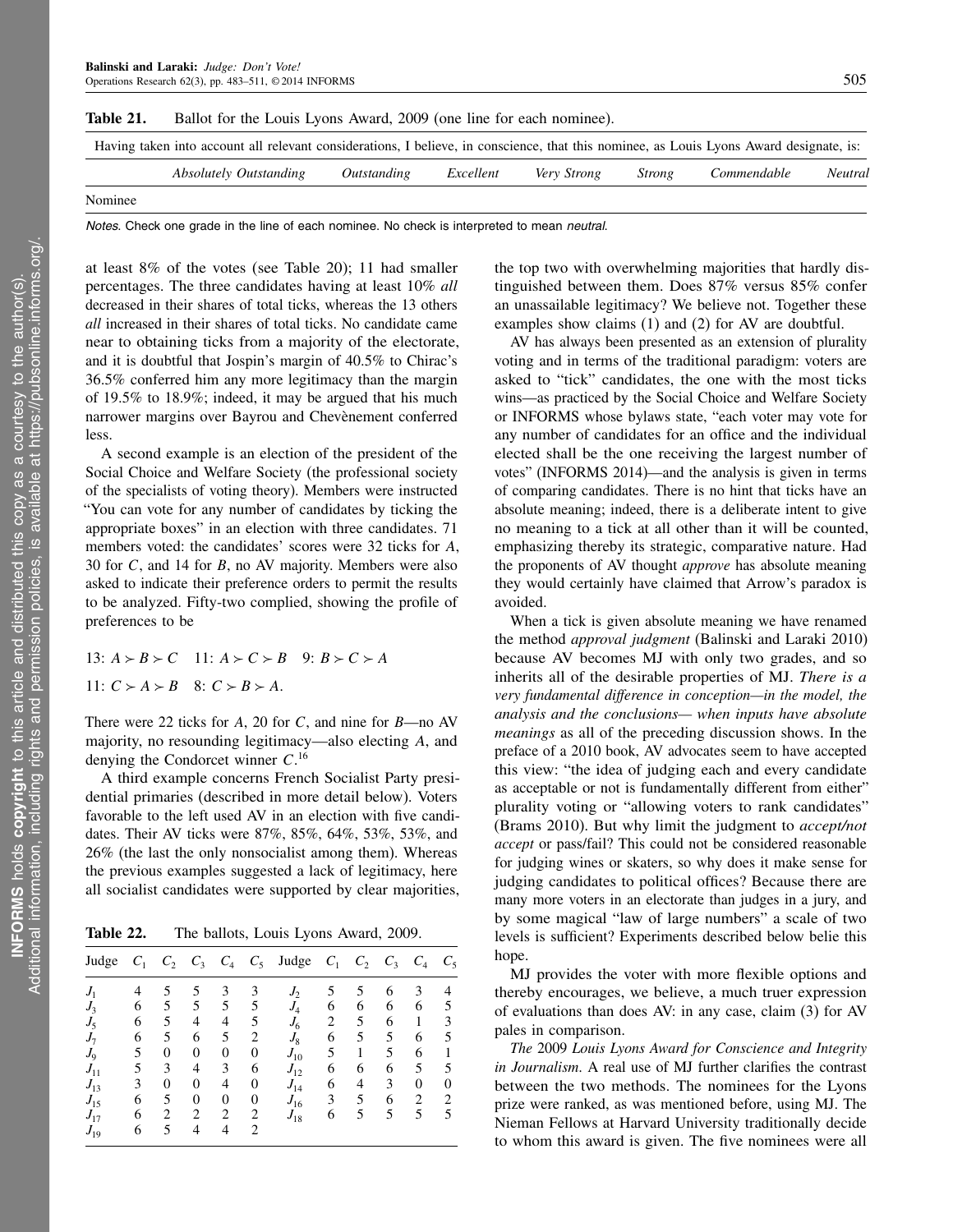| Grades:          |                  | しっ           | $C_{3}$      | $\mathsf{C}_4$ |                |
|------------------|------------------|--------------|--------------|----------------|----------------|
| <b>Sixes</b>     | 11               |              |              |                |                |
| Fives            |                  | Ħ            |              |                |                |
| Fours            |                  |              |              |                |                |
| Threes           |                  |              |              |                |                |
| Twos             |                  |              |              |                |                |
| Ones             |                  |              |              |                |                |
| Zeros            |                  |              |              |                |                |
| Majority grade   | $6 = Abs.$ Outs. | $5 = Outs$ . | $5 = Outs$ . | $4 = Exc.$     | $3 = V$ . Str. |
| Majority gauge   | $(--, 6, 8)$     | $(2, 5-, 6)$ | $(6, 5-, 8)$ | (7, 4, 9)      | $(8, 3-, 9)$   |
| Majority ranking | First            | Second       | Third        | Fourth         | Fifth          |

Table 23. Majority judgment results, Louis Lyons Award, 2009.<sup>a</sup>

aln fact the winner of the award was a group of Afghan journalists.

|  | Table 24. |  |  |  |  |  | Approval voting results, Louis Lyons Award, 2009. |
|--|-----------|--|--|--|--|--|---------------------------------------------------|
|--|-----------|--|--|--|--|--|---------------------------------------------------|

| $\frac{C_1}{16}$ | $\frac{C_2}{14}$ | $\frac{C_3}{14}$ | $\begin{array}{c} C_4 \\ 10 \end{array}$ | $\frac{C_5}{8}$ |
|------------------|------------------|------------------|------------------------------------------|-----------------|
|                  |                  |                  |                                          |                 |

Note. Approve meaning at least excellent (the three highest of seven grades).

Table 25. Majority judgment ballot, French Socialist primaries, October 9, 2011 (one line for each candidate).

|           |                                                                                                                |           | Ballot (majority judgment) |                                                                                |      |           |
|-----------|----------------------------------------------------------------------------------------------------------------|-----------|----------------------------|--------------------------------------------------------------------------------|------|-----------|
|           | that this candidate, to be the candidate of the Socialist Party in the presidential election of 2012, would be |           |                            | Having taken into account all relevant considerations, I judge, in conscience, |      |           |
|           | Excellent                                                                                                      | Very Good | Good                       | Acceptable                                                                     | Poor | To reject |
| Candidate |                                                                                                                |           |                            |                                                                                |      |           |

Notes. Check one single grade in the line of each candidate. No check in the line of a candidate means to reject the candidate.

very highly regarded, so the fellows decided to use the scale of seven grades given in Table 21.

Judges' grades are in Table 22. The  $C_i$ 's represent nominees, absolutely outstanding is encoded by 6, outstanding by 5, down to neutral by 0. The numbers of each grade given each nominee are given in Table 23 together with the nominees' majority grades, majority gauges, and the majority ranking.

The clear winner is  $C_1$ : her grades stochastically dominate every other nominee.<sup>17</sup> She is also the clear MJ-winner, the one candidate with a majority grade of absolutely outstanding, and though  $C_2$  and  $C_3$  are close for second place they are clearly distinguished. The behavior of the 19 judges in this real use of MJ is very similar to that of voters in electoral experiments: only one judge gave different grades to all nominees (so 18 gave the same grade to at least two); three judges did not use the highest grade; four gave their highest grade to at least two nominees; and contrary to the predictions of some critics, judges are far from limiting themselves to the highest or lowest grades.

If AV were used by this jury in this situation it seems reasonable to assume approve would mean excellent or above. This would give the AV scores in Table 24.  $C_1$  wins with a margin of two—though she is in fact far away in the lead—and there is a tie for runner-up. It is only in such situations—a tie or a small difference—that the no-show

syndrome can arise, and it is much more likely to occur with AV than with MJ. This is immediately evident since MJ elicits more information so avoids ties more than AV. Suppose here that any one of the six judges  $J_2$ ,  $J_5$ ,  $J_6$ ,  $J_7$ ,  $J_{16}$ , or  $J_{19}$  is the late judge. With AV the remaining judges place  $C_1$  first,  $C_2$  and  $C_3$  tied for second in every case. So each of the six judges can be decisive between  $C_2$  and  $C_3$  but is not (since their evaluations are indistinguishable with AV): each represents an occurrence of the no-show syndrome. None of the six provokes the syndrome with MJ. Experimental evidence supports this: with 101 voters the chance of AV producing a tie varied from 3.3% to 6.9%, the chance of the majority gauges to produce a tie (not the majority values) was about 0.1% (Balinski and Laraki 2010, p. 343).

Recent experiments associated with the French presidential election of 2012 confirm these points. On October 9, 2011 the Socialist Party held the first round of a primary election to designate its candidate for the French presidency. The runoff between the two leading candidates was held one week later, October 16, François Hollande winning with 56.6% of the votes to Martine Aubry's 43.4%. Under our direction École Polytechnique students conducted experiments in parallel with the official vote designed to compare methods (Favreau et al. 2012). The experiments were held in voting bureaus of Alfortville and Fresnes, two small towns close to Paris.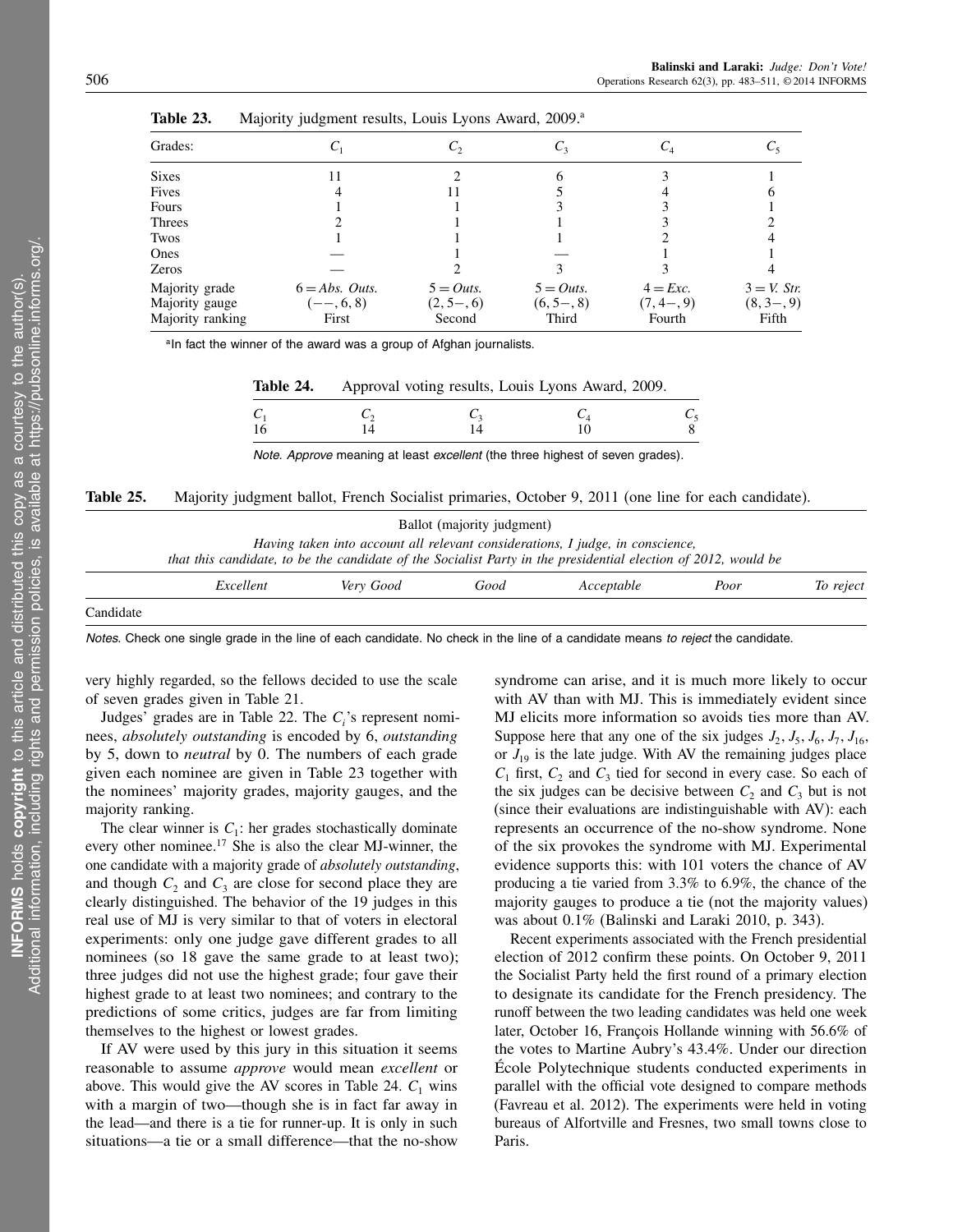### Table 26. Approval voting ballot, French Socialist primaries, October 9, 2011 (one line for each candidate).

| Ballot (approval voting)                                                                                                          |                   |
|-----------------------------------------------------------------------------------------------------------------------------------|-------------------|
| For each of the following, candidates to represent the Socialist<br>Party in the presidential election of 2012, I declare that I: |                   |
| Approve                                                                                                                           | <i>Disapprove</i> |

|           | Approve<br>of his or her election | <i>Disapprove</i><br>of his or her election |
|-----------|-----------------------------------|---------------------------------------------|
| Candidate |                                   |                                             |

Note. No check in the line of a candidate means to disapprove him or her.

| Table 27. |  | MJ grades, French Socialist primaries, Alfortville, 2011. |  |  |  |
|-----------|--|-----------------------------------------------------------|--|--|--|
|-----------|--|-----------------------------------------------------------|--|--|--|

|            | Excellent $(\%)$ | Very Good $(\%)$ | Good (%) | Acceptable $(\%)$ | Poor $(\%)$ | To reject $(\%)$ |
|------------|------------------|------------------|----------|-------------------|-------------|------------------|
| Hollande   | 40.1             | 34.5             | 12.3     | 7.0               | 2.5         | 3.5              |
| Aubry      | 33.1             | 36.3             | 12.7     | 7.4               | 3.5         | 7.0              |
| Montebourg | 12.0             | 27.8             | 23.9     | 13.7              | 11.6        | 10.9             |
| Valls      | 10.9             | 17.6             | 26.8     | 16.2              | 12.0        | 16.5             |
| Royal      | 12.3             | 14.8             | 25.7     | 18.0              | 12.0        | 17.3             |
| Baylet     | 1.4              | 4.6              | 14.4     | 21.1              | 29.6        | 28.9             |

Table 28. Results, French Socialist primaries, Alfortville, 2011.

| Majority judgment | Majority gauge                |      | Approval voting (%) Approval judgment (%) Reported votes (%) Actual votes (%) |      |      |
|-------------------|-------------------------------|------|-------------------------------------------------------------------------------|------|------|
| 1 Hollande        | $(40.1\%, Good+, 25.4\%)$     | 87.3 | 87.0                                                                          | 37.7 | 39.7 |
| 2 Aubry           | $(33.1\%, Good+, 30.6\%)$     | 85.2 | 82.0                                                                          | 29.2 | 28.9 |
| 3 Montebourg      | $(39.8\%, Accept.+, 36.3\%)$  | 64.1 | 63.7                                                                          | 12.5 | 12.3 |
| 4 Valls           | $(28.5\%, Accept. -, 44.7\%)$ | 53.2 | 55.3                                                                          | 10.0 | 8.6  |
| 5 Royal           | $(27.1\%, Accept. -, 47.2\%)$ | 53.5 | 52.8                                                                          | 10.3 | 9.7  |
| 6 Baylet          | $(41.7\%, Poor+, 28.9\%)$     | 25.7 | 20.4                                                                          | 0.4  | 0.7  |

Table 29. Distribution, number of *approve*, French Socialist primaries, Alfortville, 2011.

| No. of <i>Approve</i>                   |     |            |            |            |            |  |
|-----------------------------------------|-----|------------|------------|------------|------------|--|
| No. of ballots<br>Percentage of ballots | 2.1 | 69<br>24.3 | 85<br>29.9 | ЭD<br>19.4 | 46<br>16.2 |  |

Primaries, Alfortville: MJ vs. AV. Two hundred and eighty-four persons (61.3% of those who voted officially) participated. They were asked to vote by two different methods—MJ and AV—on a ballot printed on one page: at the top the MJ ballot (Table 25), at the bottom the AV ballot (Table 26). Instead of the usual neutral instructions, voters were asked to either approve or disapprove candidates.

Finally, at the bottom of the ballot participants were asked to answer two further questions:

1. Which candidate did you vote for in the official vote? 2. With which system do you believe you were better able to express your opinions?

The MJ grades are given in Table 27. The order of the candidates leaves no doubts: from the top down every candidate stochastically dominates the successor with two exceptions: Royal has more excellents than Valls and Montebourg. The MJ and AV results are given in Table 28. "Approval voting" gives the percentages of ballots that *approve* each of the

candidates; "approval judgment" gives the percentages of MJ-ballots that are *good* or above; "reported votes" answers question 1or how the 284 participants said they voted in the official election with first-past-the-post; and "actual votes" means how all 463 voters actually voted in the official election.

MJ gives more clear-cut results than AV simply because it is based on more detailed information.<sup>18</sup> With AV the top two candidates are both overwhelmingly approved by close scores: the top candidate does not emerge as a clear winner and a majority approves of every socialist candidate (Baylet is a member of another party). But in more competitive elections, majorities often approve of no candidate.

The AV ballots of the participants were always consistent with the MJ ballots in that when a candidate with a certain grade  $\alpha$  was given *approve* then any candidate with a grade of  $\alpha$  or above was given *approve* as well, although the voters' threshold-grades—where they begin to approve—differed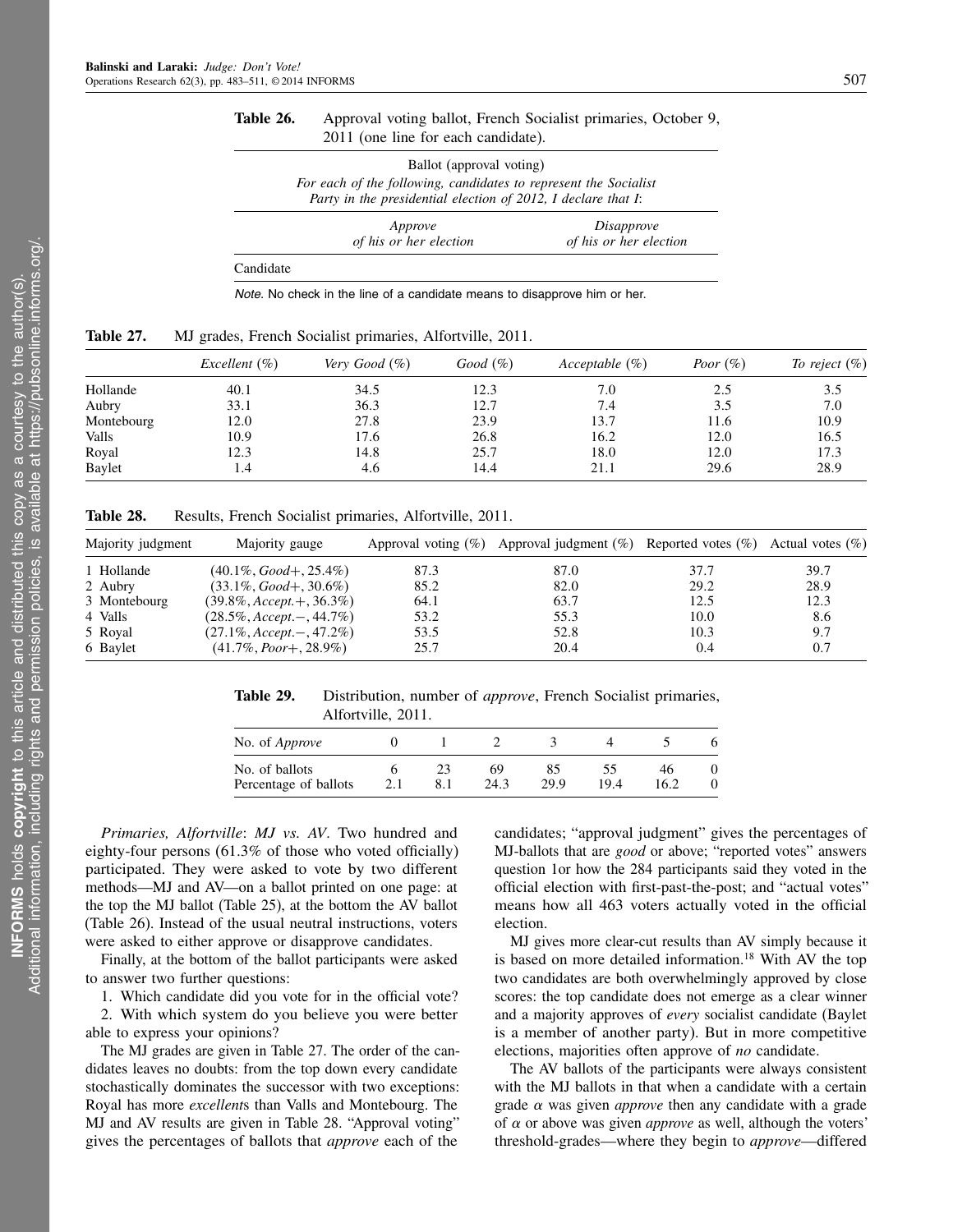Alfortville, 2011. Excellent Very Good Good Acceptable Poor To reject 24 72 94 54 28 12  $8.5\%$  25.4% 33.1% 19.0% 9.9% 4.2%

Table 30. Distribution, thresholds for *approve*, French Socialist primaries,

Table 31. Rates of successful manipulation, French Socialist primaries, Alfortville, 2011.

|                     | 101 ballots $(\%)$ | 151 ballots $(\%)$ |
|---------------------|--------------------|--------------------|
| Majority judgment   |                    |                    |
| First-past-the-post |                    |                    |
| Approval voting     | 33.2               | 75.8               |

Table 32. Results, MJ and first-past-the-post, French Socialist primaries, Fresnes, 2011.

| Majority<br>judgment | Majority-gauge                        | First-past-<br>the-post $(\%)$ |  |
|----------------------|---------------------------------------|--------------------------------|--|
| 1. Hollande          | $(18.2\%, Excellent-, 49.7\%)$        | 35.7                           |  |
| 2. Aubry             | $(48.5\%, \text{Very Good}+, 20.2\%)$ | 34.5                           |  |
| 3. Montebourg        | $(33.7\%, \text{Very Good}-, 39.1\%)$ | 18.5                           |  |
| 4. Royal             | $(37.5\%, Good-, 38.9\%)$             | 6.0                            |  |
| 5. Valls             | $(36.4\%, Good-, 40.4\%)$             | 5.3                            |  |
| 6. Baylet            | $(27.2\%, Acceptable-, 48.2\%)$       | 0.0                            |  |

Table 33. Results, Condorcet and Borda methods, French Socialist primaries, Fresnes, 2011.

| Condorcet ranking | Aubry $(\%)$ | Hollande $(\%)$ | Montebourg $(\%)$ | Royal $(\%)$             | Valls $(\%)$ | Baylet $(\% )$ | Borda ranking $(\%)$ |
|-------------------|--------------|-----------------|-------------------|--------------------------|--------------|----------------|----------------------|
| 1. Aubry          |              | 50.2            | 68.5              | 85.0                     | 85.9         | 95.5           | 77.0                 |
| 2. Hollande       | 49.8         |                 | 65.3              | 85.4                     | 87.1         | 94.8           | 76.5                 |
| 3. Montebourg     | 31.5         | 34.7            |                   | 68.3                     | 69.0         | 91.8           | 59.1                 |
| 4. Royal          | 15.0         | 14.6            | 31.7              | $\overline{\phantom{m}}$ | 54.7         | 78.2           | 38.1                 |
| 5. Valls          | 14.1         | 12.9            | 31.0              | 45.3                     |              | 78.9           | 36.4                 |
| 6. Baylet         | 4.5          | 5.2             | 8.2               | 21.8                     | 21.1         |                | 12.2                 |
|                   |              |                 |                   |                          |              |                |                      |

Note. "Borda ranking" gives the average of a candidate's percentages of the vote against all other candidates.

widely. On average, voters gave 3.7 candidates an approve. The distribution of the numbers of *approve* on ballots is given in Table 29.

Statistically, the voters' behavior is roughly consistent with an *approve* meaning *good* or better as shown by the similarity between "approval voting" and "approval judgment" in Table 28. However, the ballots show the thresholds for approve varied as in Table 30.

So why choose the most restrictive possible set of grades when the aim is to select the best possible candidate? In answer to question #2, 179 (or 63%) believed they were better able to express their opinions with MJ, 89 (or 31%) with AV, and 16 (or 6%) did not answer.

The database of 284 ballots permits empirical evaluations of the extent to which the various methods combat manipulability. Ten thousand random samples of 101 (or 151) ballots are taken. Among them 30% of those who prefer the runner-up to the winner change their votes, giving the

highest possible grade or place in the ranking (depending on the method) to the runner-up and the lowest possible grade or place in the ranking to the winner. The *rate of* successful manipulation is the percentage of times this gives the runner-up the victory (see Table 31).

The 0% rate of manipulation with MJ and first-past-thepost is due in part to the comfortable lead of Hollande with both those methods, whereas with AV the top two finishers are very close.

Primaries, Fresnes: MJ vs. Condorcet and Borda. Four hundred and fifty-seven persons (or 76.9% of those who voted officially) participated. They were asked to vote by MJ using seven grades, outstanding added, above the others; to rank order the candidates by assigning a 1 to the first, a 2 to the second,  $\dots$ , and a 6 to the last; and to designate the candidate to whom they gave their vote.

First-past-the-post gives the impression of a very close race between Hollande and Aubry with Montebourg well behind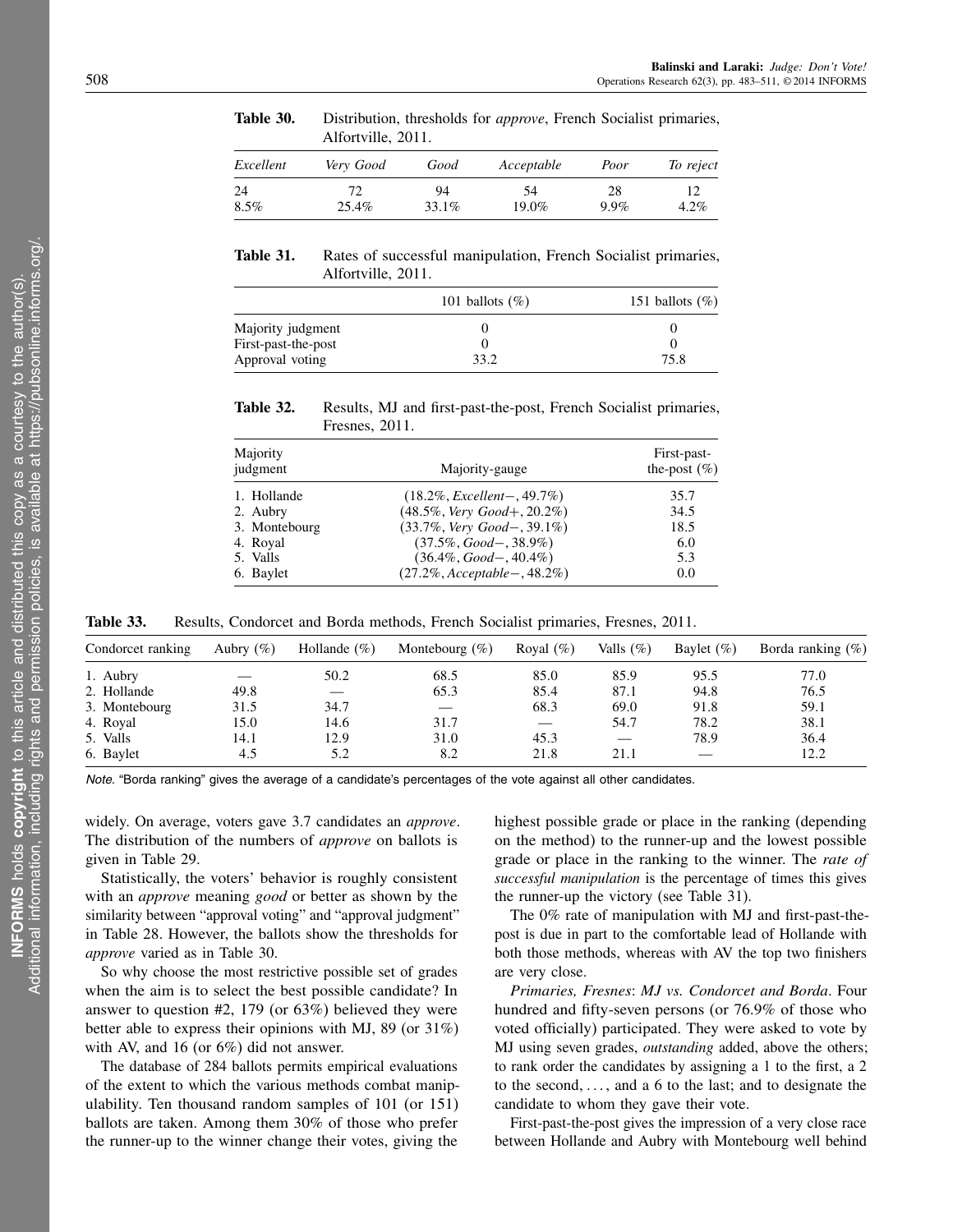|                     | 101 ballots $(\%)$ | 151 ballots $(\%)$ |
|---------------------|--------------------|--------------------|
| Majority judgment   | 10.7               | 44.1               |
| First-past-the-post | 17.8               | 50.1               |
| Borda's method      | 99.9               | 100.0              |

Table 34. Rates of successful manipulation, French Socialist primaries, Fresnes, 2011.

Table 35. Results, MJ and first-past-the-post, French 2012 presidential election, OpinionWay poll, April 12– 16, 2012 (773 ballots);<sup>a</sup> and AV scores, Strasbourg et al. experiment.

| Majority judgment | Majority gauge                    |      | First-past-the-<br>post score $(\% )$ | AV-score $(\% )$ |       |
|-------------------|-----------------------------------|------|---------------------------------------|------------------|-------|
| 1. Hollande       | $(45.05\%, Good+, 43.28\%)$       |      | 28.63                                 |                  | 49.44 |
| 2. Bayrou         | $(34.06\%, Good-, 40.71\%)$       | (5)  | 9.09                                  | (3)              | 39.20 |
| 3. Sarkozy        | $(49.25\%, Acceptable+, 39.62\%)$ | (2)  | 27.27                                 | (2)              | 40.47 |
| 4. Mélenchon      | $(42.47\%, Acceptable+, 40.43\%)$ | (4)  | 11.00                                 | (4)              | 39.07 |
| 5. Dupont-Aignan  | $(40.57\%, Poor+, 33.92\%)$       |      | 1.49                                  | (8)              | 10.69 |
| 6. Joly           | $(36.77\%, Poor-, 38.53\%)$       | (6)  | 2.31                                  | (6)              | 26.69 |
| 7. Poutou         | $(26.19\%, Poor-.45.73\%)$        | (8)  | 1.22                                  |                  | 13.28 |
| 8. Le Pen         | $(46.13\%, Poor-.47.63\%)$        | (3)  | 17.91                                 | (5)              | 27.43 |
| 9. Arthaud        | $(24.83\%, Poor-.49.93\%)$        | (9)  | 0.68                                  | (9)              | 8.35  |
| 10. Cheminade     | $(48.03\%, to Reject, -)$         | (10) | 0.41                                  | (10)             | 3.23  |

aThe MJ ranking with all 993 ballots differs as follows: Bayrou is ahead of Hollande and Le Pen—to reject—drops to ninth.

Table 36. Results, Condorcet and Borda methods, French 2012 presidential election, OpinionWay poll, April 12–16, 2012 (773 ballots).

| Condorcet ranking | Hollande $(\%)$ | Bayrou $(\%)$ | Sarkozy $(\%)$    | Mélenchon $(\%)$ | Le Pen $(\% )$ | Borda-ranking $(\%)$ |
|-------------------|-----------------|---------------|-------------------|------------------|----------------|----------------------|
| 1. Hollande       |                 | 51.6          | 53.9              | 68.5             | 64.1           | 59.5                 |
| 2. Bayrou         | 48.4            |               | 56.5              | 59.4             | 70.5           | 58.7                 |
| 3. Sarkozy        | 46.1            | 43.5          | $\qquad \qquad -$ | 50.5             | 65.7           | 51.4                 |
| 4. Mélenchon      | 31.5            | 40.6          | 49.5              |                  | 59.7           | 45.3                 |
| 5. Le Pen         | 35.9            | 29.5          | 34.3              | 40.3             |                | 35.0                 |

the two front-runners, whereas MJ reveals that Hollande is the clear victor and Montebourg is not far behind (Aubry Table 32). The Condorcet and Borda methods (Table 33) agree but narrowly elect Aubry—in a direct vote against Hollande she obtains 50.2%—whereas Hollande is the MJ winner. Practice shows what was illustrated earlier in theory: majority voting can elect a candidate who is not judged to be the best according to the evaluations of the electorate.

The rates of successful manipulation, drawing random samples from 457 ballots, are given in Table 34. As confirmed by other experiments, Borda's method is highly manipulable. With every method this rate will augment as the margin of victory diminishes, but MJ consistently better resists than other methods, as confirmed here (see also Balinski and Laraki 2010, Jennings 2010).

French presidential poll, April 12–16, 2012. Terra Nova sponsored another national poll conducted by Opinion-Way shortly before the official first-round of the election (held April 22). Nine hundred and ninety-three participants voted with three methods: first-past-the-post, direct face-toface votes among the five principal candidates—permitting

calculation of their Condorcet rankings and Borda rankings and majority judgment. To analyze data close to "reality" a subset of 773 ballots was extracted whose first-past-the-post vote is within 0.1% of the true April 22 vote.

The results are in Tables 35 and 36. Table 35 also gives the figures from an approval voting experiment conducted in several voting bureaus (of Strasbourg, Saint-Etienne, and Louvigny, with 2,340 participants) in parallel with the actual vote on April 22 that were adjusted to the first-round national vote (by a procedure explained by its authors (Baujard et al. 2013)), which permits comparisons of the results. (1) The MJ rankings, Condorcet rankings, and Borda rankings (among the five important candidates) are identical but differ from first-past-the-post and AV, suggesting once again that the latter two measure badly. (2) Whereas MJ, Condorcet, and Borda put Bayrou comfortably ahead of Sarkozy, AV places him behind. (3) With AV two candidates have almost identical scores and three very close scores—increasing the possibility of successful manipulation—whereas MJ (and to a lesser degree Condorcet and Borda) determine unequivocal orders. (4) AV puts the extreme right candidate Le Pen fifth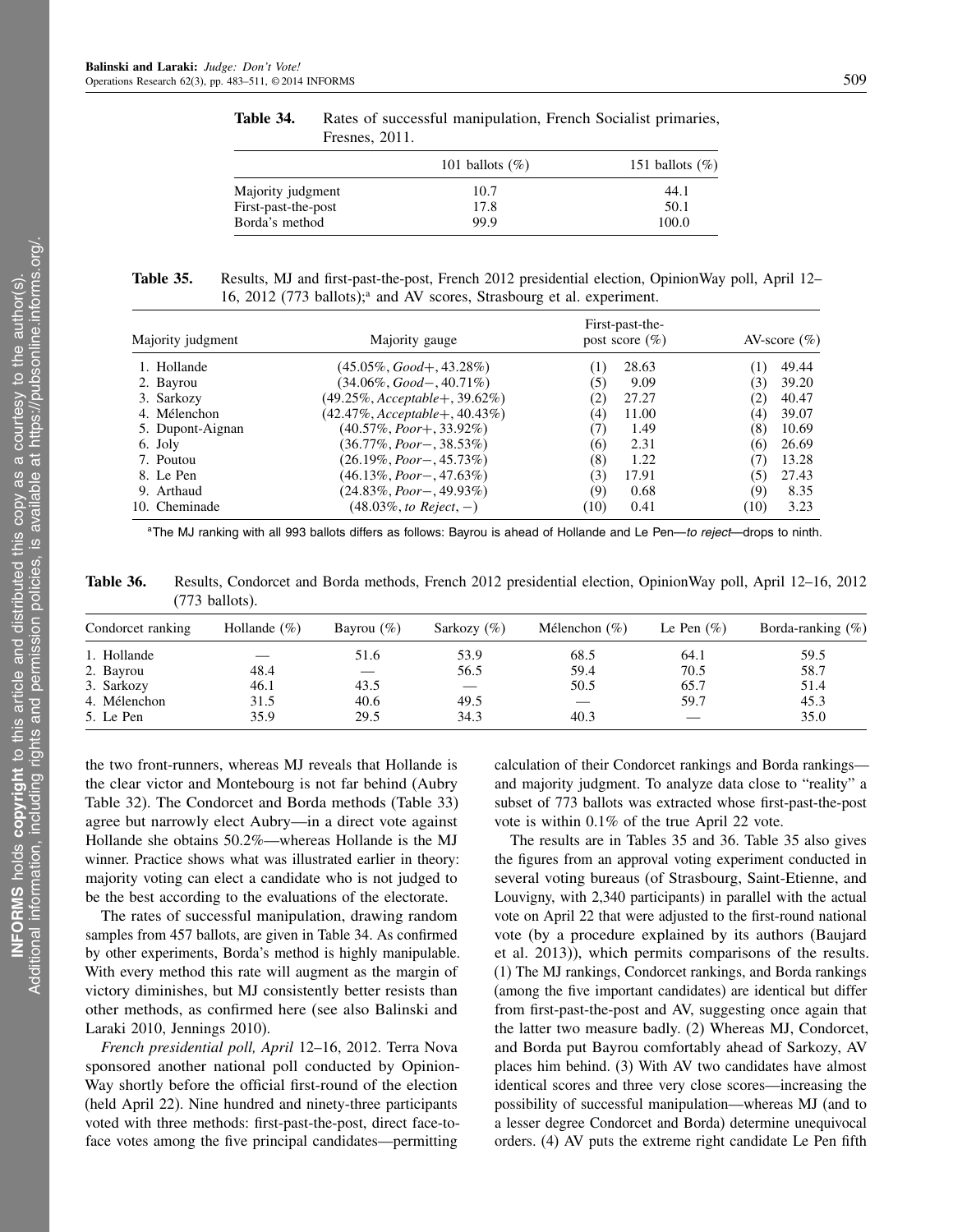whereas MJ places her close to the bottom because of her overwhelming number of to reject (47.63%).

## 4. In Conclusion

Terra Nova—"an independent progressive think tank whose goal is to produce and diffuse innovative political solutions in France and Europe"—proposed majority judgment in its recommendations for reform of the presidential election system in France (Terra Nova 2011). Majority judgment has also been used in a variety of other contexts: (1) electing members of the British Academy (the UK's national academy for the humanities and social sciences); (2) determining the priority order of applicants for professorial positions in departments of economics and statistics of the University of Montpellier 2 and Paul Valery University;<sup>19</sup> (3) classifying wines—and attributing them gold, silver and bronze medals at the annual Les Citadelles du Vin competition; (4) voting on the Web in the first-round of France's Socialist presidential primary (designed by others for two different sites (Rue89 2011, *Slate.fr* 2011)) and the first round of the French presidential election (Slate.fr 2012).

Practice and theory show, we believe, that majority judgment should be adopted as the mechanism to use by juries that judge (figure skaters, wines, pianists, films,  $\dots$ ) and electorates that elect (officers of INFORMS, France, the United States,  $\dots$ ). Others hold opposite opinions. This suggests the need for further investigation, theoretical and practical, and in particular repeated *real* uses of majority judgment in a variety of applications that admit comparisons with other methods.

### **Endnotes**

1. IIA has several different formulations that lead to the same conclusion (see Balinski and Laraki 2010, §3.2). This is not Arrow's original definition.

- 2. See (Balinski and Laraki 2010, §20.7).
- 3. "Impartial" means candidates and voters are treated equally.
- 4. Llull clearly states this rule. Copeland's rule is usually interpreted
- as giving  $\frac{1}{2}$  for a tie; see, e.g., Saari and Merlin (1996).
- 5. Any further ties were resolved by Borda's method.
- 6. Proposed by Warren Smith; see rangevoting.org.
- 7. Proposed by Sylvain Spinelli; see votedevaleur.info.
- 8. OIV, Organisation Internationale de la Vigne et du Vin.
- 9. FINA, Fédération Internationale de Natation.

10. The poll was conducted before the regrettable Dominique Strauss Kahn New York affair.

11. The main result in Moulin (1980) is formulated in terms of the traditional model, with all the voters' preferences for candidates assumed to be single peaked with respect to a single fixed order of the candidates along the real line.

12. A social-grading function respects dissent when all of A's grades strictly belong to the middlemost interval of B's grades implies that A's final grade is below B's final grade.

13. Letting  $f^{o/\text{maj}}$  be the upper-middlemost order function there is a similar theorem:  $f^{o/\text{maj}}$  is the unique middlemost social-grading function that respects dissent.

14. The less convincing choice of the upper-middlemost order function reverses the alternation. In the limit the two procedures converge to the same solution—the majority-gauge— so in a large electorate the results are almost always the same for all middlemost functions (Balinski and Laraki 2010, pp. 236–239).

15. One cannot help but remark that if that were the case then the method would amount to approval voting.

16. One voter approved two candidates, 49 approved one, two approved none.

17. Candidate  $A$  stochastically dominates candidate  $B$  if for every grade  $\alpha$ , A's percentage of  $\alpha$ 's and above is at least as high as B's and is higher for at least one grade.

18. It has been suggested that MJ admits many ties because candidates have the same majority grade. With this perspective AV has even more ties because either a majority of the electorate accords approve or not, so in Table 27 five candidates are tied. In fact, MJ measures with the majority gauge and AV measures with the number of approve.

19. By law French universities must rank order applicants for professorial positions; in parallel, applicants rank order their preferences for the positions to which they applied; the Ministry of Education then uses a matching algorithm to assign applicants to positions.

### Acknowledgments

The authors are indebted to Claudio A. Kuhlmann for preparing the manuscript for publication. This work was supported in part by a grant administered by the French National Research Agency as part of the Investissements d'Avenir program (Idex [Grant Agreement No. ANR-11-IDEX-0003-02/Labex ECODEC No. ANR—11- LABEX-0047]).

### **References**

- Arrow KJ (1951) Social Choice and Individual Values, 2nd ed. (Yale University Press, New Haven, CT).
- Aumann RJ (1959) Acceptable points in general cooperative n-person games. Contributions to the Theory of Games, Annals of Mathematics Studies 40, Vol. 4 (Princeton University Press, Princeton, NJ).
- Balinski M, Laraki R (2007) A theory of measuring, electing, and ranking. Proc. Natl. Acad. Sci. USA 104:8720–8725.
- Balinski M, Laraki R (2010) Majority Judgment: Measuring, Ranking, and Electing (MIT Press, Cambridge, MA).
- Balinski M, Laraki R (2011) Election by majority judgment: Experimental evidence. Laurent A, Dolez B, Grofman B, eds. In Situ and Laboratory Experiments on Electoral Law Reform: French Presidential Elections (Springer, Berlin), 13–54.
- Balinski M, Laraki R (2013a) How best to rank wines: Majority judgment. Girand-Héraud E, Pichery MC, eds. Wine Economics: Quantitative Studies and Empirical Applications (Palgrave Macmillan, London), 149–172.
- Balinski M, Laraki R (2013b) Jugement majoritaire vs. vote majoritaire (via les présidentielles 2011–2012). Revue française d'économie 27:11–44.
- Balinski M, Jennings A, Laraki R (2009) Monotonic incompatibility between electing and ranking. Econom. Lett. 105:145–147.
- Bassett GW Jr, Persky J (1999) Robust voting. Public Choice 99:299–310. Baujard A, Gavrel F, Igersheim H, Laslier J-F, Lebon I (2013) Vote par
- approbation, vote par note. Revue économique 64:345–356.
- Black D (1958) The Theory of Committees and Elections (Cambridge University Press, Cambridge, UK).
- Bogomolny A (2011) Majority judgement: Measuring, ranking and electing. Interactive mathematics miscellany and puzzles. Accessed November 28, 2013, http://www.cut-the-knot.org/books/Reviews/ MajorityJudgement.shtml.
- Borda J-C de (1784) Mémoire sur les élections au scrutin. Histoire de l'Académie Royale des Sciences, 657–665.